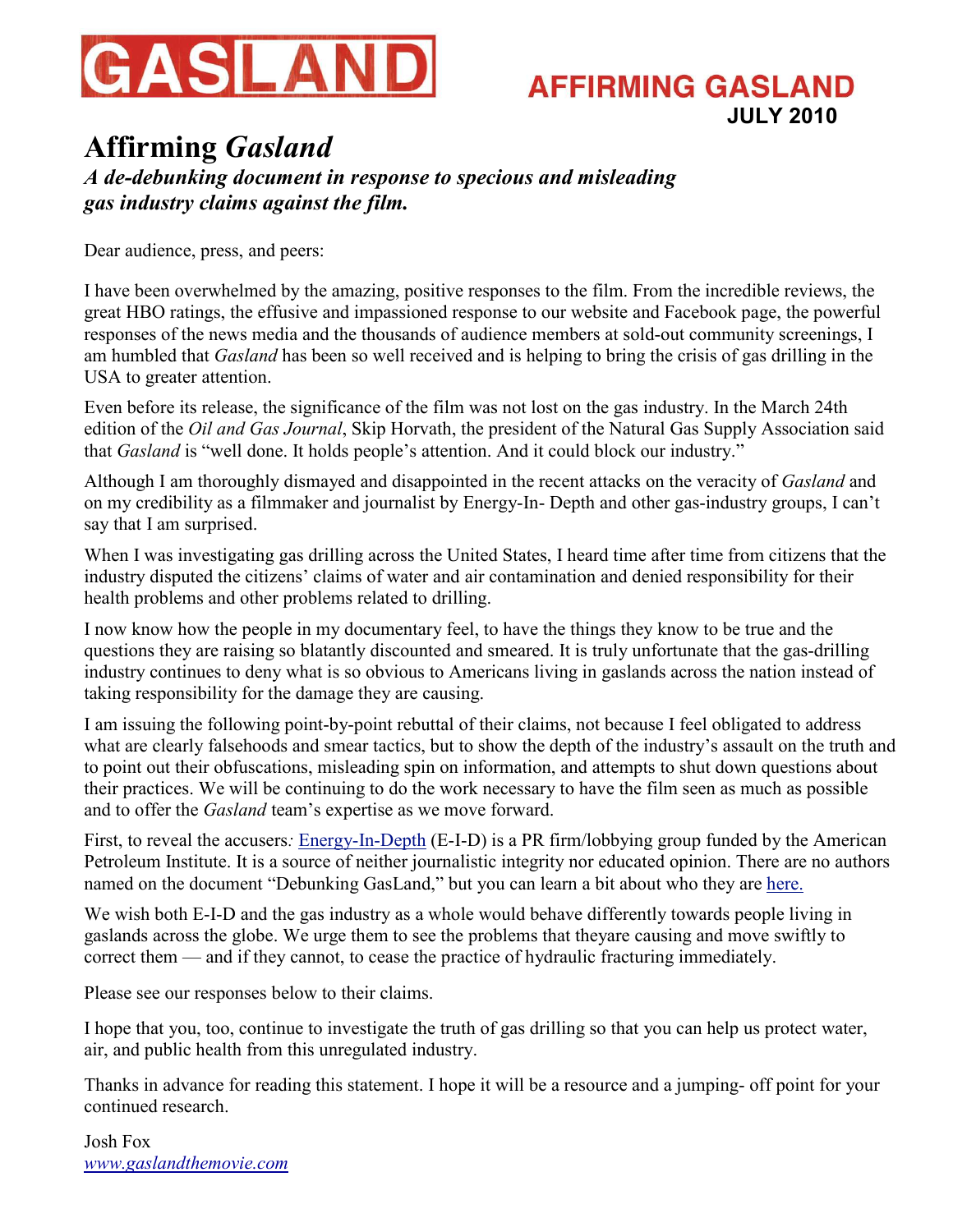

Affirming Gasland - July 2010

*Note:* We have gone to our amazing team of experts to **Affirm** *Gasland.* You will see a tagline of the person responding to each point. Participating in this affirmation are **Barbara Arrindell,** cofounder and director of Damascus Citizens for Sustainability; **Ron Bishop,** PhD, lecturer in chemistry and biochemistry at SUNY Oneonta; **Steve Coffman,** author, educator, and former chair of Committee to Preserve the Finger Lakes; **Anthony R. Ingraffea,** PhD, the D.C. Baum professor of engineering at Cornell University; **Weston Wilson,** retired EPA environmental engineer and myself; with additional comments from **James Barth,** member of the steering committee of Damascus Citizens for Sustainability; **Laurie Spaeth,** founding blogger of www.Un-NaturalGas.org; **Maura Stephens,** who edited.

### **Our Rebuttals in BLACK**

### **E-I-D in ORANGE**

### **LINKS in BLUE**

### **In "Debunking GasLand," E-I-D writes:**

For an avant-garde [filmmaker and stage director](http://www.internationalwow.com/newsite/josh.html) whose previous work has been recognized by the ["Fringe Festival](http://www.fringenyc.org/)" of New York City, HBO's decision to air the GasLand documentary nationwide later this month represents Josh Fox's first real foray into the mainstream – and, with the potential to reach even a portion of the network's 30 million U.S. subscribers, a potentially significant one at that....

### **JOSH:**

This is the beginning of a recurring little rant on my life's work thus far, which is as artistic director of the innovative theater company [International WOW](http://www.internationalwow.com/). I am happy to be associated with avant-garde work, the cutting edge of the art form.

My company, International WOW, however, is far from being a fringe/unknown group. Our work has been produced all over the world and is the recipient of numerous awards and grants. Last year International WOW was nominated for a [Drama Desk Award](http://www.dramadesk.com/press084.html) for our production *[Surrender](http://www.wowsurrender.org/),* which was a collaboration with decorated Iraq War Veterans. International WOW Company has received five prestigious MAP fund grants, NEA, NYSCA and FORD foundation funding, several fellowships from the Asian Cultural Council, and many other accolades. I am very proud of the more than 25 full-length works of the company, and I think the company'[s innovative working methods](http://online.wsj.com/article/SB122541854683986897.html) and aesthetics are at work in *Gasland*.

If you want to know more about International WOW Company, please visit our website: [www.internationalwow.com](http://www.internationalwow.com/).

### **E-I-D Writes:**

### *Misstating the Law*

[Quoting *Gasland*] (6:05) "What I didn't know was that the 2005 energy bill pushed through Congress by Dick Cheney exempts the oil and natural gas industries from Clean Water Act, the Clean Air Act, the Safe Drinking Water Act, the Superfund law, and about a dozen other environmental and Democratic regulations. "

This assertion, every part of it, is false. The oil and natural gas industry is regulated **under every single one of these laws**—under provisions of each that are relevant to its operations. See this fact sheet for a fuller explanation of that.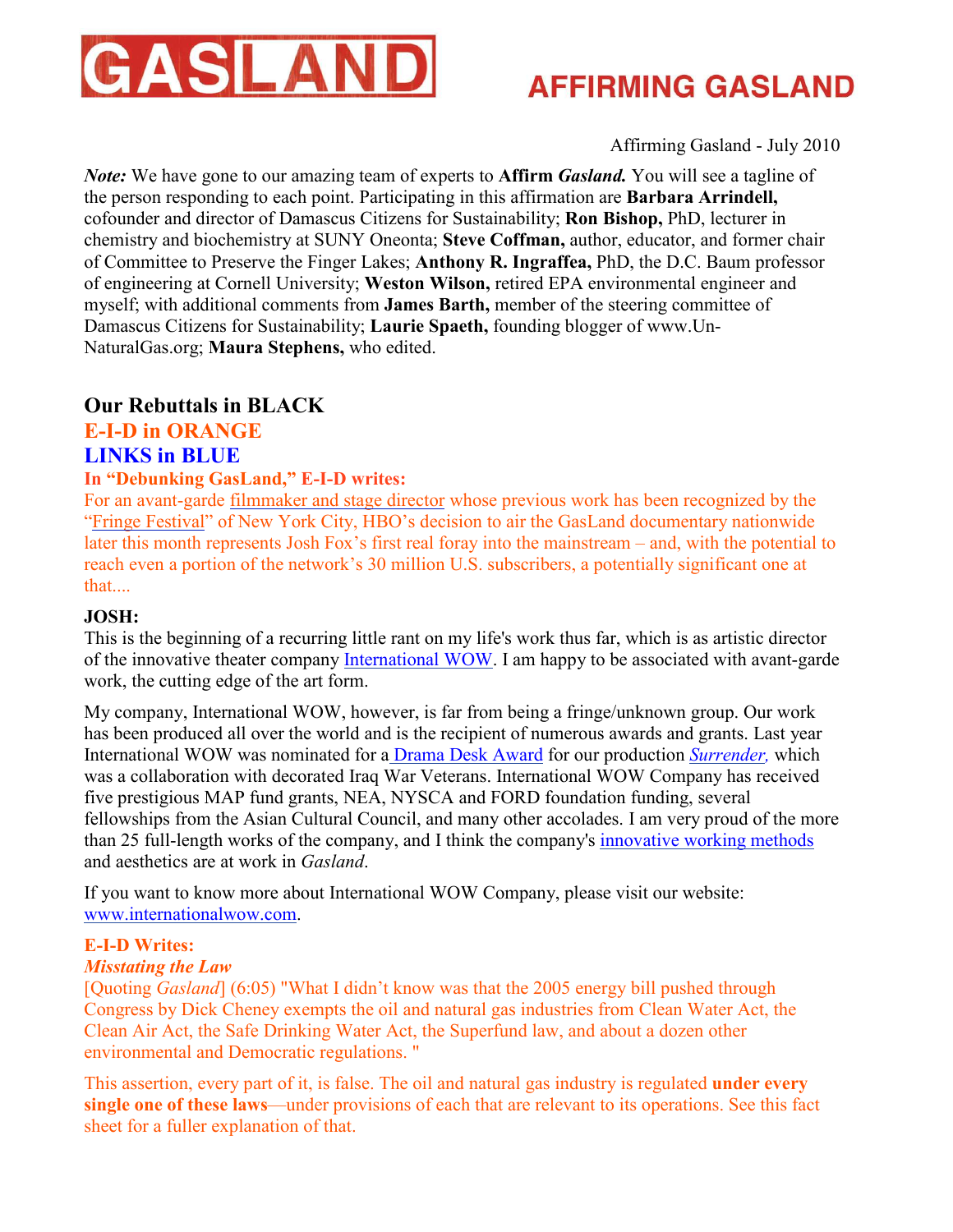

Affirming Gasland - July 2010

### **JOSH:**

The first major section of E-I-D's piece is a denial that the industry is exempt from most major environmental laws. This is a blatant falsehood.

We will go into this in detail below, but first, let's let NRDC set the record straight. Click [this link](http://spreadsheets.google.com/ccc?key=0AgeW9Alo7tb5dDFwajBQWl8zdUxYbE14X0tSdUl1VVE&hl=en) [for a complete spreadsheet of the EXEMPTIONS.](http://spreadsheets.google.com/ccc?key=0AgeW9Alo7tb5dDFwajBQWl8zdUxYbE14X0tSdUl1VVE&hl=en) 

#### **WESTON WILSON:**

*Gasland* asserts that the effect of the 2005 Energy Policy Act was to remove EPA oversight from hydrofracking. It is well established that hydrofracking fell within the regulatory provisions of the Safe Drinking Water Act and that the Bush/ Cheney administration actively pushed for hydrofracking exemptions in the Energy Policy Act of 2005. Therefore, it is patently disingenuous for "Debunker" to claim otherwise.

#### **WESTON WILSON's extensive comments on EXEMPTIONS, please see the extended reading section starting on page 24.**

#### **E-I-D:**

Far from being "pushed through Congress by Dick Cheney," the Energy Policy Act of 2005 earned the support of nearly three-quarters of the U.S. Senate [\(74 "yea" votes](http://www.senate.gov/legislative/LIS/roll_call_lists/roll_call_vote_cfm.cfm?congress=109&session=1&vote=00213)), including the top Democrat on the Energy Committee; current Interior Secretary Ken Salazar, then a senator from Colorado; and a former junior senator from Illinois named Barack Obama. In the U.S. House, [75 Democrats joined](http://clerk.house.gov/evs/2005/roll445.xml) [200 Republicans](http://clerk.house.gov/evs/2005/roll445.xml) in supporting the final bill, including the top Democratic members on both the Energy & Commerce and Resources Committees.

#### **STEVE COFFMAN:**

In his second week in office, George W. Bush created the energy task force, officially known as the **National Energy Policy Development Group, with Vice President Dick Cheney as chairman.** In its mission, NEPDG aimed to: "develop a national energy policy **designed to help the private**  sector. . . .<sup>"</sup>

Only when pressed by EPA chief Christie Todd Whitman did Cheney remove a recommendation to exempt fracturing from the task force's final report. Whereupon, the Bush/Cheney Energy Bill of 2003 included a provision to exempt fracturing from EPA drinking water regulation — but Congress removed the provision from the final draft.

Whereupon, in the Energy Policy Act of 2005, Congressmen James Inhofe of Oklahoma and Joe Barton of Texas inserted language to "Amend the Safe Drinking Water Act of 1996 to exempt hydraulic fracturing related to oil and gas production . . . and, thus, exclude this practice from . . . regulations related to the protection of underground sources of drinking water."

### **E-I-D:**

[Quoting from *Gasland*] (6:24) "But when the 2005 energy bill cleared away all the restrictions, companies … began to lease Halliburton technology and to begin the largest and most extensive domestic gas drilling campaign in history – now occupying 34 states."

Once again, hydraulic fracturing has never been regulated under SDWA – not in the 60-year history of the technology, the 36-year history of the law, or the 40-year history of EPA. Given that, it's not entirely clear which "restrictions" in the law Mr. Fox believes were "cleared away"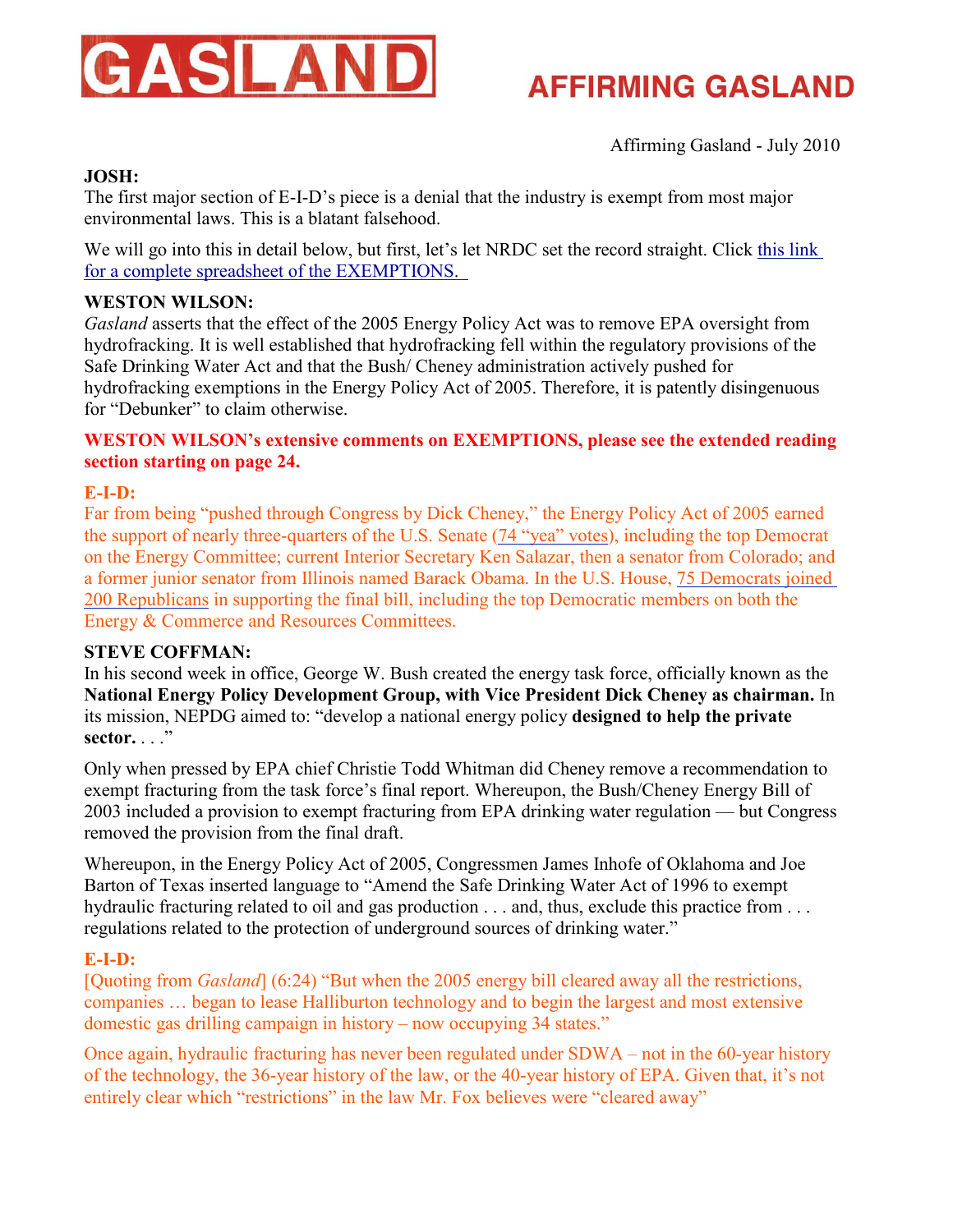

### Affirming Gasland - July 2010

by the 2005 energy bill. All the bill sought to do was clarify the existing and established intent of Congress as it related to the scope of SDWA.

Interest in developing clean-burning natural gas resources from America's shale formations began to manifest itself well before 2005. The first test well in the Marcellus Shale in Pennsylvania, for example, was drilled in 2004. In Texas, the first wells in the prolific Barnett Shale formation were spudded in the late 1990s. But even before natural gas from shale was considered a viable business model, energy producers had been relying on hydraulic fracturing for decades to stimulate millions of wells across the country. The technology was first deployed in 1948.

### **JOSH:**

This is a common industry tactic, to claim that hydraulic fracturing [HF] has been used for 60 years. This is deliberately misleading.

The new hydraulic fracturing that has brought about so much attention in the last few years is different in many ways from the historic fracturing:

- 1) [the pressure used is much higher and the duration of the frack job is longer.](http://www.pump-zone.com/upstream-pumping/frac-pumps/the-evolution-of-hydraulic-fracturing-and-its-effect-on-frac-pump-technology.html) Today HF employs typically 13,500 pounds of pressure per square inch, whereas earlier HF was less than 10,000 pounds per square inch.
- 2) the volume of water used: two to seven million gallons per frack, with [Multi Stage Fracks](http://www.pump-zone.com/upstream-pumping/frac-pumps/the-evolution-of-hydraulic-fracturing-and-its-effect-on-frac-pump-technology/page-2.html) lasting up to three or four days, at 1,000 gallons per minute
- 3) the combination of HF with [horizontal drilling](http://www.horizontaldrilling.org/), a huge new aspect, and
- 4) [the complexity of the chemical cocktail used in the process.](http://7bends.com/2010/05/26/world-renowned-scientist-illuminates-health-effects-of-water-contamination-from-fracking/)

However, the industry frequently contradicts itself, wanting to tout both the reassurance that this technique is tried and true and that it has created an innovative technology that unlocks gas that was previously not considered recoverable. The industry touts the "new technological breakthrough" of HF as unlocking the [Marcellus shale in ways that could not have been done years ago.](http://www.hydraulicfracturing.com/Pages/information.aspx?utm_source=OPM&utm_medium=CPC&utm_campaign=Paid_Search&gclid=CLnUmKanx6ICFSQ65QodAyHY6A)

On Chesapeake Energy's Hydraulic Fracturing "fact" site, this contradiction is evident: "Hydraulic fracturing, commonly referred to as fracing, is a proven *technological advancemen*t which allows natural gas producers to safely recover natural gas from deep shale formations. This *discovery* has the potential to.... [emphasis added]." Later in the [same passage](http://www.hydraulicfracturing.com/Pages/information.aspx?utm_source=OPM&utm_medium=CPC&utm_campaign=Paid_Search&gclid=CLnUmKanx6ICFSQ65QodAyHY6A) we get the same refrain: "Hydraulic fracturing has been used by the oil and gas industry since the 1940s..."

### **To READ MORE on the TECHNICAL ASPECTS of HIGH-PRESSURE FRACKING, see extended reading section starting on page 24.**

### **E-I-D:**

The contention that current energy development activity represents the "largest … drilling campaign in history" is also incorrect. According to EIA, more natural gas wells were [developed in 1982](http://www.eia.doe.gov/dnav/pet/hist/LeafHandler.ashx?n=PET&s=E_ERTWG_XWC0_NUS_C&f=M) than today. And more than two times the number of petroleum wells were drilled back then as well, relative to the numbers we have today. Also, while it may (or may not) be technically true that fracturing activities take place in 34 states, it's also true that 99.9 percent of all oil and gas activity is found in only 27 U.S. states (page 9, Ground water Protection Council report).

### **JOSH:**

This is yet another obfuscation of the facts that is disproven quickly by looking up the very chart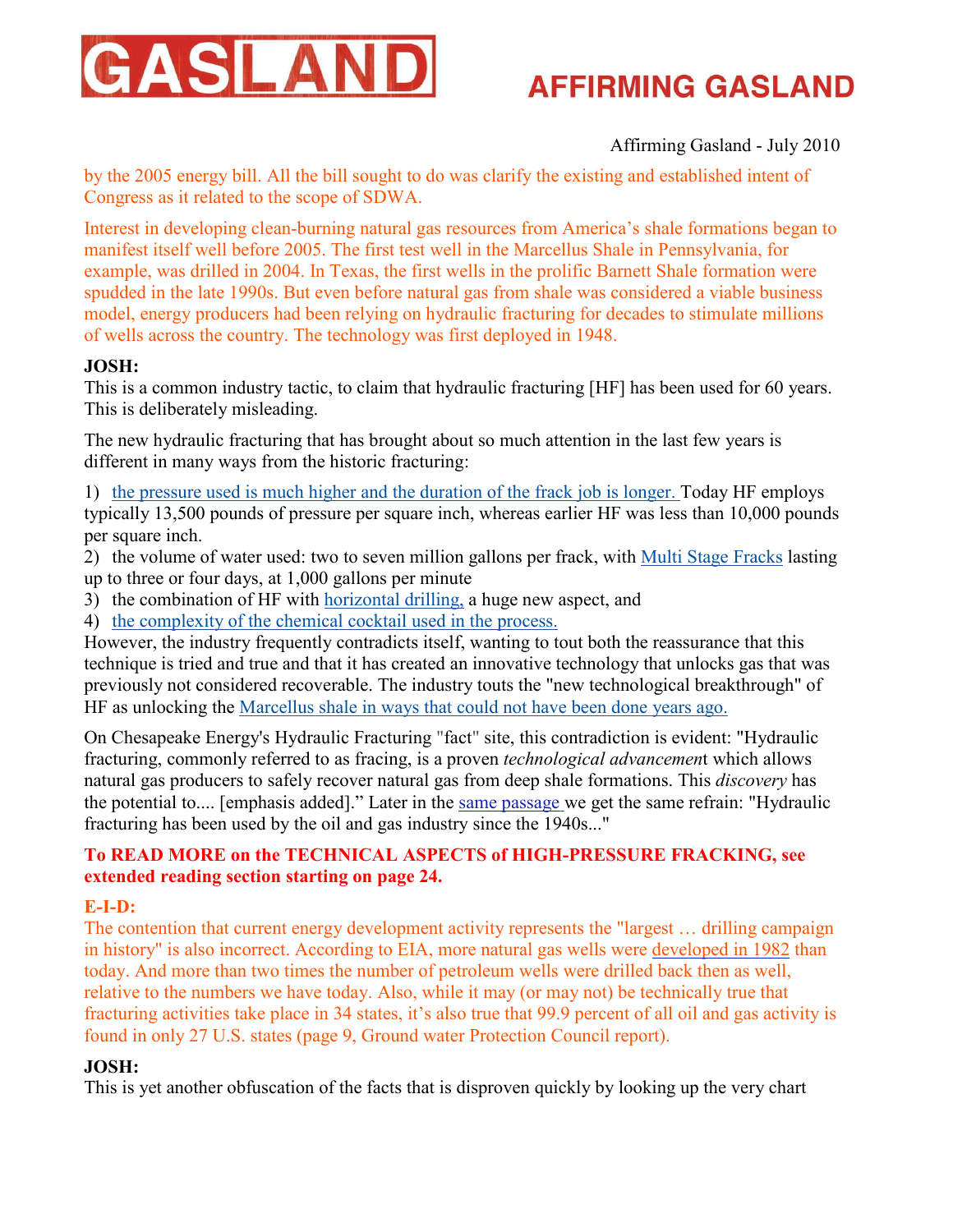

Affirming Gasland - July 2010

that E-I-D references. While it is true that in 1982 there were more gas wells drilled than in 2010 (and by the way, we're not done with 2010 yet), *Gasland* states that since 2005 a huge upswing in drilling took place. [The chart that E-I-D references](http://www.eia.doe.gov/dnav/pet/hist/LeafHandler.ashx?n=PET&s=E_ERTWG_XWC0_NUS_C&f=M) in this section shows this. Between 2005 and 2009, more gas wells were drilled in the US than at any time in history.

But what is even more significant is that leasing in unconventional drilling area plays throughout the [34 states was incredibly active](http://www.gaslandthemovie.com/) (follow this link and click on "drilling areas"), and that once the SDWA exemption came in, the gas industry charged forth into these areas full force and began planning for huge drilling campaigns in those regions, most notably perhaps in the [Marcellus shale](http://catskillmountainkeeper.org/node/290) [in NY/PA/OH/WV](http://catskillmountainkeeper.org/node/290), the Barnett Shale in the Fort Worth area, the Haynesville Shale in Louisiana/Arkansas, and the other major shale plays.

### **E-I-D:**

 [Quoting from *Gasland*] (32:34) "The energy task force, and \$100 million lobbying effort on behalf of the industry, were significant in the passage of the 'Halliburton Loophole' to the Safe Drinking Water Act, which authorizes oil and gas drillers exclusively to inject known hazardous materials, unchecked, directly into or adjacent to underground drinking water supplies. It passed as part of the Bush administration's Energy Policy Act of 2005."

Not content with simply mischaracterizing the nature of existing law, here Fox attempts to assert that the law actually allows energy producers to inject hazardous chemicals "directly into" underground drinking water. This is a blatant falsehood. Of course, if such an outrageous thing were actually true, one assumes it wouldn't have taken five years and a purveyor of the avant-garde to bring it to light.

### **JOSH:**

This claim echoes the common industry line, "There has never been a proven case of water contamination caused by hydraulic fracturing." Industry representatives and lobbyists said this over and over again in the film. It's a carefully worded sentence that contains two major deceptions:

1) The word "proven" — How can you prove something that has never been investigated? HF has never been investigated fully by the EPA. The fact that non-naturally-occurring chemicals specifically associated with HF fluids and drilling muds are showing up in people's water supplies is the first level of proof; E-I-D denies the testimony of the citizens. Very tricky wording, which belies the real truth. Quite deliberately.

2) The words "hydraulic fracturing" The industry here defines HF here as the moment underground fractures are split — and not the entire drilling process. The industry could never claim that there has never been a proven instance of water contamination due to the whole process of GAS DRILLING, but when they confine their definition to the single moment of the underground fracturing — a part of the process that has never been investigated — they can legally deny the obvious.

E-I-D also claims here that hydraulic fracturing does not inject toxic fluids directly into drinking water supplies. Not true! Of course it does; in fact[, that is the biggest problem with HF — and it is](http://www.youtube.com/watch?v=1KqFsR4HQpk&feature=channel) [exactly what the SDWA exemption allows](http://www.youtube.com/watch?v=1KqFsR4HQpk&feature=channel).

Their continual pot-shots at the [avant-garde](http://en.wikipedia.org/wiki/Avant-garde) are also disappointing, not to mention puerile.

FURTHERMORE, drilling muds, which are multifunctional including acting as lubricants for the drill bit in the initial drilling process [contain hazardous chemicals](http://www.osha.gov/SLTC/etools/oilandgas/drilling/drillingfluid.html#drilling_fluid_additives), They are injected directly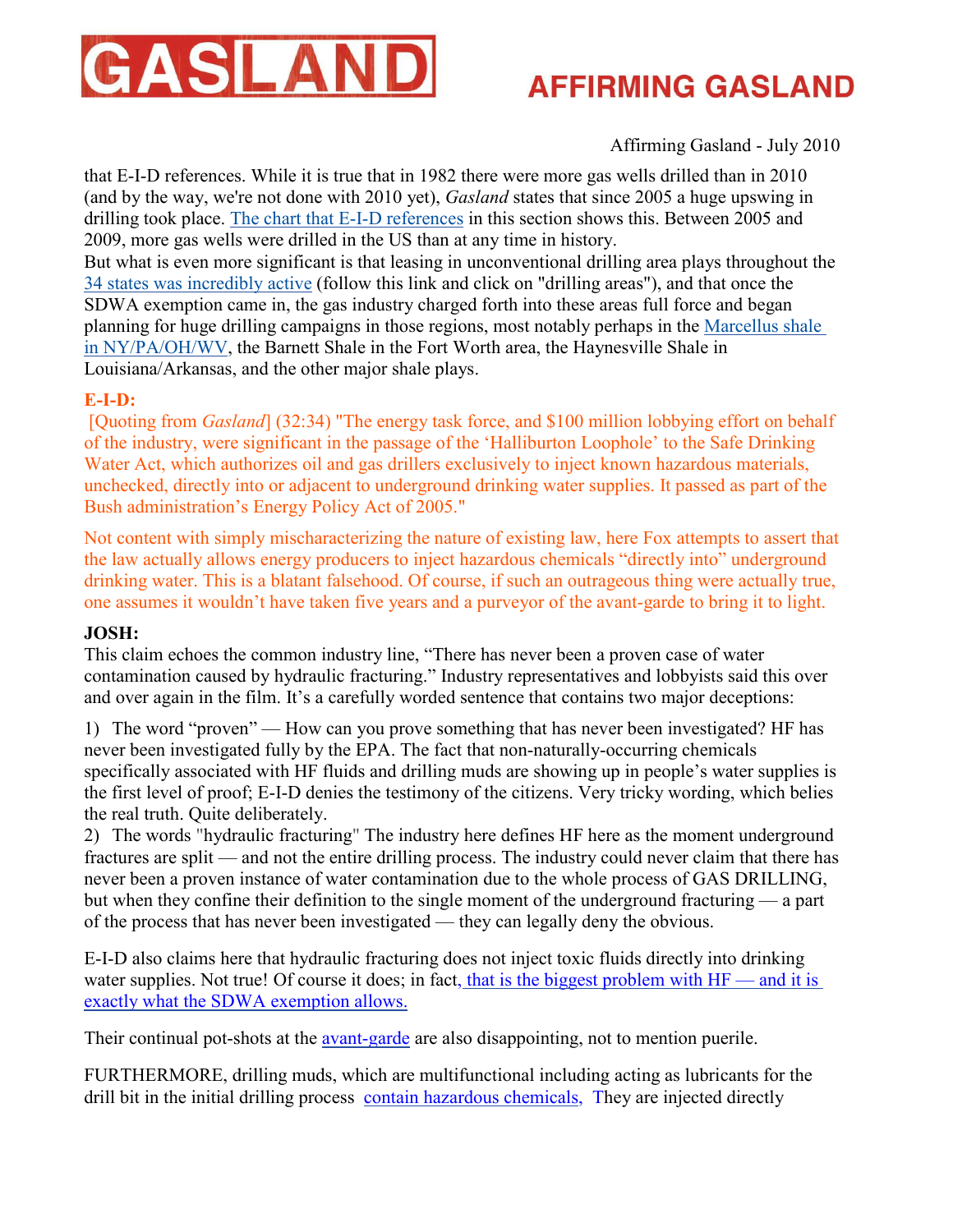

### Affirming Gasland - July 2010

into the aquifers as this initial drilling is into the raw earth before the well is cased. Indicators and substances related to the initial drilling and the drilling muds such as arsenic, barium, and strontium [have been found in our subjects' water tests](http://www.propublica.org/article/pa-residents-sue-gas-driller-for-contamination-health-concerns-1120) just after drilling.

Also see: [http://ithaca.wishingwellmagazine.org/blogs/tompkins-weekly/2010/03/health-impacts](http://ithaca.wishingwellmagazine.org/blogs/tompkins-weekly/2010/03/health-impacts-gas-drilling-examined)[gas-drilling-examined](http://ithaca.wishingwellmagazine.org/blogs/tompkins-weekly/2010/03/health-impacts-gas-drilling-examined)

[http://carbonwaters.org/tag/drinking-water-contamination](http://carbonwaters.org/tag/drinking-water-contamination/)/

### **WESTON WILSON:**

The Energy Policy Act of 2005 defines hydraulic fracturing, unless the fluids contain diesel, as not subject to the Safe Drinking Water Act. Other provisions of the SDWA prohibit direct injection of hazardous materials directly into drinking water sources. Water underground that can be or is used for drinking water is known as an "underground source of drinking water" (USDW).

The disingenuous E-I-D response here is that direct injection of hazardous materials was not a provision of the Energy Policy Act of 2005, but that is not the context of Josh's statement here. The context of Josh's statement is that *all drillers must drill through USDWs to get to the natural gas.* Josh's statement is accurate: the "Halliburton loophole" exempted HF wells from being tested under the SDWA for their mechanical integrity, which would have determined if they were adequately sealed to prevent hazardous materials from entering directly into a USDW or into an adjacent USDW (which could happen if the HF well releases methane and hazardous materials upwards into a USDW).

### **JOSH on fracking with diesel, a federal crime:**

In spite of the fact that the fracking companies were not supposed to use diesel to [frack, they did it](http://www.nytimes.com/gwire/2010/02/19/19greenwire-two-oil-field-companies-acknowledge-fracking-w-90863.html) [anyway.](http://www.nytimes.com/gwire/2010/02/19/19greenwire-two-oil-field-companies-acknowledge-fracking-w-90863.html) As reported by *The New York Times* in February 2010, "Two of the world's largest oil-field services companies [Halliburton and BJ Services] have acknowledged to Congress that they used diesel in hydraulic fracturing after telling federal regulators they would stop injecting the fuel near underground water supplies."

### **E-I-D:**

The subsurface formations that undergo fracture stimulation reside thousands and thousands of feet [below formations that carry potable water](http://www.energyindepth.org/hydraulic-frac-graphic.jpg). These strata are separated by millions of tons of impermeable rock, and in some cases, more than two miles of it.

### **JOSH:**

That target layers of fracking are far below underground drinking water sources was never contested by *Gasland.* We don't know why fracking chemicals and fugitive natural gas are getting into water supplies, we just know that they are. Again, there has never been a thorough nationwide investigation by a highly qualified government agency. But that is beginning to change. The nine major fracking companies are currently being [investigated by the U.S. Congress](http://www.propublica.org/article/congress-launches-investigation-into-gas-drilling-practices-219). Th[e EPA has been](http://www.propublica.org/article/epa-chemicals-found-in-wyo.-drinking-water-might-be-from-fracking-825) [examining water contamination in Pavillion](http://www.propublica.org/article/epa-chemicals-found-in-wyo.-drinking-water-might-be-from-fracking-825), Wyoming for the past year and is now scoping a major [two-year study of HF at the behest of Congress](http://www.propublica.org/article/broad-scope-of-epas-fracturing-study-raises-ire-of-gas-industry).

### **E-I-D:**

Once again, to characterize the bipartisan 2005 energy bill as having a "loophole" for hydraulic fracturing requires one to believe that, prior to 2005, hydraulic fracturing was regulated by EPA under federal law. But that belief is mistaken. And so is the notion that the 2005 act contains a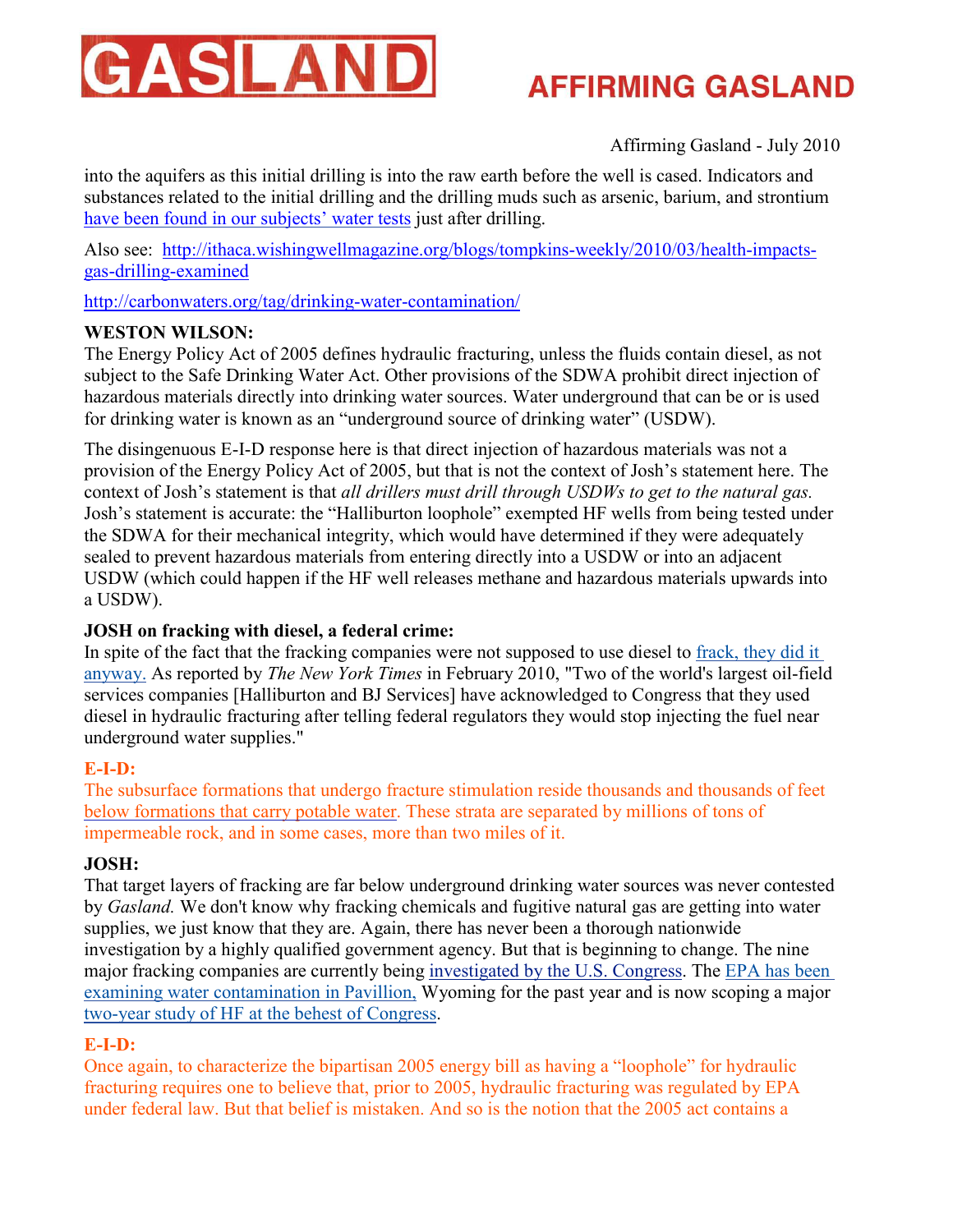

### Affirming Gasland - July 2010

loophole for oil and natural gas. As stated, hydraulic fracturing has been regulated ably and aggressively by the states.

### **WESTON WILSON:**

But not so ably or aggressively as to prevent the well-documented oil and gas production problems in [Garfield County](http://coloradoindependent.com/53081/state-backlogged-with-gas-contamination-cases-dating-back-years), Colorado; [Pavilion, Wyoming](http://www.nodirtyenergy.org/index.php?option=com_content&task=view&id=62&Itemid=111); [DISH, Texas](http://baddish.blogspot.com/search?updated-max=2010-06-13T06%3A23%3A00-07%3A00&max-results=7); or [Dimock, Bradford County,](http://www.pressconnects.com/article/20100611/NEWS01/306110013/Bradford-County-residents-see-Marcellus-Shale-development-changing-their-lives) and [Hickory](http://www.youtube.com/watch?v=A7Uviw56Iew), [Pennsylvania](http://www.propublica.org/article/pa-residents-sue-gas-driller-for-contamination-health-concerns-1120). [More](http://www.propublica.org/article/natural-gas-drilling-what-we-dont-know-1231).

### **JOSH:**

It should be noted that generally the state DEP (Department of Environmental Protection) or DEC (Department of Environmental Conservation) or DEQ (Department of Environmental Quality) or DEQC (Department of Environmental Quality Control) does not have adequate budget or staff to investigate, inspect, or monitor HF wells — especially as they are spreading so rapidly. Exempting HF from federal law leaves this responsibility to the [states that have been overwhelmed by the](http://thetimes-tribune.com/news/state-lacks-consistent-record-keeping-for-natural-gas-drilling-contamination-leak-incidents-1.857449) [drilling](http://thetimes-tribune.com/news/state-lacks-consistent-record-keeping-for-natural-gas-drilling-contamination-leak-incidents-1.857449). For example, in [New Mexico there are only 18 inspectors](http://www.santafenewmexican.com/Local%20News/Inspectors-struggle-to-monitor-vast-area) to deal with 99,000 gas wells. It's simply not possible for so few people to track so many wells.

### **E-I-D:**

[Quoting *Gasland*] (1:32:34) "Diana DeGette and Maurice Hinchey's FRAC Act [is] a piece of legislation that's one paragraph long that simply takes out the exemption for hydraulic fracturing to the Safe Drinking Water Act."

Here Fox is referring to the [2008 iteration](http://thomas.loc.gov/cgi-bin/bdquery/D?d110:26:./temp/~bdxlk8::%7C/home/LegislativeData.php?n=BSS;c=110%7C) of the FRAC Act, not the slightly longer (though equally harmful) [2009 version](http://thomas.loc.gov/cgi-bin/bdquery/D?d111:17:./temp/~bd6Bc1::%7C/home/LegislativeData.php?n=BSS;c=111%7C) of the bill. The legislation does not, as its authors suggest, "restore" the Safe Drinking Water Act to the way it was in 2004. It calls for a wholesale re-writing of it.

### **JOSH:**

E-I-D is stating that the FRAC Act is "harmful." This is a strange choice of words when we are talking about restoring Safe Drinking Water Act protections. The SDWA aims to protect underground drinking water supplies from harmful chemical injection. So here E-I-D states that the Safe Drinking Water Act is considered "harmful" to the gas industry. (The FRAC Act and other efforts to regulate HF are in fact [being advanced](http://www.nytimes.com/gwire/2010/06/24/24greenwire-dems-natural-gas-industry-negotiating-fracking-36910.html) and negotiated currently.)

### **E-I-D:**

Here's the critical passage from the FRAC Act: "Section 1421(d)(1) of the Safe Drinking Water Act is amended by striking subparagraph (B) **and inserting**: (B) includes the underground injection of fluids or propping agents pursuant to hydraulic fracturing operations related to oil and gas production activities."

Why would you need to "insert" new language into a 36-year-old statute if all you were looking to do is merely "restore" it?

### **JOSH:**

The insertion is to make it crystal clear that the bill is a reaction to the injection of fracking fluids and the [thousands of documented cases](http://www.scientificamerican.com/article.cfm?id=drill-for-natural-gas-pollute-water) of contamination.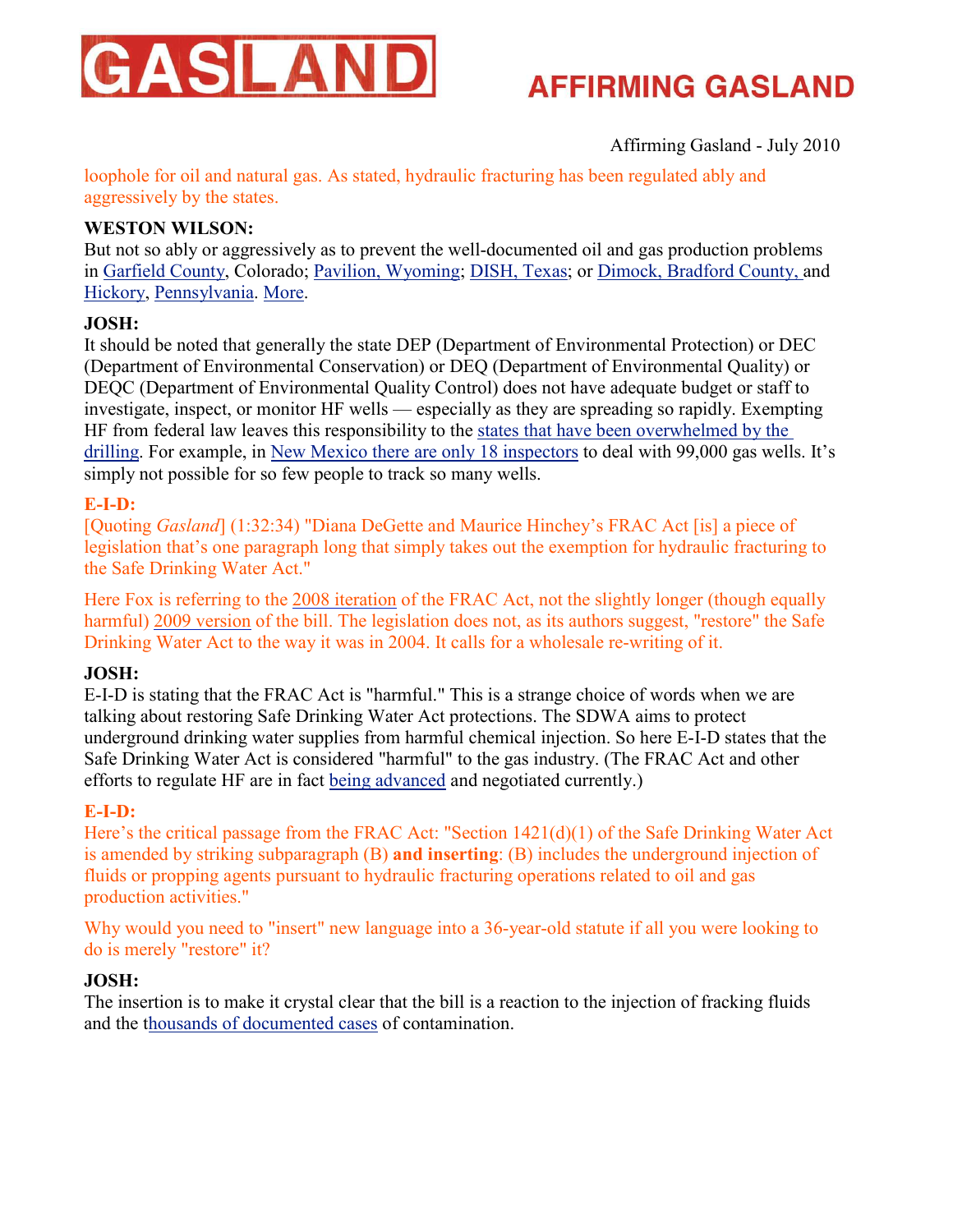

Affirming Gasland - July 2010

### **On FLAMMABLE TAP WATER and Its CAUSES**

### **JOSH:**

I am taking this point out of order because it is so important to the film I want to address it near the beginning of this document:

### **E-I-D claims:**

Mike Markham in *Gasland*]: Fox blames flammable faucet in Fort Lupton, Colo. on natural gas development. But that's not true [according to the Colorado Oil & Gas Conservation Commission](http://cogcc.state.co.us/cogis/ComplaintReport.asp?doc_num=200190138) (COGCC). "Dissolved methane in well water **appears to be biogenic [naturally occurring] in origin.** ... There are no indications of oil & gas related impacts to water well." (complaint resolved 9/30/08, signed by John Axelson of COGCC)

### **JOSH:**

**Biogenic gas can migrate as a result of gas drilling.** And hiding behind "biogenic" gas classification is yet another common industry obfuscation tactic.

E-I-D asserts that the gas that Mike Markham lights at his tap was classified as "biogenic" by the Colorado Oil and Gas Conservation Commission, so therefore the problem cannot be attributed to drilling. This is a very misleading assertion, and it is false in several ways.

A distinction is being made here between "biogenic" and "thermogenic" natural gas. "Biogenic" gas is created by decomposing organic material, and is found in pockets close to the surface. "Thermogenic" natural gas is created by intense pressure in underground rock formations and can come only from deeper layers (including shale, which are targeted by fracking). The different types of gas can be identified by isotopic tests that "fingerprint" the gas. However, gas fingerprinting simply identifies the gas. **It does not identify the migratory pathway of the gas** — a key omission.

Just because Mike Markham's gas is "biogenic" doesn't mean that its migration into water supplies was not caused by drilling.

I asked Dr. Anthony Ingraffea, the D. C. Baum Professor of Engineering at Cornell University, whose research for more than 30 years has involved structural mechanics, finite element methods, and fracture mechanics**: "Can drilling and/or hydraulic fracturing liberate biogenic natural gas into a fresh water aquifer?"**

His reply: **"Yes, definitely.** The drilling process itself can induce migration of biogenic gas by disturbance of previously blocked migration paths through joint sets or faults, or by puncturing pressurized biogenic gas pockets and allowing migration through an as-yet un-cemented annulus, or though a faulty cement job. The hydraulic fracturing process is less likely to cause migration of biogenic gas; however, the cumulative effect of many, closely spaced, relatively shallow laterals, each fracked (and possibly re-fracked) numerous times, could very well create rock mass disturbances that could, as noted above, open previously blocked migration paths through joint sets or faults."

So, just because the COGCC labeled the gas "biogenic" doesn't mean that they actually looked into how it got there. As Professor Ingraffea states above, there are several ways that drilling and fracking can cause biogenic natural gas to migrate into aquifers. COGCC did not conduct a hydrogeologic study to determine the migratory pathways of the gas into the water supply — despite citizens' conviction that the problems with their water happened after fracking occurred nearby.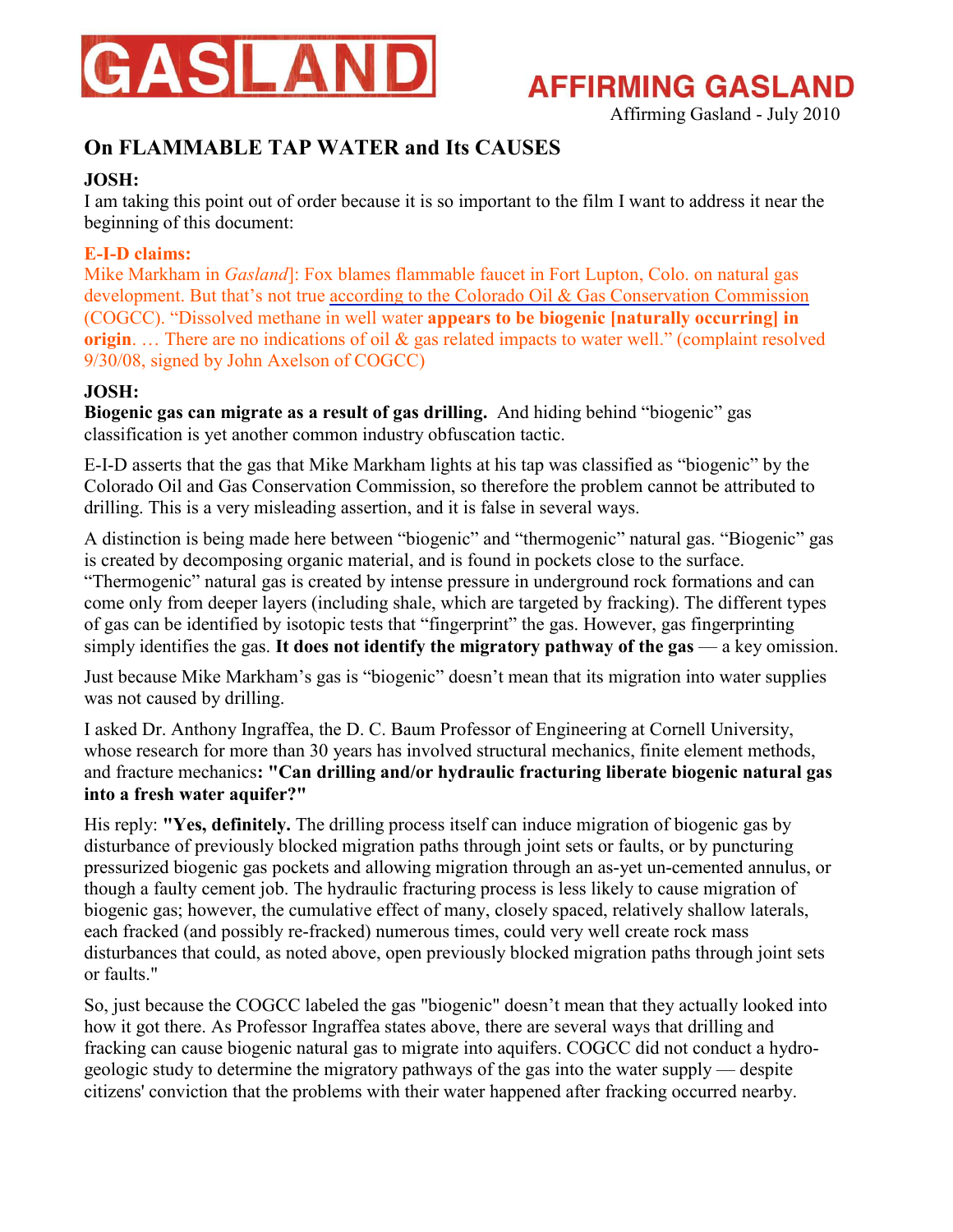

Affirming Gasland - July 2010

At the very top of the *Gasland* interview with Mike Markham and his partner, Marsha Mendenhall, they state very clearly their intense frustration with the COGCC. Holding up the jar of their contaminated water, they explain that the COGCC had ruled that their contamination had nothing to do with gas drilling. This fact is not hidden by the film.

Renee McClure, who also had flammable tap water, expressed frustration with the COGCC as well, stating: "I thought that the Colorado Oil and Gas Conservation Commission was there for the people. They are not there for the people, they are there to work and help the oil and gas companies. And I asked them—who's there for the people? And he told me, 'NOBODY, call an attorney!' " Renee McClure was also told her methane contamination was naturally occurring. Both Markham and McClure stated on the record that their water got worse after nearby fracking and gas-drilling activity had occurred. (And in both cases, water tests showed other contaminants related to oil and gas production in their water wells, which is a fact that E-I-D leaves out.)

There are striking similarities between the industry's and regulators' responses in Weld County, Colorado and Dimock, Pennsylvania. In both cases, citizens had a fundamental distrust of the state regulatory agency, and in both cases gas companies called the gas "biogenic" until the claim was either disproved or additional cases of "thermogenic" gas contamination surfaced.

### **Widespread frustration with state agencies Like COGCC and PA DEP**

Frustration among citizens with their state agencies was very common in my travels, in Colorado, in Pennsylvania, in Texas, and in Arkansas. Citizens pointed out time and time again how they felt their state environmental agencies were not up to the job, or even worse, were in cahoots with the gas companies. In Dimock, Pennsylvania, we were told that Cabot Oil and Gas and DEP reps often walked in together with an air of camaraderie; in Texas, complaints about the Texas Commission on Environmental Quality (TCEQ) and the Railroad Commission were rampant. It is indeed part of the thesis of *Gasland* that state agencies are either overwhelmed or not to be trusted when it comes to gas drilling. Mike and Marsha make that point quite clearly. Among folks living in gaslands, state agencies are not living up to their responsibilities to protect citizens and are widely suspected of corruption.

I also experienced the same frustration with the Colorado Oil and Gas Conservation Commission (COGCC) and Pennsylvania Department of Environmental Protection. Dave Neslin, the COGCC executive director, scheduled an interview with me and then promptly canceled it when I asked him to sign a production release.

We included that refusal in the film. PA DEP secretary John Hanger said there was no contamination of Dimock's water in the beginning of his interview, but he promptly reversed his position when I offered him some Dimock water to drink, stating that the families that had been contaminated had been given replacement water by the gas companies.

### **Biogenic/thermogenic reversal in Dimock**

As pointed out before, just because the gas industry says the gas is biogenic doesn't mean that it actually is.

When I got to Dimock I called Cabot Oil and Gas spokesman Ken Komoroski to ask about Dimock's flammable tap water. He gave me the same explanation, saying that Dimock's water had been flammable prior to drilling and that the gas was biogenic. A few months later the PA DEP did extensive testing that showed that the gas was in fact thermogenic. (You can see the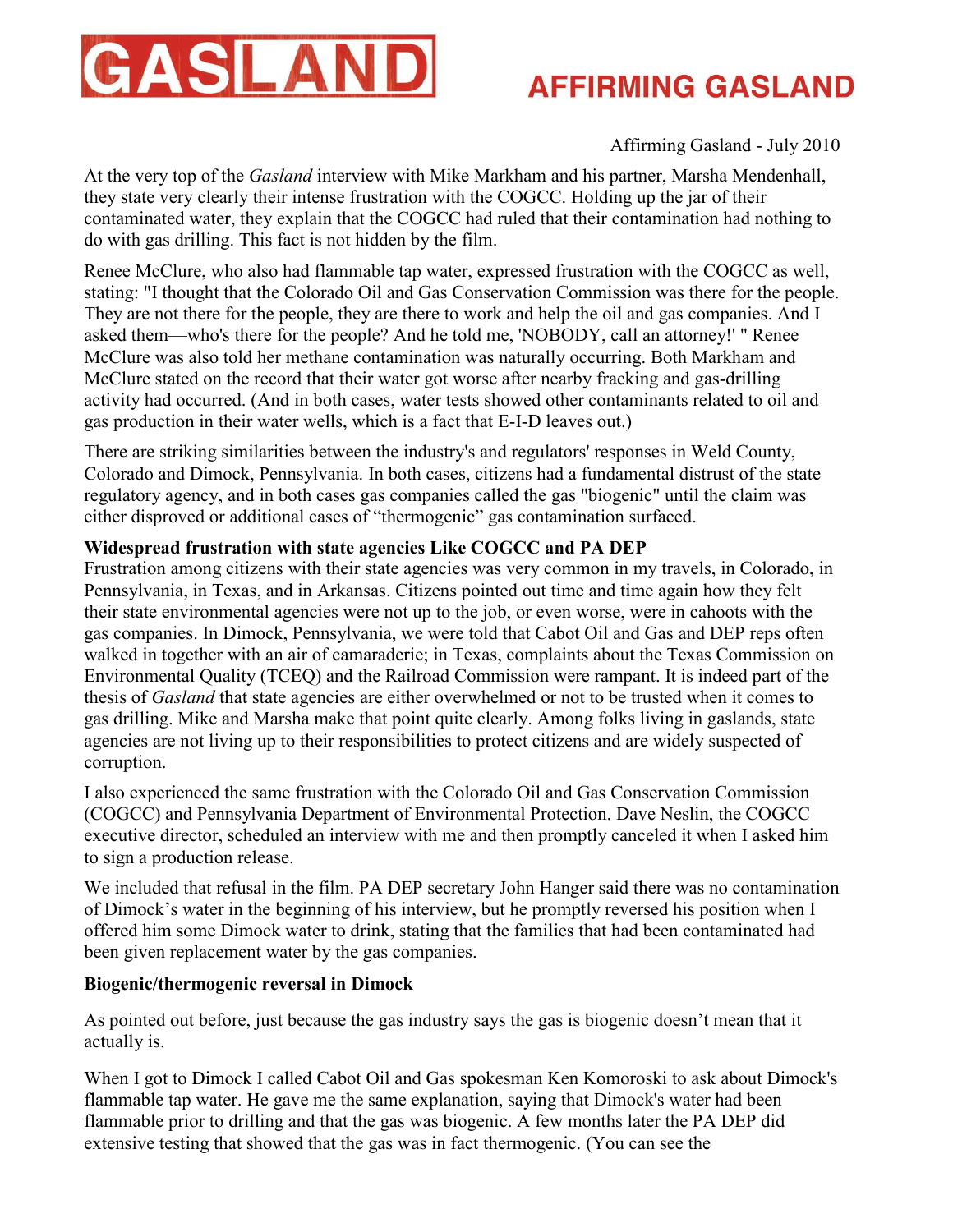

Affirming Gasland - July 2010

[attached PDF](http://www.damascuscitizens.org/Internal-DEP-Discussion.pdf) with PA DEP's findings on the subject and Cabot Oil and Gas's plea to DEP to not identify the gas as "Marcellus" gas.) Here is a key quote from a PA DEP internal memo on the subject.

Sent: Thursday, January 29, 2OO9 6:54 AM To: Burch, Kelly; Bowman, Kenneth cc: sherman, Michael D; Schwartz, Ronald; Lobins, craig; Bialosky, Donald; carmon, Mark;Bedrin, Michael; Sexton, Barbara (DEP) Subject: RE: Stray gas incident - Dimock Twp,, Susquehanna County

"Based on the existing geochemical data set, we can conclude that the origin of the stray gases detected in the Florentino and sautner [sic] water wells (nine samples analyzed thus far: two = stray gas, seven = potential sources) is thermogenic in origin, consistent with natural gas from Devonian production. The gas found in these water wells is not consistent with microbial gas that occurs in some shallow aquifer systems."

However, Cabot Oil and Gas's first response, like the gas industry's first response to *Gasland*, was to try to discredit the claim. Ken Komoroski stated that Dimock residents either had gas in their water from before the drilling, which all the citizens dispute, or that somehow magically at exactly the same time as drilling started, an unrelated source of natural gas began to migrate into their water supply.

### **Proven examples of "thermogenic" natural gas in water supplies**

Just because Mike Markham's gas may or may not be biogenic doesn't mean that all of the examples of lighting water on fire in the film are due to biogenic gas.

This leads me to discuss the case of Mike and Marsha and Renee's neighbors, Amee and Jesse Ellsworth, who are featured in the film just after Mike and Marsha. They light their water on fire in the film. Unlike Mike and Marsha, the methane in their water was ruled "thermogenic" by the COGCC, to have come directly from the deeper layers, i.e., from the layers targeted by gas drilling. Amee and Jesse's tests were done a year after Mike and Marsha's tests, which could indicate that thermogenic gas was pushing biogenic gas up to the surface. Biogenic would come up first into the aquifer as in Mike's 2008 test followed by Amee's thermogenic gas, tested in 2009.

### **WHAT HAPPENED TO THESE FAMILIES:**

I will state again, that in neither case did the COGCC do any real hydro-geologic surveying; they only labeled the gas as "thermogenic" or "biogenic" and then walked away, leaving Mike and Marsha, Renee, and Amee with no option but to start hauling water into their houses from a nearby municipal water source, move away and start over, or enter into a negotiation with the gas company for water.

Of the three cases, Mike and Marsha chose hauling water. They go to town once or twice a week to buy water from a coin-operated machine, as detailed in the film.

Renee McClure moved out of the area, presumably because of her water and health problems in Weld County.

Amee and Jess Ellsworth chose to negotiate with the gas company and have now been silenced, compelled to sign a non-disclosure agreement. I checked in with Amee recently to see how she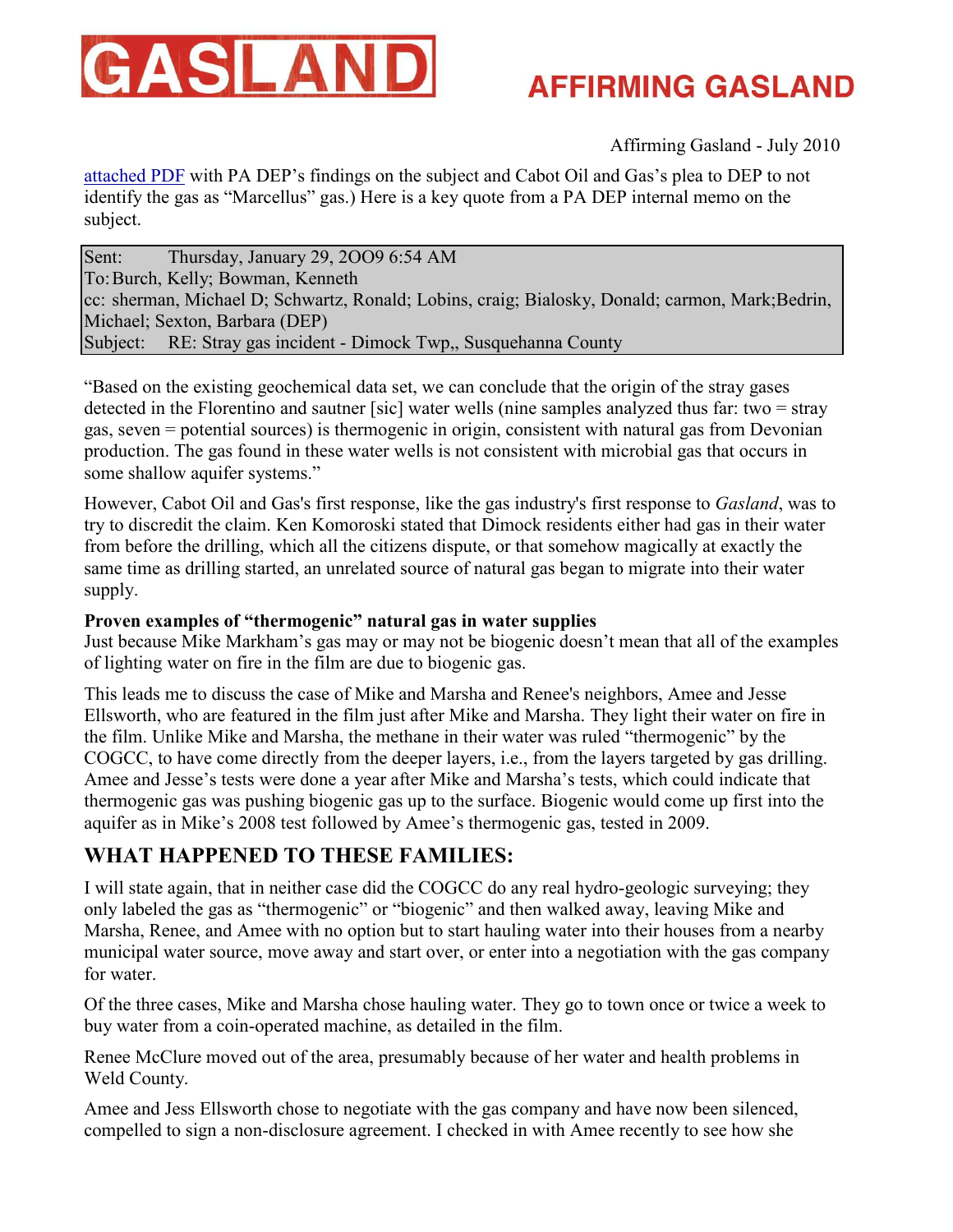

### Affirming Gasland - July 2010

was doing. She said, with regret in her voice, "I can't talk to you about gas." She can no longer talk on the record about what happened to her. I don't know the details, but I do know that she is still being delivered water by the company. She cannot speak to me or anyone about the gag order she was compelled to sign, I found out from a third party. She had to trade her silence for water. At that moment, the truth lost a very powerful and articulate voice. Without water, you cannot sell your property, and without water you cannot stay on your property. Amee and Jesse's backs were against the wall; they took the only way out of the nightmare. They sold their first amendment rights for water.

In Dimock, the water problems continue. Cabot Oil and Gas is supplying water to 32 families as ordered by PA DEP, (up significantly from the 4 families that John Hanger notes in the film). In Hickory PA, replacement water is rampant, with some reports stating that over 200 families are receiving replacement water in exchange for non- disclosure agreements. Why should people have to sign an NDA to get clean water after a multi-billion-dollar corporation contaminates their water? Is it right for people to have to trade their silence for what should be their right?

#### **CONCLUSION on biogenic or thermogenic gas:**

Whether the gas is determined biogenic or thermogenic, we believe the citizens when they say the problem happened post-drilling and post-fracking. Testing of the drinking water in Dimock prior to drilling showed no gas of any kind in any significant quantities. **The industry is using this biogenic/thermogenic distinction, often with the collusion of state agencies** who are not properly investigating, to dispute citizen's claims of contamination, **but it has** *no basis in science.* 

#### **E-I-D:**

[following previous statement] Context from our friends at ProPublica: "Drinking water with methane, the largest component of natural gas, isn't necessarily harmful. The gas itself isn't toxic the Environmental Protection Agency doesn't even regulate it — and it escapes from water quickly, like bubbles in a soda." [\(Abrahm Lustgarten, ProPublica, 4/22/09](http://www.propublica.org/feature/colorado-study-links-methane-in-water-drilling-422))

#### **STEVE COFFMAN**

But Debunker might not have been so snarky had he quoted the entire passage the above quote was deviously plucked from.

"Drinking water with methane, the largest component of natural gas, isn't necessarily harmful. The gas itself isn't toxic -- the Environmental Protection Agency doesn't even regulate it -- and it escapes from water quickly, like bubbles in a soda.

But the gas becomes dangerous when it evaporates out of the water and into people's homes, where it can become flammable. It can also suffocate those who breathe it. According to the Agency for Toxic Substances and Disease Registry, a part of the U.S. Department of Health and Human Services, as the concentration of gas increases it can cause headaches, then nausea, brain damage and eventually death."

### **READ the ProPublica piece by Abrahm Lustgarten, "COLORADO STUDY LINKS METHANE in WATER to DRILLING," whence the E-I-D excerpt came, in our extended reading section starting on page 24.**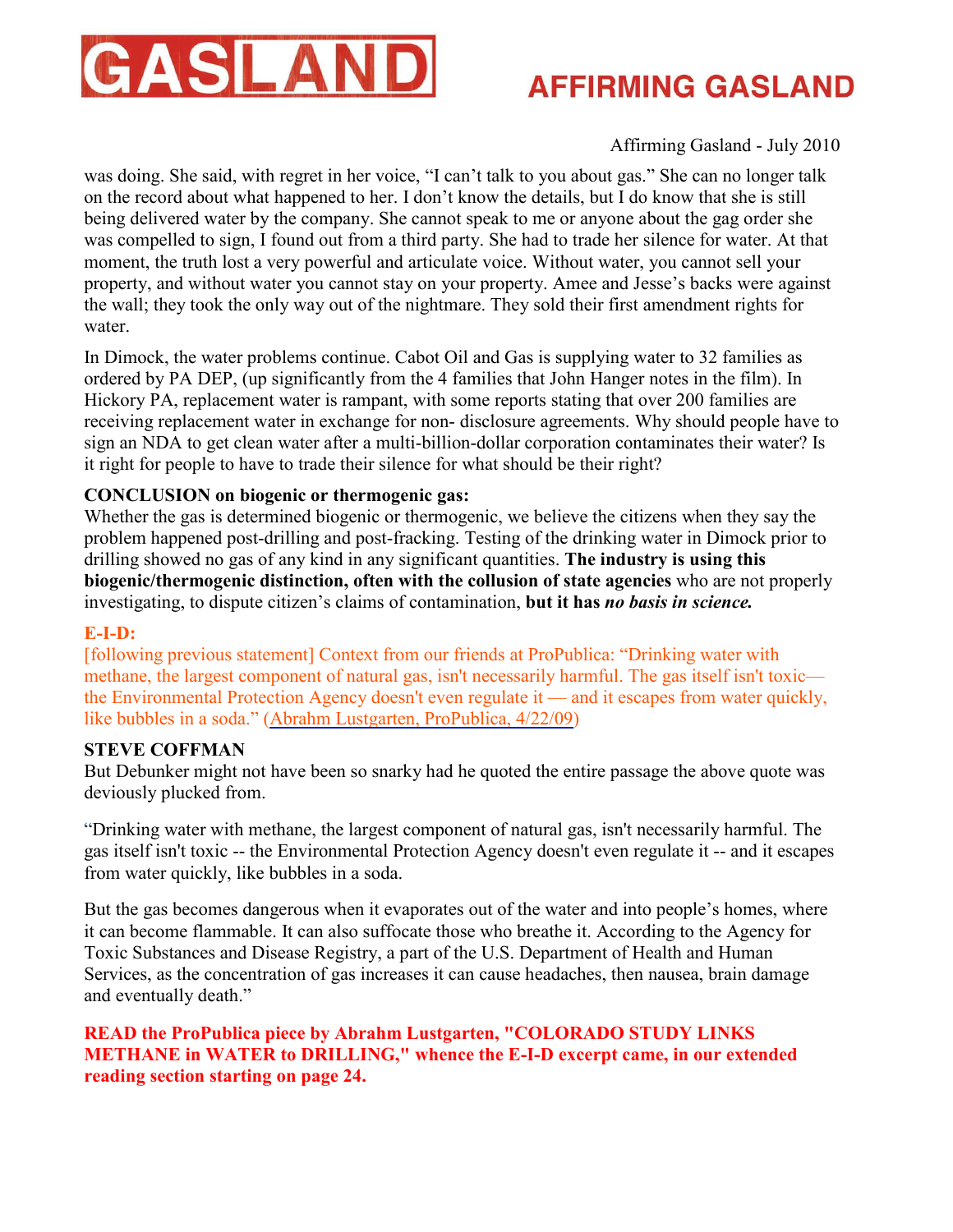

Affirming Gasland - July 2010

### **E-I-D:**

### **Misrepresenting the Rules**

(1:00:56) "Because of the exemptions, fracking chemicals are considered proprietary … The only reason we know anything about the fracking chemicals is because of the work of Theo Colborn  $\ldots$ by chasing down trucks, combing through material safety data sheets, and collecting samples."

With due respect to eminent environmental activist and former World Wildlife Fund staffer Theo Colborn, no one has ever had to "chas[e] down a truck" to access information on the materials used in the fracturing process.

That's because there's actually a much easier way to obtain that information: simply navigate to [this](http://www.dep.state.pa.us/dep/deputate/minres/oilgas/FractListing.pdf) [website](http://www.dep.state.pa.us/dep/deputate/minres/oilgas/FractListing.pdf) hosted by regulators in Pennsylvania, [this](http://www.dep.wv.gov/oil-and-gas/Documents/SLB%20WV%20Fracture%20Solutions.pdf) one from regulators in New York (page 130), this [one](http://www.dep.wv.gov/oil-and-gas/Documents/SLB%20WV%20Fracture%20Solutions.pdf) for West Virginia, [this one](http://www.netl.doe.gov/technologies/oil-gas/publications/EPreports/Shale_Gas_Primer_2009.pdf) maintained by the Ground Water Protection Council and the U.S. Department of Energy (page 63), and [this one](http://www.energyindepth.org/frac-fluid.pdf) on the website of Energy In Depth.

#### **JOSH:**

Theo's chemical lists were published at least two years before John Hanger's DEP published the list of the chemicals on the PA DEP website in the spring of 2009. Activist groups like Damascus Citizens in Pennsylvania had complained that the [DEP was stating that the process used no fracking](http://www.vanityfair.com/business/features/2010/06/fracking-in-pennsylvania-201006) [fluids, only "water and sand."](http://www.vanityfair.com/business/features/2010/06/fracking-in-pennsylvania-201006) Of course, after they released the list, the DEP asserted that they never said that fracking used only water and sand.

Dr. Theo Colborn's research is **[here.](http://www.endocrinedisruption.com/chemicals.introduction.php)** 

### **WESTON WILSON:**

This is Orwellian reasoning indeed — as it was not until Dr. Colborn published her data on HF fluids that these data became available in the NY Supplemental Generic Environmental Impact Statement (SGEIS). The Groundwater Protection Council (GWPC) and Department of Energy (DOE) source entitled "Shale Gas: A Primer," prepared by ALL Consultants, lists only classes of chemicals and their function in the well—there are no CAS (Chemical Abstracts Service) numbers provided by the GWPC/DOE. CAS registry numbers are unique numeric[al identifiers](http://en.wikipedia.org/wiki/Identifier) for [chemical](http://en.wikipedia.org/wiki/Chemical_element) [elements](http://en.wikipedia.org/wiki/Chemical_element), [compounds](http://en.wikipedia.org/wiki/Chemical_compound), [polymers](http://en.wikipedia.org/wiki/Polymer), biological sequences, mixtures and [alloys](http://en.wikipedia.org/wiki/Alloy). Yet neither the West Virginia statement cited by E-I-D, nor the E-I-D list contain CAS numbers, which are necessary to identify the chemical and its toxicity.

[http://en.wikipedia.org/wiki/CAS\\_registry\\_number - cite\\_note-crc-1#cite\\_note-crc-1](http://en.wikipedia.org/wiki/CAS_registry_number#cite_note-crc-1%23cite_note-crc-1)

[Chemical Abstracts Service](http://en.wikipedia.org/wiki/Chemical_Abstracts_Service) (CAS), a division of the [American Chemical Society](http://en.wikipedia.org/wiki/American_Chemical_Society), assigns these identifiers to every chemical that has been described in the literature. The intention is to make database searches more convenient, as chemicals often have many names.

### **JOSH:**

[Gas companies also told NY DEC](http://www.riverreporter.com/issues/08-03-20/head1-gas.html) that frack fluid was just water and sand.

### **E-I-D:**

(1:03:33) Dr. Colborn: "Once the public hears the story, and they'll say, 'Why aren't we out there monitoring'? We can't monitor until we know what they're using. There's no way to monitor. You can't."

Theo continues to investigate and discover more chemicals. [Her list is up to 944.](http://7bends.com/2010/05/26/world-renowned-scientist-illuminates-health-effects-of-water-contamination-from-fracking/) 

According to [environmental regulators](http://www.dep.state.pa.us/dep/deputate/minres/oilgas/new_forms/Marcellus/MarcellusFAQ.pdf) from Josh Fox's home state of Pennsylvania, "**Drilling companies must disclose the names of all chemicals to be stored and used at a drilling site** ... These plans contain copies of material safety data sheets for all chemicals ... This information is on file with DEP and is available to landowners, local governments and emergency responders."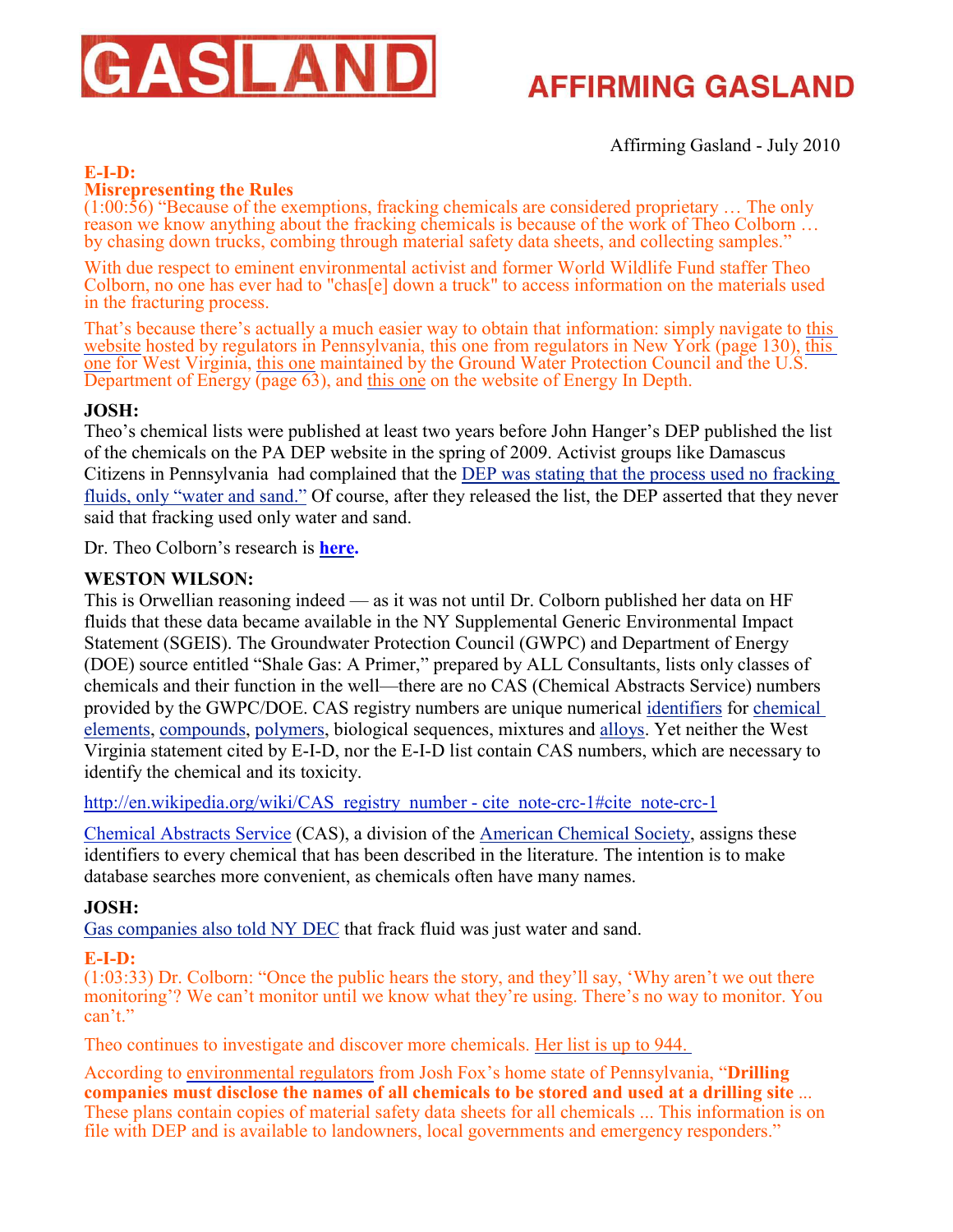

Affirming Gasland - July 2010

### **JOSH:**

Although I applaud PA DEP's disclosure of some of the fracking chemicals, its list is still incomplete and [lists certain chemicals as "proprietary"](http://www.dep.state.pa.us/dep/deputate/minres/Oilgas/FractListing.pdf) (At the link, see the listing for Super Pen, among others, third page, fourth column)

#### **E-I-D:**

Environmental regulators from Fox's **adopted** state of New York also testify to having ready access to this information. From the NY Dept. of Environmental Conservation (DEC) [information page](http://www.dec.ny.gov/energy/46288.html): "The [state] is assessing the chemical makeup of these additives and will ensure that all necessary safeguards and best practices are followed."

According to the [Ground Water Protection Council](http://www.energyindepth.org/wp-content/uploads/2009/03/oil-and-gas-regulation-report-final-with-cover-5-27-20091.pdf) (GWPC), "[M]ost additives contained in fracture fluids including sodium chloride, potassium chloride, and diluted acids, present low to very low risks to human health and the environment." GWPC members include state environmental officials who set and enforce regulations on ground water protection and underground fluid injection.

#### **WESTON WILSON:**

PA DEP requires, as do most states, that MSDS (materials safety data sheets) be posted on chemicals shipped and stored. The purpose of an MSDS is to provide information to a first responder, such as a fireman, in the case of spill or fire. Dr. Theo Colborn [of the [Endocrine Disruption Exchange](http://www.endocrinedisruption.com/home.php)] obtained various MSDS sheets from chemicals shipped for the purposes of HF. However, MSDS sheets do not contain CAS numbers. Dr. Colborn provided them where the chemical name was specific, but about 50 percent or so of these MSDS sheets lack a specific chemical name, and some MSDS sheets simply claim 'proprietary' status and list none of the chemicals in that container**.** 

#### **STEVE COFFMAN:**

E-I-D rightly tells us that lists of hundreds of added chemicals have recently been divulged in PA and NY. But E-I-D fails to add that the *specific* chemical formula of each individual well's fracking is still being held by companies as "proprietary trade secrets."

#### **JOSH:**

MSDS sheets are photographed in the film, as are some of the chemicals' health effects, which include cancer and acute aquatic toxicity. Of course, what all this means is that the industry is acknowledging that they are injecting toxic chemicals in huge quantities underground. Most of this fluid stays under the ground. Only 25 to 50 percent of the toxic, non-biodegradable material is recovered. The rest is just left there, infused into the landscape forever or until it can be cleaned, which is enormously expensive and high in energy costs as well. To [build a treatment plant for New](http://assembly.state.ny.us/mem/?ad=060&sh=story&story=34949) [York City's water supply would cost \\$20 billion](http://assembly.state.ny.us/mem/?ad=060&sh=story&story=34949) and would cost approximately \$1 million a day to run. As a [Tennessee Water Fact Sheet](http://www.gwpc.org/e-library/documents/state_fact_sheets/tennessee.pdf) points out, "Once groundwater becomes contaminated, it is extremely costly and sometimes impossible to clean up."

#### **E-I-D:**

#### **Mischaracterizing the Process**

(6:50) "[Hydraulic fracturing] blasts a mix of water and chemicals 8,000 feet into the ground. The fracking itself is like a mini-earthquake. … In order to frack, you need some fracking fluid – a mix of over 596 chemicals."

As it relates to the composition of fluids commonly used in the fracturing process, greater than [99.5](http://www.energyindepth.org/frac-fluid.pdf) [percent of the mixture](http://www.energyindepth.org/frac-fluid.pdf) is comprised of water and sand. The remaining materials, used to help deliver the water down the wellbore and position the sand in the tiny fractures created in the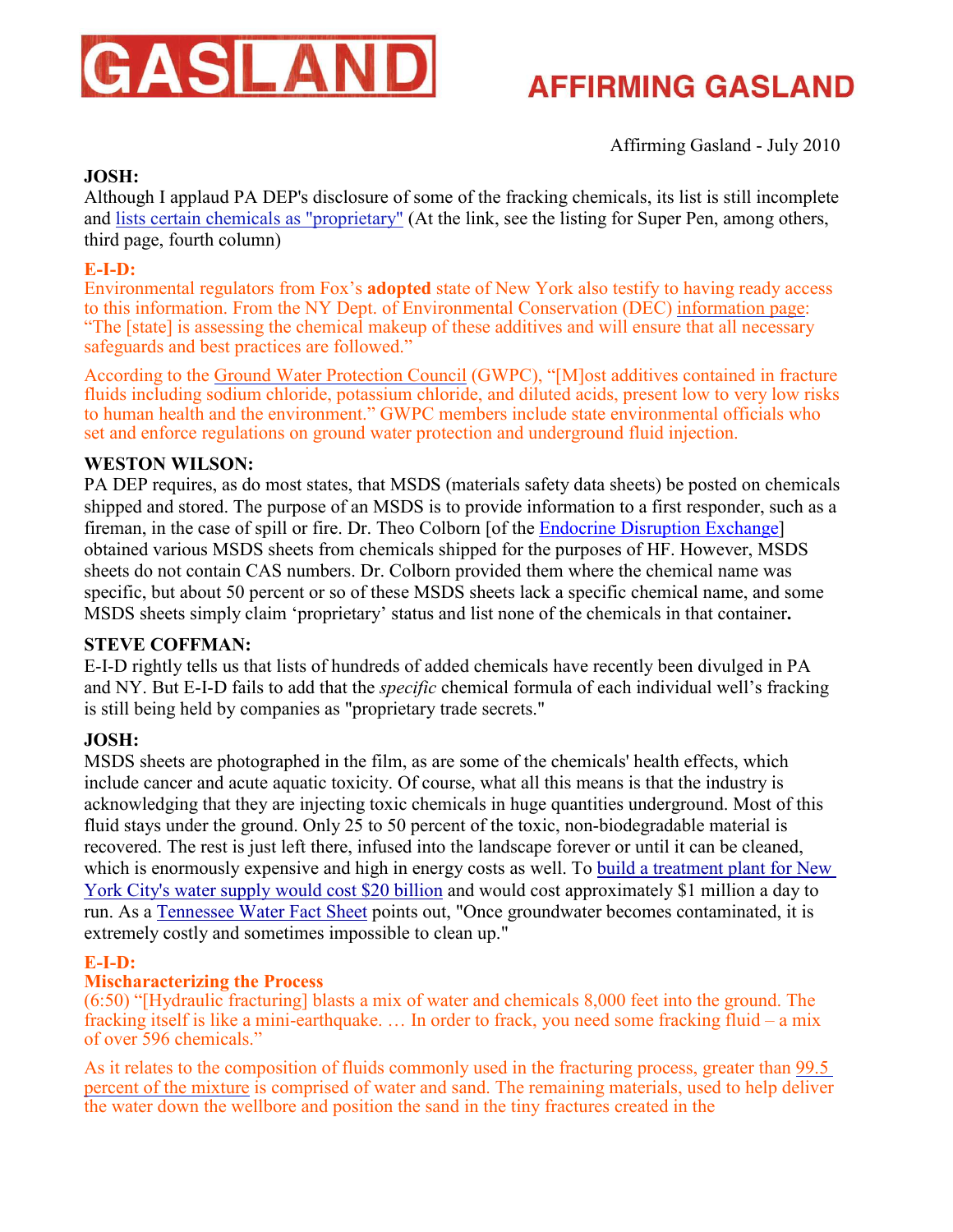

### Affirming Gasland - July 2010

formation, are typically components found and used around the house. The most prominent of these, a substance known as guar gum, is an emulsifier more [commonly found in ice cream](http://recipes.howstuffworks.com/ice-cream.htm).

### **STEVE COFFMAN (who fortunately has a sense of humor):**

*Yum.* 

Never mind that typical fracking chemicals like BE-6, Aldecide G, FDP-S798, and Borate Crosslinker J532 are carcinogenic, mutagenic, causes of chemical pneumonia, and highly toxic to aquatic organisms.

These you would find in ice cream of the Jim Jones frozen Kool-Aid variety. And a great majority of the 596 are similarly delectable!

### **RON BISHOP:**

"Where guar gum is used as a thickener, it is used along with a borax-type cross-linker and requires significant addition of biocides to prevent microbes from feasting on the guar gum. Then, when it's time to 'break' the gel, breaker additives — all of them toxic — must be used to thin the slurry so it can return from the well. A popular blend with guar gum includes "hydrotreated light petroleum distillates" (deodorized kerosene). This mixture is extremely toxic."

### **E-I-D:**

From the U.S. Dept. of Energy / GWPC [report](http://www.netl.doe.gov/technologies/oil-gas/publications/EPreports/Shale_Gas_Primer_2009.pdf): "Although the hydraulic fracturing industry may have a number of compounds that can be used in a hydraulic fracturing fluid, **any single fracturing job would only use a few of the available additives** [not 596!]. For example, in [this exhibit], there are 12 additives used, covering the range of possible functions that could be built into a fracturing fluid." (page 62)

### **WESTON WILSON:**

The industry can claim that 99.5 percent is sand and water or that a particular HF fluid only contains 12 chemicals, but since the industry doesn't submit any of its HF fluids for government testing due to proprietary claims, this remains an unknown by any state or the EPA. That is the point of the FRAC Act, to require that disclosure.

Note that guar gum is food for bacteria underground, so a biocide is always used in HF fluids that contain gaur gum to prevent bacteria from fowling and clogging the well.

Of the 596 chemicals on Dr. Colborn's 2009 list, approximately 2/3 lack either a CAS number or have a CAS number but lack any published toxicity information in the scientific literature (source: personal communication with Dr. Chris Poulet, ASTDR toxicologist in Denver.) Dr. Colborn's current list is just under 1000 chemicals.

### **E-I-D:**

As it relates to the composition of fluids commonly used in the fracturing process, greater than [99.5](http://www.energyindepth.org/frac-fluid.pdf) [percent of the mixture](http://www.energyindepth.org/frac-fluid.pdf) is composed of water and sand.

### **BARBARA ARRINDELL does the math:**

According to basic arithmetic, this 0.5% is actually **20 tons of chemicals per million gallons of water.** Their 99.5% of water and sand is by weight, so even figuring the sand as weighing the same as water (to keep this simple), even though we know that it is denser (sand sinks when swirled around with water) . . . water weighs 8.35 pounds per U.S. gallon: 8.35 pounds per gallon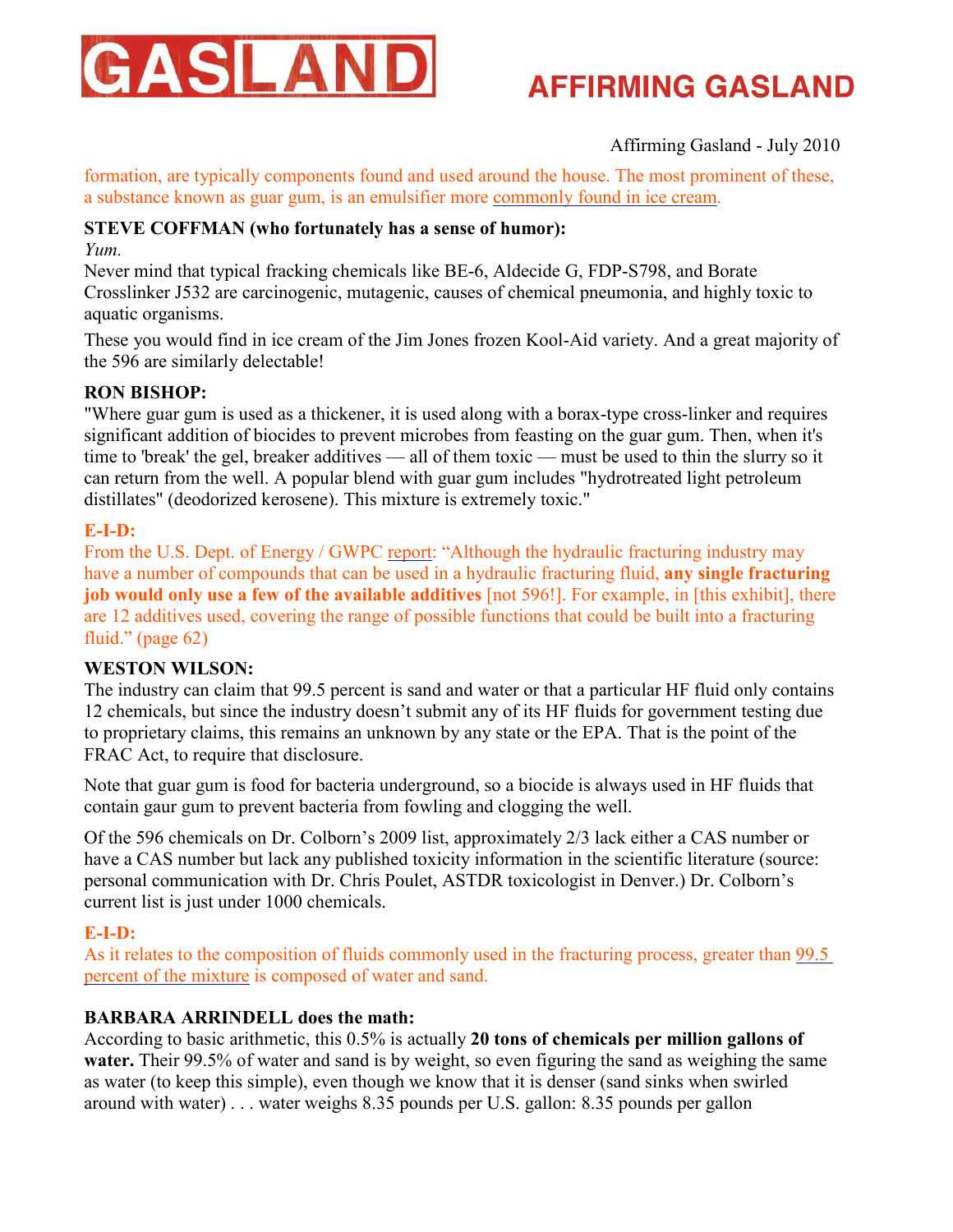

Affirming Gasland - July 2010

times 1,000,000 gallons (this is the million gallons of water and sand) times .005 (this is the  $0.5\%$ ) = 41,750 pounds.

41,750 pounds divided by 1 ton (2,000 pounds) = **20.875 tons of chemicals, So over 20 tons of chemicals are used with every million gallons of water.** 

### **LAURIE SPAETH:**

This claim takes advantage of the difference between percent by weight and percent by volume. The .5 percent to 1 percent of additives frequently cited by industry is reckoned by weight, which, given that water is denser than many of the additives, misleadingly gives the impression to the public of a lower *volume* of additives as a percentage of volume of water.

### **RON BISHOP:**

Typical hydrocarbon density is about 0.7 kilograms per liter; water is 1.0 Kg/L. An insidious effect of this density difference is that organic compounds in aqueous brine solutions (in flowback fluids, for example) will float to the surface. So, additives that make up 0.5 % of the bulk solution are much more concentrated at the surface of a holding pit, where some will affect the air quality of 'downwinders.'"

#### **JOSH:**

A note on the deceptively named [Groundwater Protection Council](http://www.gwpc.org/home/GWPC_Home.dwt). During U.S. Representative Maurice Hinchey's cross-examination of Scott Kell of the GWPC before Congress in June 2004 (the hearings excerpted in *Gasland)*, Kell was forced to admit that [the GWPC takes large contributions](http://resourcescommittee.house.gov/index.php?option=com_jcalpro&Itemid=32&extmode=view&extid=260) [from the oil and gas industry](http://resourcescommittee.house.gov/index.php?option=com_jcalpro&Itemid=32&extmode=view&extid=260) and, unlike true conservation/water advocacy groups, the GWPC often [sides with industry](http://fossil.energy.gov/programs/oilgas/publications/naturalgas_general/Shale_Gas_Primer_2009.pdf). In *Gasland,* Scott Kell of [GWPC testifies against reinstating the SDWA](http://www.gwpc.org/e-library/documents/general/Kell%20House%20Testimony%206-4-2009.pdf) for HF before Congress.

Most of these fracking chemicals are highly toxic. For example, one of the chemicals used i[s 2](http://wsppn.org/janitorial/tools/butoxy.htm)  [Butoxy Ethanol.](http://wsppn.org/janitorial/tools/butoxy.htm) 2BE. [Learn about 2BE from Dr. Theo Colborn.](http://www.prx.org/pieces/20015)

### **E-I-D:**

In the documentary, Fox graphically depicts the fracturing process as one that results in the absolute obliteration of the shale formation. In reality, the fractures created by the procedure and kept open by the introduction of proppants such as sand are typically less than a millimeter thick.

### **JOSH:**

Journalist Abrahm Lustgarten of ProPublica describes the process as "brute force," deploying ["enough pressure to strip paint off of a car."](http://www.propublica.org/article/natural-gas-drilling-what-we-dont-know-1231) But, to be clear, in the film we don't show the shale formation being obliterated. We show it being fractured: cracks open up and liquid rushes through. The fracking process is extremely violent, loud, and intense. When I have been on site [during frack](http://www.youtube.com/watch?v=PNagpWtKIvY&feature=related) [jobs](http://www.youtube.com/watch?v=PNagpWtKIvY&feature=related), the noise from the trucks and equipment is deafening, and the ground rumbles and shakes. You can feel it coming up though the soles of your shoes.

#### **E-I-D:**

(50:05) "Each well completion, that is, the initial drilling phase plus the first frack job, requires 1,150 truck trips."

· Suggesting that every well completion in America requires the exact same number of truck trips is absurd. As could be guessed, the number of trips required to supply the well site with the needed equipment and personnel will vary (widely) depending on any number of factors.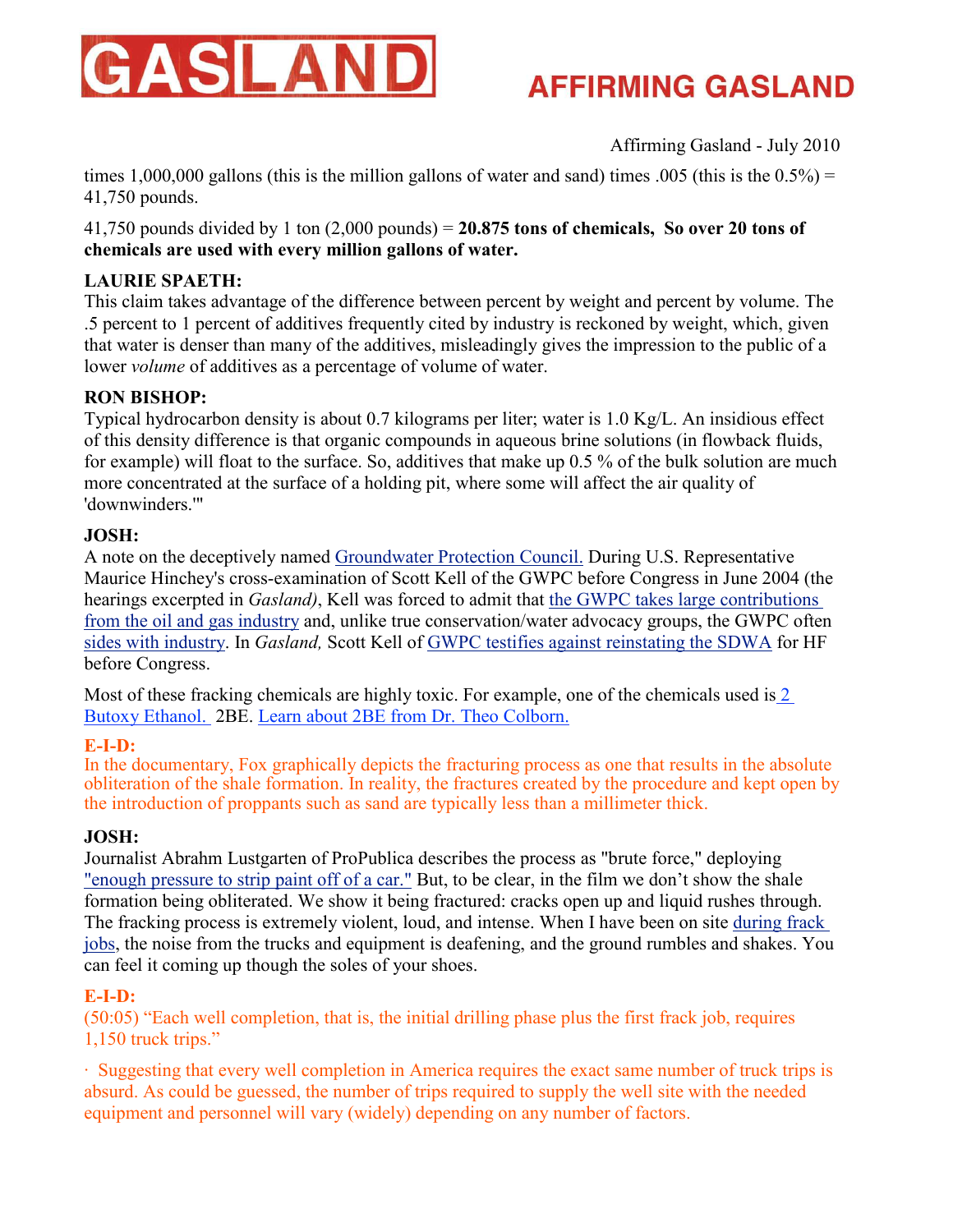

### Affirming Gasland - July 2010

· As it relates to a source for Fox's identification of "1,150 truck trips," none is given – although it appears he may have derived those numbers from a back-of-the-envelope calculation inspired by a chart on page 6-142 of this document from NY DEC. As depicted on that page, the transportation of new and used water supplies, to and from the wellsite, account for 85 percent of the trips extrapolated by Fox.

#### **JOSH:**

This statistic of 1,150 truck trips comes directly from the NY State Department of Environmental Conservation's [Draft Supplemental Environmental Impact Statement](http://www.dec.ny.gov/energy/58440.html), the agency's official projection on truck traffic.

### **STEVE COFFMAN elaborates:**

Josh Fox's figure is well within the ballpark of experience and expectations. This from NY DEC's dSGEIS (6.13.1):

Truck Traffic for a Single Pad of Eight Wells

Drill Pad and Road Construction Equipment 10 – 45 Truckloads Drilling Rig 60 Truckloads Drilling Fluid and Materials 200 – 400 Truckloads Drilling Equipment (casing, drill pipe, etc.) 200 – 400 Truckloads Completion Rig 30 Truckloads Completion Fluid and Materials  $80 - 160$  Truckloads Completion Equipment – (pipe, wellhead) 10 Truckloads Hydraulic Fracture Equipment (pump trucks, tanks) 300 – 400 Truckloads

| Hydraulic Fracture Water       | $3,200 - 4,800$ Tanker Trucks |
|--------------------------------|-------------------------------|
| <b>Hydraulic Fracture Sand</b> | $160 - 200$ Trucks            |
| Flow Back Water Removal        | $1,600 - 2,400$ Tanker Trucks |

That's as many as 8,900 truckloads for one pad. Or an average of 1,112 truckloads per well (and, at some point, one would presume that those trucks are going to have to go *back,* too.)

### **JOSH:**

It should be noted here that these estimations of truck traffic were averages. I also chose not to emphasize the highest figures. I worked with the middle ground. DEC says that these companies use 400-600 truck trips for water. My figure of 1,150 comes from using the number 500 for truck trips for water, so 1,150 is the mid-range. So some frack jobs require more, some less.

### **E-I-D:**

Unrepresented in this chart is the enormous growth in the amount of produced water that is currently being recycled in the Marcellus – with industry in Pennsylvania reusing and recycling on average more than **60 percent of its water**, according to the Marcellus Shale Coalition.

### **WESTON WILSON:**

The Marcellus Shale Coalition is an industry consortium, and its claims, generally, are theirs and theirs alone. See [SourceWatch](http://www.sourcewatch.org/index.php?title=Marcellus_Shale_Coalition)

### PROFESSOR INGRAFFEA weighs in on "Recycling" and "Air Drilling":

When the industry began commercial scale development in Pennsylvania about three years ago, "recycling" was not even being attempted by most companies. It is another example of the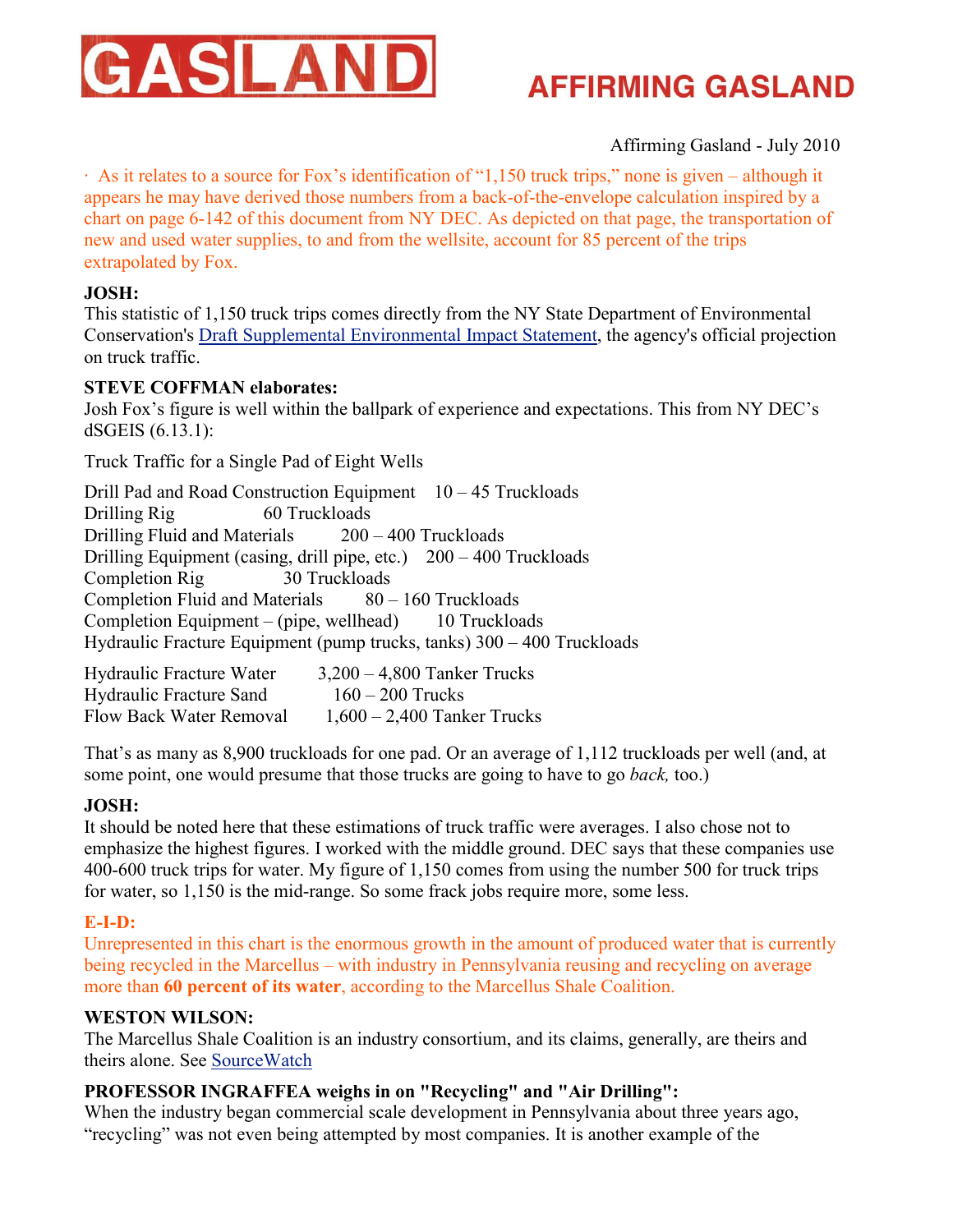

Affirming Gasland - July 2010

technology-come-lately approach of the industry wherein new technologies are developed only after a foreseeable problem becomes a major safety/environmental issue.

### **READ MORE on RECYCLING in the extended reading section starting on page 24.**

### **E-I-D:**

According to GWPC: "**Drilling with compressed air is becoming an increasingly popular** alternative to drilling with fluids due to the increased cost savings from both reduction in mud costs and the shortened drilling times as a result of air based drilling." [\(page 55](http://www.netl.doe.gov/technologies/oil-gas/publications/EPreports/Shale_Gas_Primer_2009.pdf))

### **PROFESSOR INGRAFFEA:**

E-I-D should have included the reference for this quotation. **Here it is, and note the year of publication:** Singh, M. M., Jr. The Pennsylvania State University. Goodwin, Robert J. Gulf Research and Development Company. **1965.** *Mechanism of Drilling Wells with Air as the Drilling Fluid.* SPE 1052-MS.

Drilling with compressed air probably *was* becoming "increasingly popular" in 1965. It is deceptive to imply that gas shale wells with total lengths of 10,000 feet or more can be drilled completely with compressed air. They can't, and [E-I-D] know it. Compressed air drilling is used only in the upper section of the vertical portion of a well.

Further, to be honest and thorough, the E-I-D review should have finished the above quotation from the GWPC report by continuing on its Page 55 to note: "Air drilling is generally limited to lowpressure formations, such as the Marcellus shale in New York."

The citation of this neglected part of the complete quote is: Kennedy, J. *Technology Limits Environmental Impact of Drilling*. Drilling Contractor. July/August 2000. 33-35.

Please show us your industry data from test wells in the Marcellus in New York that it is, in fact, a "low pressure formation."

Please tell us where/how you are disposing of used drilling mud and wet cuttings?

### **WESTON WILSON:**

By the way, this is a misprint by E-I-D, since page 55 of the shale primer does not discuss compressed air drilling. Page 55 deals with pits, and is referenced later in this critique by E-I-D correctly regarding pits.

### **BARBARA ARRINDELL:**

Drilling with compressed air is also highly [explosive](http://drillingcontractor.org/dcpi/dc-marapr07/DC_Mar07_malloy.pdf).

### **E-I-D:**

(51:12) "Before the water can be hauled away and disposed of somewhere, it has to be emptied into a pit – an earthen pit, or a clay pit, sometimes a lined pit, but a pit – where a lot of it can seep right back down into the ground.

 $\cdot$  The vast majority of energy-producing states  $-27$  in total, including all the ones to which Fox travels for GasLand – have explicit laws on the books governing the type of containment structures that must be used for temporarily storing flowback water. A number of producers today choose to store this water in steel tanks, eliminating all risk of that water re-entering the surrounding environment.

GWPC (May 2009) "In 23 states, pits of a certain type or in a particular location must have a natural or artificial liner designed to prevent the downward movement of pit fluids into the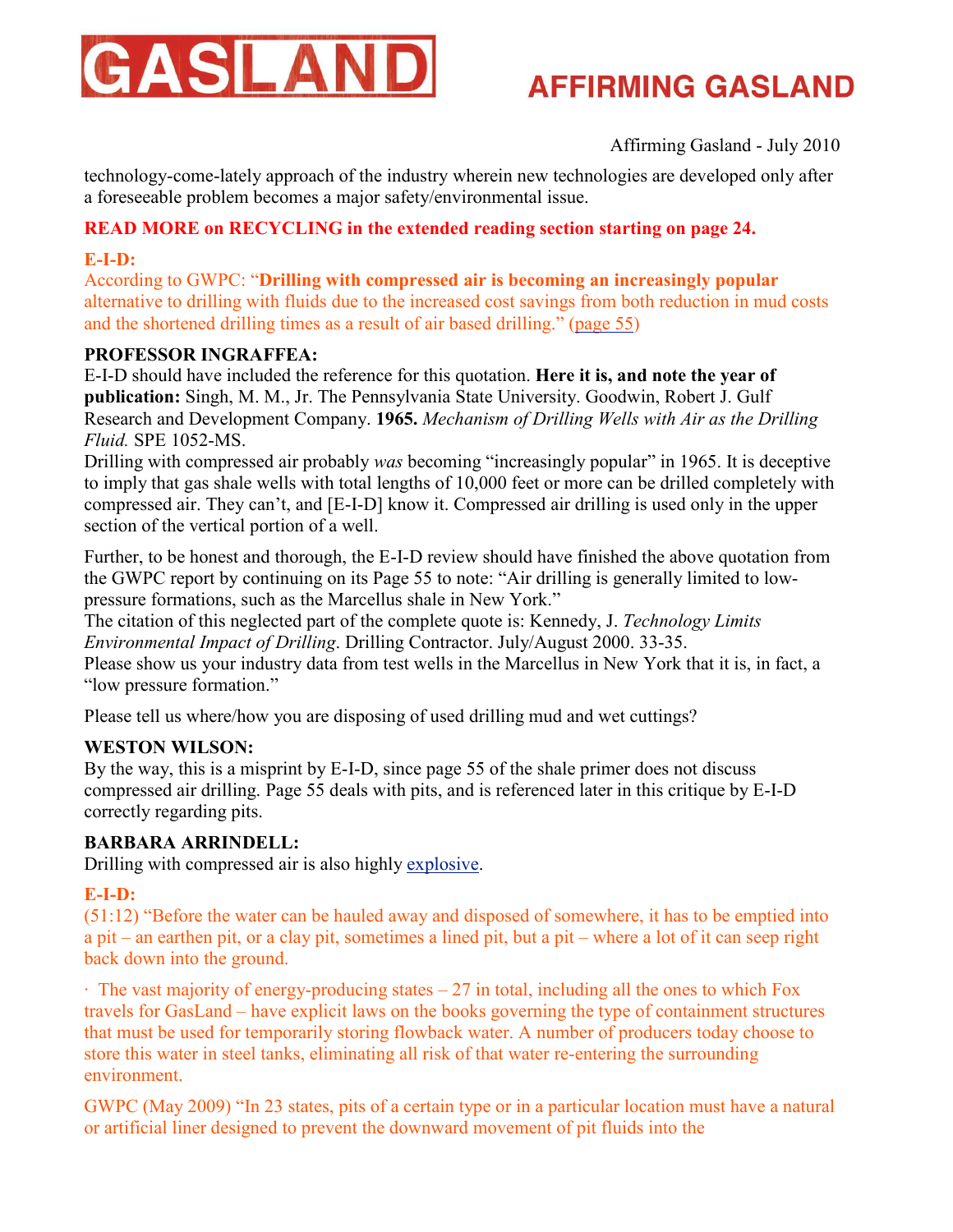

### Affirming Gasland - July 2010

subsurface. … Twelve states also explicitly either prohibit or restrict the use of pits that intersect the water table." [\(page 28-29\)](http://www.energyindepth.org/wp-content/uploads/2009/03/oil-and-gas-regulation-report-final-with-cover-5-27-20091.pdf)

GWPC (April 2009): "Water storage pits used to hold water for hydraulic fracturing purposes are typically lined to minimize the loss of water from infiltration. … In an urban setting, due to space limitations, steel storage tanks may be used." [\(page 55\)](http://www.netl.doe.gov/technologies/oil-gas/publications/EPreports/Shale_Gas_Primer_2009.pdf)

### **JOSH:**

Energy-In-Depth's own website features [a virtual tour of a gas well which includes a waste pit.](http://www.energyindepth.org/rig/index.html) Everywhere I went, [evaporation pits](http://coloradoindependent.com/56391/frequent-pit-liner-leaks-argue-against-hickenlooper-call-for-less-regs) to hold waste were used. They are common practice in most states, as most energy producers don't "choose" to use safer means. Many pit liners I saw were leaking, full of holes and in some instances, the pit liner, along with the fluids had been [ground up](http://www.youtube.com/watch?v=-ZijSwabuc4) [and buried](http://www.youtube.com/watch?v=-ZijSwabuc4) by a backhoe when the well was put on line.

### **E-I-D:**

### **[Accusing Josh Fox/***Gasland* **of] Flat-Out Making Stuff Up**

(53:36) "The Pinedale Anticline and the Jonah gas fields [of Wyoming] are directly in the path of the thousand year old migration corridor of pronghorn antelope, mule deer and sage grouse. And yeah, each of these species is endangered, and has suffered a significant decline of their populations since 2005."

### **WESTON WILSON:**

E-I-D makes it claims about "endangered," which they put in quotes, since "endangered" usually refers to a specific government shorthand, meaning the word "endangered" is used only when explicitly referring to a species listed by the USFWS as officially "endangered" pursuant to Section 7 of the Endangered Species Act.

The Bureau of Land Management does consider that in Pinedale Anticline Project Area (PAPA) in Wyoming, oil and gas activities could significantly impact the sage grouse particularly by noise from drilling, which interferes with sage grouse breeding at their leks (places where male grouse call females), see [http://www.blm.gov/pgdata/etc/medialib/blm/wy/field](http://www.blm.gov/pgdata/etc/medialib/blm/wy/field-offices/pinedale/papadocs.Par.50955.File.dat/PAPA-SGNoiseRpt.pdf)-

[offices/pinedale/papadocs.Par.50955.File.dat/PAPA-SGNoiseRpt.pdf](http://www.blm.gov/pgdata/etc/medialib/blm/wy/field-offices/pinedale/papadocs.Par.50955.File.dat/PAPA-SGNoiseRpt.pdf)).

A recent report by the Wyoming Wildlife Consultants, LLC, states: "Consistent with the 2008 annual report, the 2009 data [suggest] that sage-grouse are avoiding habitats near natural gas development with relatively high levels of activity." See: [http://www.prnewswire.com/news](http://www.prnewswire.com/news-releases/greater-sage-grouse-study-interim-results-released-89934752.html)[releases/greater-sage-grouse-study-interim-results-released-89934752.html](http://www.prnewswire.com/news-releases/greater-sage-grouse-study-interim-results-released-89934752.html).

### **BARBARA ARRINDELL:**

### **Greater Yellowstone herds are down 46 percent.**

The Jonah gas field is in the Greater Yellowstone ecosystem. It had herds of pronghorn, mule deer, and elk numbering 100,000 and was down more than 46 percent as of 2007. For at least 6,000 years, a herd of pronghorn have been migrating a 160-mile round trip, the longest land migration of any animals in the lower 48. These sturdy animals, who survive snowstorms, coyotes, badgers, bears, subdivisions, and SUVs, may not survive the industrial zone that the Jonah fields have been transformed into by fracking: [http://www.youtube.com/watch?v=H\\_lod2O2H2k&feature=related](http://www.youtube.com/watch?v=H_lod2O2H2k&feature=related). Mule deer abundance steadily declined by 46 percent in the first four years of [gas] development (2000-2004) and then appeared to stabilize in the fifth year (2005). The WGFD reported a 19 percent decline in deer numbers for the entire herd following the severe 2003-2004 winter,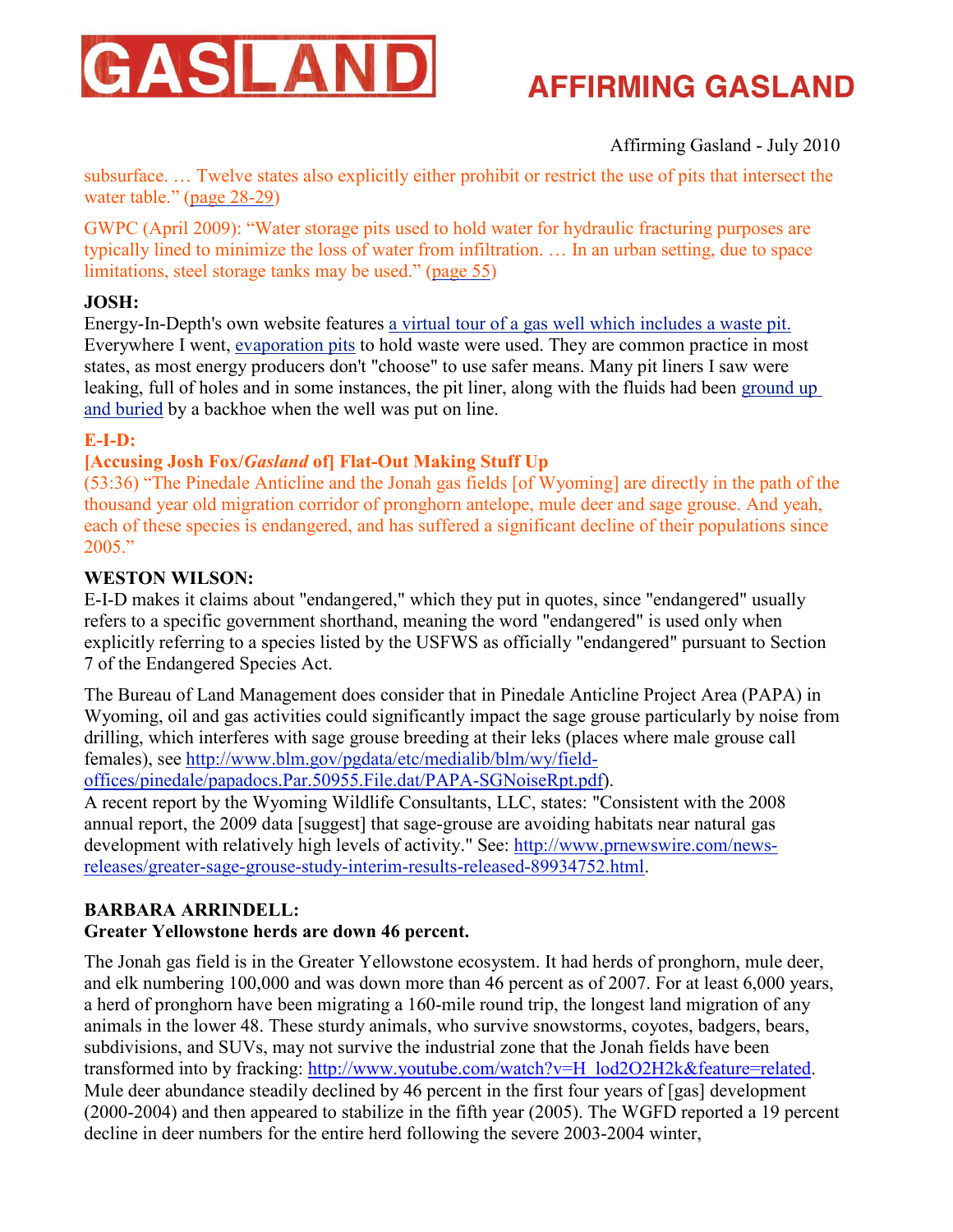

### Affirming Gasland - July 2010

leading to the conclusion that the additional 27 percent reduction in the study area is likely the result of a combination of emigration and reduced survival rates. Read more from the summary at <http://www.ourpubliclands.org/resources/SawyerSummary>.

This linked from scientific studies on that page:<http://www.ourpubliclands.org/resources>

 are links to a **dozen** studies of the degradation of populations of big game and other wildlife, and in particular mule deer, sage grouse, different kinds of fish, etc. Look at the summaries and then the full articles. They are quite clear and well written.

#### **E-I-D:**

[Quoting *Gasland*] (8:07) "And now they're coming east. They're proposing 50,000 gas wells along a 75-mile stretch of the Delaware River and hundreds of thousands more across New York, Pennsylvania, Ohio and West Virginia. From 1972 until now – my whole life – all of this has been protected."

· Not even the most optimistic scenario for future development in the Marcellus Shale in general, or along the Delaware River in particular, **comes anywhere close** to 50,000 natural gas wells. A recent [study by Penn State Univ](http://marcelluscoalition.org/2010/05/new-study-marcellus-shale-expected-to-create-212000-new-jobs-by-2020-%E2%80%93-on-top-of-thousands-already-being-created-now/). projects that by the year 2020, producers will have developed 3,587 shale gas wells. [A study](http://www.energyindepth.org/wp-content/uploads/2009/03/Marcellus-Broome_County-Final-9-09.pdf) conducted for policymakers in the Southern Tier of New York predicted a maximum of 4,000 wells for that region.

· Where Fox comes up with his 50,000 figure is unknown. The protections to the area apparently in place since 1972 to which he refers are also unknown

(19:27) "One thing was resoundingly clear: If the industry's projections were correct, then this would be the end of the Catskills and the Delaware River Basin as we knew it. And it would mean a massive upheaval and redefinition of all of New York State and Pennsylvania."

· According to the [Energy Information Administration](http://www.eia.doe.gov/dnav/ng/ng_prod_wells_s1_a.htm), Pennsylvania is already home to 55,631 active natural wells; New York, [according to DEC](http://www.dec.ny.gov/energy/205.html), is home to roughly 14,000. Again, even assuming the most active development scenario, Marcellus wells are expected to account for less than 10 percent of all wells in these two states over the next 10 to 20 years – not exactly the type of dramatic "upheaval" and "redefinition" that Fox suggests in his film.

### **JAMES BARTH:**

Andrew Maykuth, in the article "Gas Drilling Going Deep" published in the *Philadelphia Inquirer* on March 14, 2010, writes the lease-holding acreage for the 18 top gas companies in the Marcellus Shale area amounts to 13,717 square miles under control of these lease companies.

Chesapeake Energy Corporation, among other industry sources, has claimed that **eight horizontal wells on one pad per square mile is a current optimum production plan.** Indeed, in western Pennsylvania, this is being borne out by the first few years of Marcellus drilling. These figures are **initial, and conservative, extraction averages.** 

As we have seen, **the industry revises as it learns, and things change**, and that **normally results in an increase,** not a decrease, in numbers.

**Even if only one-half of that leased acreage is drilled** at that rate, it would result in 54,868 wells. And again, this is for **only the top 18** gas companies out of a much larger number that are operating in the Marcellus Shale.

On a separate note, Steve McConnell, writing in the *Wayne Independent* on January 23, 2009 ("Oregon Township May See Natural Gas Drilled"), referred to the **partnership between**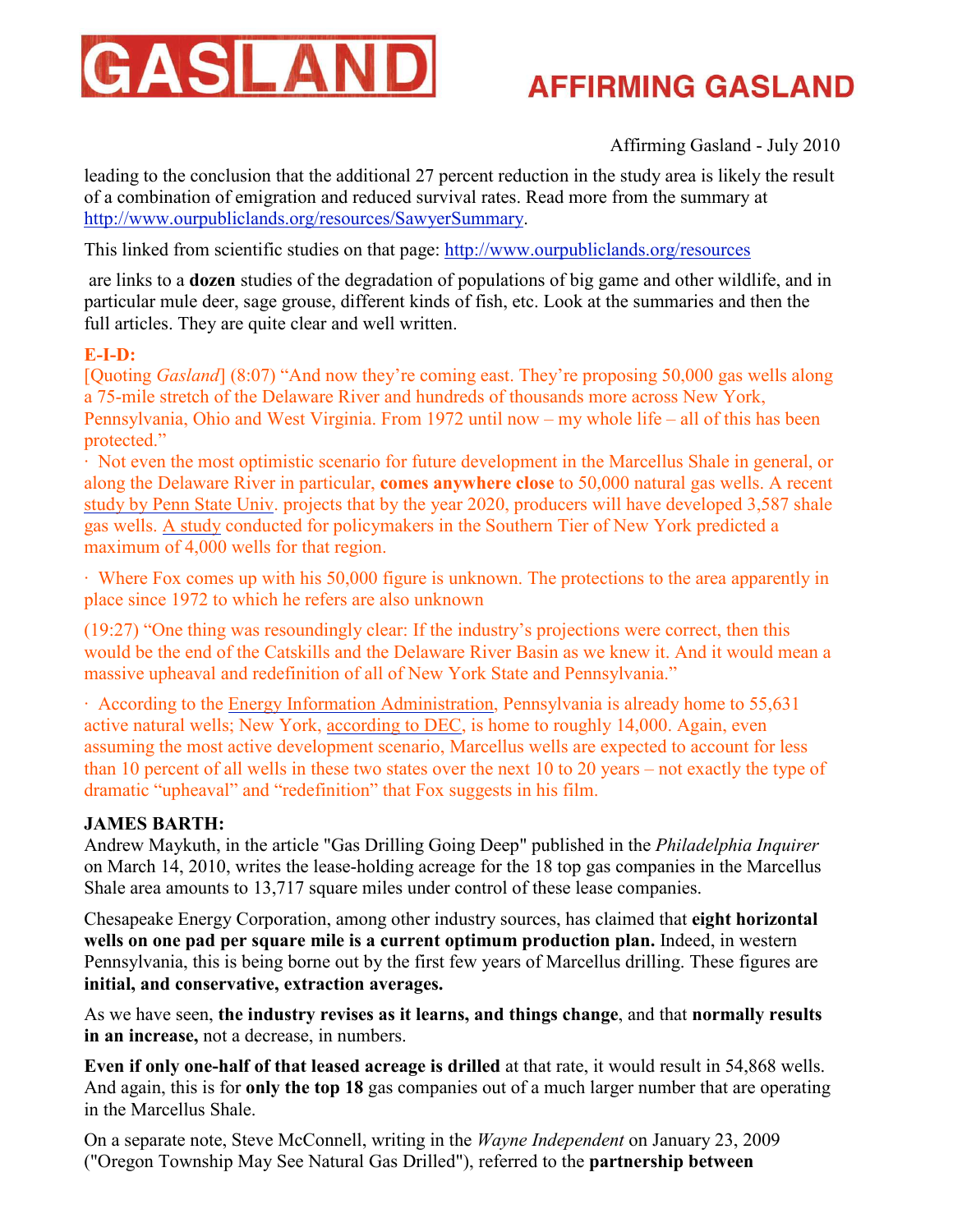

Affirming Gasland - July 2010

**Chesapeake and StatoilHydro:** "The companies will also enter a strategic alliance to **explore natural gas deposits worldwide.** In Marcellus, the companies could develop **between 13,500 and 17,000 horizontal wells** during the next 20 years, covering more than 32,000 leases **in Pennsylvania, New York, West Virginia and Ohio.**" This stated goal **by Chesapeake alone wildly contradicts** the 3,587 figure. Mr. Fox's projection has nothing to do with the year 2020.

Energy-In-Depth is misleading, to say the least.

As to the upper Delaware River Basin, the four counties that make up the acreage in the basin — Delaware, Sullivan, Wayne and Pike — total 3,712 square miles. According to Professor Anthony Ingraffea, who has a PhD in rock fracture mechanics, has taught at Cornell for 33 years, and who developed computer simulations on hydraulic fracturing for Sclumberger, Exxon, the Gas Technology Institute, and the National Science Foundation over a 20-year period, calculated that we **can expect an average of eight directional wells per square mile, over 70 percent of the land.** He has based his calculations on the numbers provided by Chesapeake and Professor Terry Engelder of Penn State. **This conservative, initial estimate would amount to 20,787 horizontal wells in these four counties of the upper Delaware River Basin alone.**

Recently, Deborah Goldberg, the lead attorney for Earthjustice, attended a forum sponsored by Energy Vision. Ms. Goldberg quoted David Spigelmyer, a vice president of government relations for **Chesapeake,** as saying the company is **considering increasing the optimum average number of horizontal wells to 18 per pad, per square mile.** If this revision were to take place, then **development over the same area would increase to 46,771 wells.**

The point is, everyone is projecting numbers, and the industry itself has changed them radically over the past two years. Who is to say that only 70 percent of the land will be drilled in this fashion?

### **STEVE COFFMAN:**

Another recent study by Penn State University projects the Marcellus Shale to be more than 10 times as big as the Texas Barnett Shale, which already has more than 10,000 active wells. Similarly, Anthony Ingraffea predicts **80,000 wells in New York and 100,000 in Pennsylvania.** Sierra Club member Carl Arnold, in a press conference speech to promote a moratorium on hydrofracking (June 11, 2010), said, "We can expect, conservatively, about 65,000 wells drilled across the Southern Tier. *The Hudson Valley Business Journal* [states that an estimated 200,000 wells will be sunk](http://www.indypendent.org/2010/06/14/hydrofracking-june11-rally/)."

### **E-I-D:**

(31:32) "In 2004, the EPA was investigating a water contamination incident due to hydraulic fracturing in Alabama. But a panel rejected the inquiry, stating that although hazard materials were being injected underground, EPA did not need to investigate."

### **JOSH:**

This voiceover was corrected before *Gasland'*s release on HBO. Note that the only correction was to the **scope** of the EPA study. EPA was investigating water contamination incidents **across the country,** not only in Alabama. The court case is mentioned below in Weston Wilson's extensive comments on the exemptions.

**READ MORE on EXEMPTIONS in the extended reading section starting on page 24.**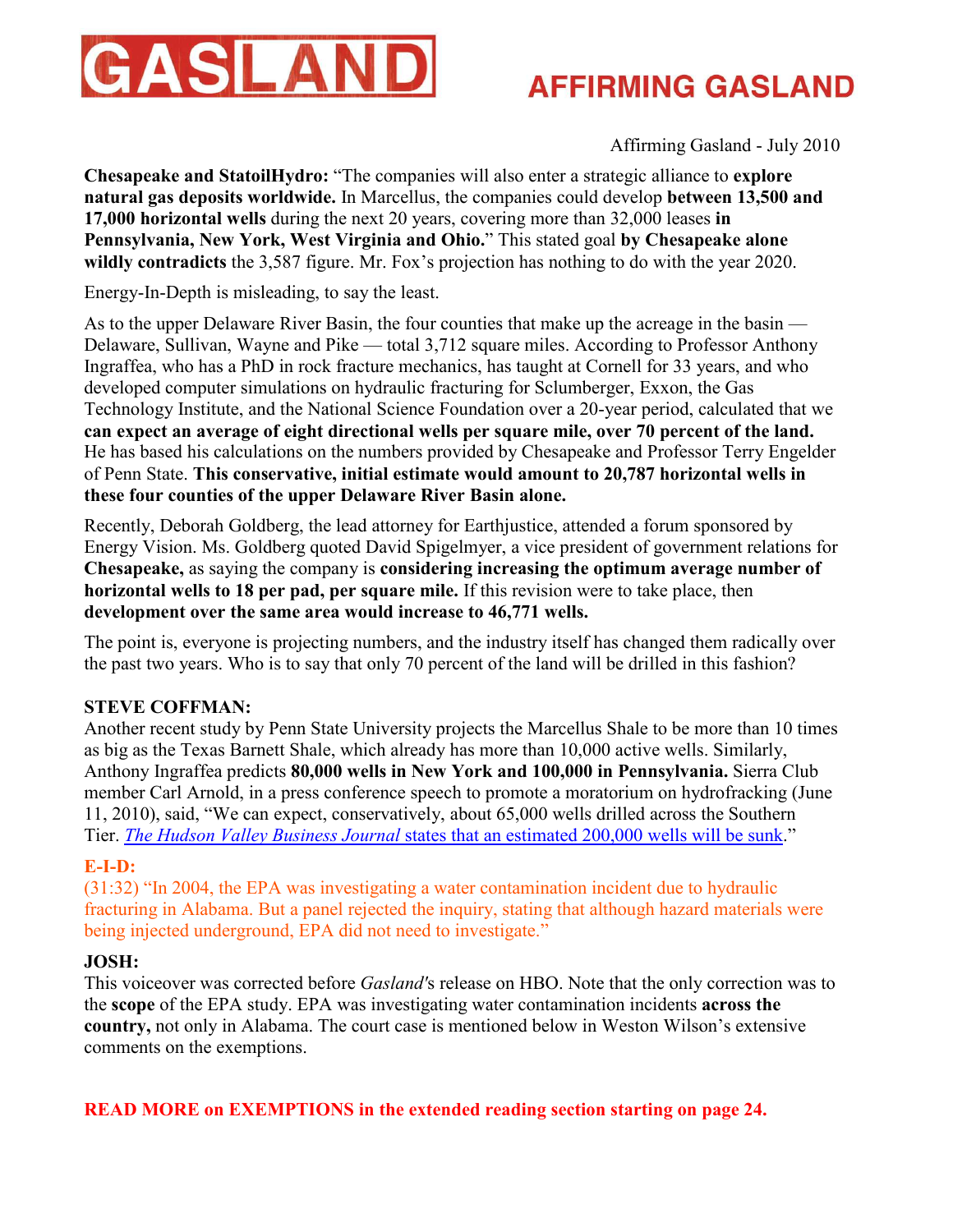

### Affirming Gasland - July 2010

### **E-I-D:**

· No record of the investigation described by Fox exists, so E-I-D reached out to Dr. Dave Bolin, deputy director of Alabama's [State Oil & Gas Board](http://www.gsa.state.al.us/ogb/ogb.html) and the man who heads up oversight of hydraulic fracturing in that state. In an email, he said he had **"no recollection"** of such an investigation taking place.

· That said, it's possible that Fox is referring to EPA's study of the McMillian well in Alabama, which spanned several years in the early- to mid-1990s. In 1989, Alabama regulators conducted four separate water quality tests on the McMillian well. The results indicated no water quality problems existed. In 1990, EPA conducted its own water quality tests, and found nothing.

· [In a letter sent in 1995,](http://www.energyindepth.org/PDF/Browner-Letter-Full-Response.pdf) then-EPA administrator Carol Browner (currently, President Obama's top energy and environmental policy advisor) characterized EPA's involvement with the McMillian case in the following way: "Repeated testing, conducted between May of 1989 and March of 1993, of the drinking water well which was the subject of this petition [McMillian] **failed to show any chemicals that would indicate the presence of fracturing fluids**. The well was also sampled for drinking water quality, and no constituents exceeding drinking water standards were detected."

#### **JOSH:**

As stated earlier, fracking in the 1980s and '90s was very different from fracking now; therefore, results from testing between '89 and '93 is not relevant to looking at the widespread contamination today.

### **READ more on HIGH-PRESSURE FRACKING in the extended section starting on page 24. E-I-D:**

(1:28:06) "Just a few short months after this interview, the Pennsylvania Department of Environmental Protection suffered the worst budget cuts in history, amounting to over 700 staff either being fired or having reduced hours and 25 percent of its total budget cut."

· [DEP press release](http://www.prnewswire.com/news-releases/governor-rendell-pa-taking-aggressive-action-to-protect-public-environment-as-marcellus-shale-drilling-operations-expands-82940427.html), issued January 28, 2010: "Governor Edward G. Rendell announced today that the commonwealth is strengthening its enforcement capabilities. At the Governor's direction, the Department of Environmental Protection **will begin hiring 68 new personnel** who will make sure that drilling companies obey state laws and act responsibly to protect water supplies. DEP also will strengthen oil and gas regulations to improve well construction standards."

### **BARBARA ARRINDELL:**

See this link for how many firings and total cuts: [http://republicanherald.com/news/environmental](http://republicanherald.com/news/environmental-protection-suffers-deep-state-budget-cuts-1.338592)[protection-suffers-deep-state-budget-cuts-1.338592](http://republicanherald.com/news/environmental-protection-suffers-deep-state-budget-cuts-1.338592)

<http://www.pennbpc.org/senate-budget-calls-deep-sweeping-cuts> has comparison of % of various agency cuts. Most other agencies were cut much less drastically than the DEP.

### **JOSH:**

The film was finished January 20, 2010, eight days before Rendell's press release, above. However, as Barbara notes below, it is not clear whether or not new staff has actually been hired.

### **BARBARA ARRINDELL:**

PA DEP has its budget cut again - see [here](http://pabrownfieldsenvironmentallaw.foxrothschild.com/2010/06/articles/pa-budget-results-in-mores-cuts-for-padep/)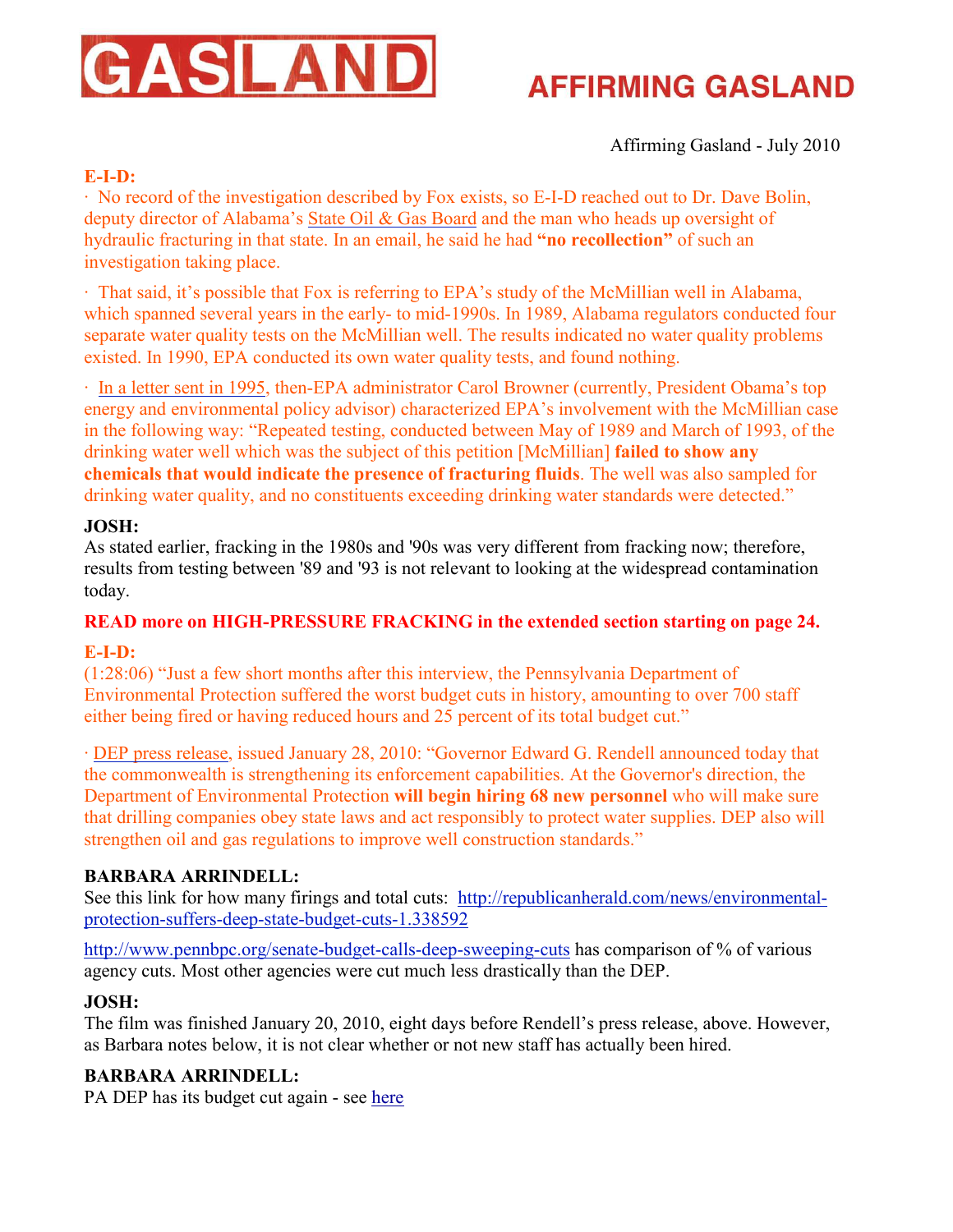

Affirming Gasland - July 2010

### **Attacks on Weston Wilson, EPA**

### **JOSH:**

Herein follows a series of attacks on Weston Wilson, whom I consider to be a true American hero. He risked his job and reputation by pointing out the flaws of the 2004 EPA report on hydraulic fracturing. The foresight he exhibited in blowing the whistle on that report is evident by how much widespread contamination as well as widespread concern hydraulic fracturing is causing today.

### **"WESTON WILSON Defends Himself" in the extended reading section starting on page 24.**

### **E-I-D:**

**Dunkard Creek**: Fox includes images of dead fish along a 35-mile stretch of Dunkard Creek in Washington Co., Pa.; attributes that event to natural gas development. **(01:23:15)**

Fox's attempt to blame the Dunkard Creek incident on natural gas exploration is contradicted by an EPA report – issued well before GasLand was released – which blamed the fish kill on an algal bloom, which itself was fed by discharges from coal mines.

### **JOSH:**

EPA ruled that Dunkard Creek was killed by chronic exposure to mine drainage. Those mines have been draining to the creek for decades. So what changed, suddenly, to kill off the creek? EPA is overlooking the testimony of several residents who claim that gas-drilling waste was being dumped into those mines just before the fish kill. Gas-drilling wastewater is highly saline and can cause an algae bloom like the one that killed Dunkard Creek. See [this video](http://un-naturalgas.org/weblog/2010/06/yes-dunkard-creek-was-poisoned-by-gas-drilling-waste-heres-how/) and **READ MORE on DUNKARD CREEK in the extended reading section starting on page 24.** 

### **E-I-D:**

Lisa Bracken: Fox blames methane occurrence in West Divide Creek, Colo. on natural gas development.

· That assertion has also been debunked by COGCC, which visited the site six separate times over 13 months to confirm its findings: "Stable isotopes from 2007 consistent with 2004 samples indicting gas bubbling in surface water features is of biogenic origin." (July 2009, COGCC presentation by Margaret Ash, environmental protection supervisor)

### **JOSH:**

E-I-D is in contradiction to the facts.

Geoffrey Thyne's detailed investigation of the gas in Divide Creek shows it to be thermogenic in nature and therefore could not be shallow gas. Thyne is a geologist and an academic with three decades of fieldwork and experience as a research scientist in the oil and gas industry, including the last 13 years at Colorado School of Mines in Golden.

See this report<http://www.highbeam.com/doc/1G1-115967938.html>

### **E-I-D:**

· Email from COGCC supervisor to Bracken: "Lisa: As you know since 2004, the COGCC staff has responded to your concerns about potential gas seepage along West Divide Creek on your property and to date **we have not found any indication that the seepage you have observed is related to oil and gas activity**." (email from COGCC's Debbie Baldwin to Bracken, 06/30/08)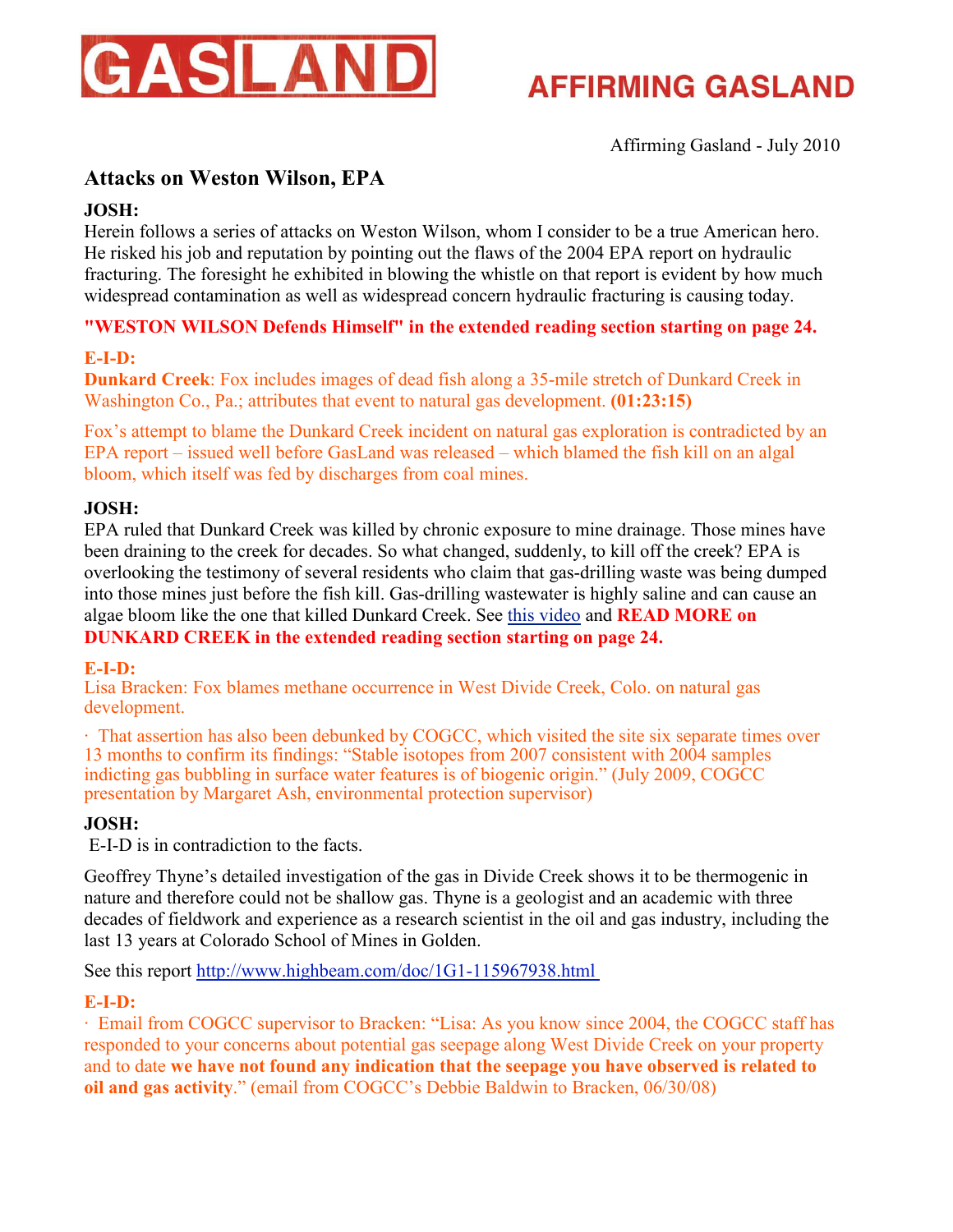

Affirming Gasland - July 2010

### **JOSH:**

[Geoffrey Thyne's hydro-geologic study](http://www.damascuscitizens.org/Colorado_COGCC-Hydogeologic-Thyne.pdf) contradicts this. It shows very clearly that the gas in Divide Creek was thermogenic gas, and it diagrams the migratory pathway from the producing layers to the creek via natural fissures widened by fracking. Thyne concludes: "The methane in Divide Creek is primarily thermogenic and essentially identical to produced gas." He also adds: "long-term ecological effects are unknown."

Additionally Thyne examines Garfield County's increasing problem of water contamination as gas drilling increases in the area: [http://s3.amazonaws.com/propublica/assets/methane/thyne\\_review.pdf](http://s3.amazonaws.com/propublica/assets/methane/thyne_review.pdf).

#### **E-I-D:**

Calvin Tillman: Fox interviews mayor of DISH, Texas; blames natural gas development, transport for toxins in the air, benzene in blood.

· Tillman in the press: "Six months ago, nobody knew that facilities like this would be spewing benzene. Someone could come in here and look at us and say, 'You know what? They've sacrificed you. You've been sacrificed for the good of the shale.'" [\(Scientific American, 3/30/10](http://www.scientificamerican.com/article.cfm?id=shale-gas-and-hydraulic-fracturing))

· A little more than a month later, Texas Dept. of State Health Services debunks that claim: "Biological test results from a Texas Department of State Health Services investigation in Dish, Texas, indicate that residents' exposure to certain contaminants **was not greater than that of the general U.S. population**." [\(DSHS report](http://www.dshs.state.tx.us/epitox/consults/dish_ei_2010.pdf), May 12, 2010)

· [More from the agency](http://www.dshs.state.tx.us/epitox/consults/dish_ei_2010.pdf): "DSHS paid particular attention to benzene because of its association with natural gas wells. **The only residents who had higher levels of benzene in their blood were smokers**. Because cigarette smoke contains benzene, finding it in smokers' blood is not unusual."

### **JOSH:**

E-I-D is misstating the facts as well as spinning the results of this test to their purpose. The Texas DSHS report shows that of the 15 hazardous chemicals reported in the initial DISH Air Quality Study, that **50 percent of the people in DISH had levels elevated above what are over the standard for the United States.**

Wilma Subra, MacArthur Foundation Genius Award-winning chemist and first responder analyzed the new data at a recent public meeting: "According to DSHS, 50 percent of the people in DISH have levels of chemicals associated with compressor station and pipeline emissions over the general population of the United States in their blood, urine and tap water.

"Half the population is a huge percentage for people being exposed to the chemicals that are being released in DISH. And the chemicals that were found in the blood, the urine, and in the tap water are the same chemicals that are being found in the air in DISH. They found benzene in six people, and DSHS are saying that those people are smokers. Five of those *were* smokers. But they are trying to dismiss all of the chemicals in the 50 percent of DISH residents affected as being associated with smoking. This is not the case, it wasn't just benzene; 15 of the chemicals in the blood were over the standard for the United States. Ten of those 15 chemicals were more prevalent in nonsmokers than smokers. Two were equal in nonsmokers and smokers, and only three of the 15 chemicals were higher in smokers than nonsmokers. So it is not the issue that the people of DISH who smoke who have high concentrations of these chemicals in their blood and in their urine. The issue is 50 percent of the people in DISH have concentrations of those 15 chemicals over the average in the United States."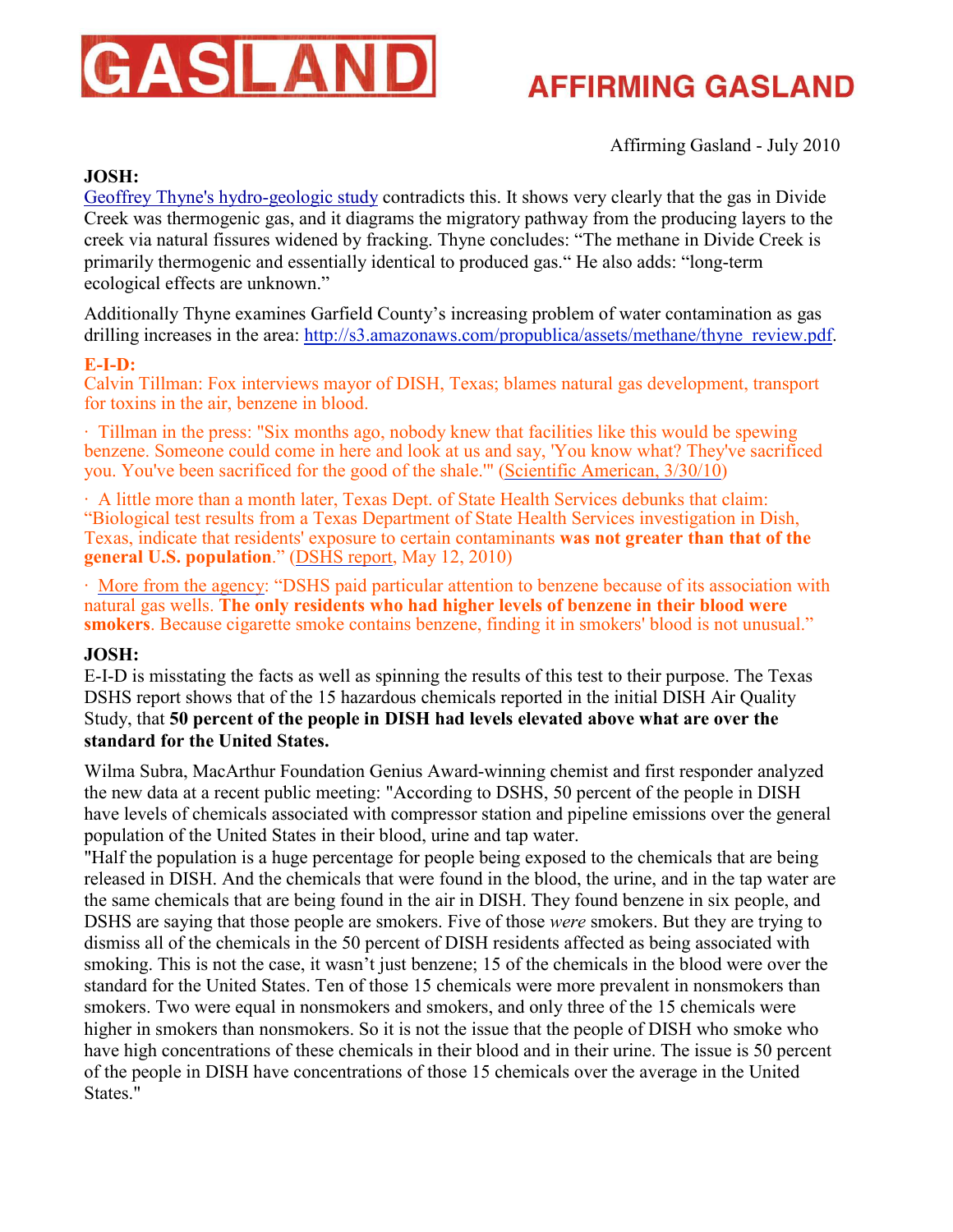

Affirming Gasland - July 2010

### **To READ more on DISH and the TCEQ, see section starting below.**

### **SUPPLEMENTAL READING SECTION STARTS HERE More on EXEMPTIONS from WESTON WILSON, EPA**

The Safe Drinking Water Act requires EPA to promulgate regulations for states to administer these provisions of the law in order to protect underground sources of drinking water. However, although the SDWA gave the EPA the authority to regulate underground injection practices, Congress also directed that the EPA should not prescribe unnecessary regulation on oil- and gas-related injection. Therefore, after the Safe Drinking Water Act passed, the EPA erroneously took the position that hydraulic fracturing did not fall within the regulatory definition of underground injection as provided in the Act.

In 1997 the 11th Circuit Court of Appeals laid the matter to rest when it conclusively ruled in LEAF *v* EPA, 118 F.3d 1467 (11th Cir. 1997) that hydraulic fracturing activities constituted "underground injection" under Part C of the SDWA.

As a result of the court's ruling, in 1999 the state of Alabama amended its rules and made hydrofracking subject to the provisions of Part C of the SDWA by requiring Class II permits for each hydrofracking well.

Cheney's Halliburton (a prime developer and leading practitioner of hydraulic fracturing) began lobbying Washington to exempt fracturing from regulation under the Safe Drinking Water Act. Then in 2001, during his second week in office, George W. Bush created the Energy Task Force, with Vice President Dick Cheney as chairman. The mission of the task force aimed to "develop a national energy policy designed to help the private sector." Its final report included a recommendation to exempt fracturing from regulation. Cheney removed the exemption from the draft only after being pressed by EPA chief Christie Whitman. The exemption surfaced again in the Bush/Cheney Energy Bill of 2003 which did not pass, and reemerged one final time, in the Energy Policy Act of 2005, thanks, in part, to the efforts of Congressmen James Inhofe of Oklahoma and Joe Barton of Texas. To avoid the effect of the ruling in LEAF *v* EPA, Sec 322 of the Act specifically provides that the term "underground injection" excludes the underground injection of fluids pursuant to hydraulic fracturing operations related to oil, gas, or geothermal production activities. This clause from the law is actually photographed in *Gasland* at 31:42.

The 2005 Energy Policy Act also altered the Clean Water Act stormwater provisions. Pub.L. No. 109-58, § 323, 119 Stat. 694 (codified as amended at 33 U.S.C. § 1362(24). Section 323 modified the Clean Water Act's definition of an oil and gas exploration and production activity to include oil and gas construction activities. Because the Clean Water Act mandates that the EPA not require a stormwater permit for oil and gas exploration and production activities, it has been argued that the change in the Energy Policy Act of 2005 excluded oil and gas construction activities from stormwater permit coverage, without regard of the size of acreage disturbed.

Previous laws exempted oil and gas drilling, known as oil and gas exploration and production, from Superfund (CERCLA) and RCRA (hazardous waste). CERCLA includes substances that are elements of petroleum as hazardous in Section 101(14), yet crude oil and petroleum are specifically exempt from coverage under the last clause of the section. Thus, hazardous chemicals that would otherwise fall under the ambit of CERCLA are immune from the statute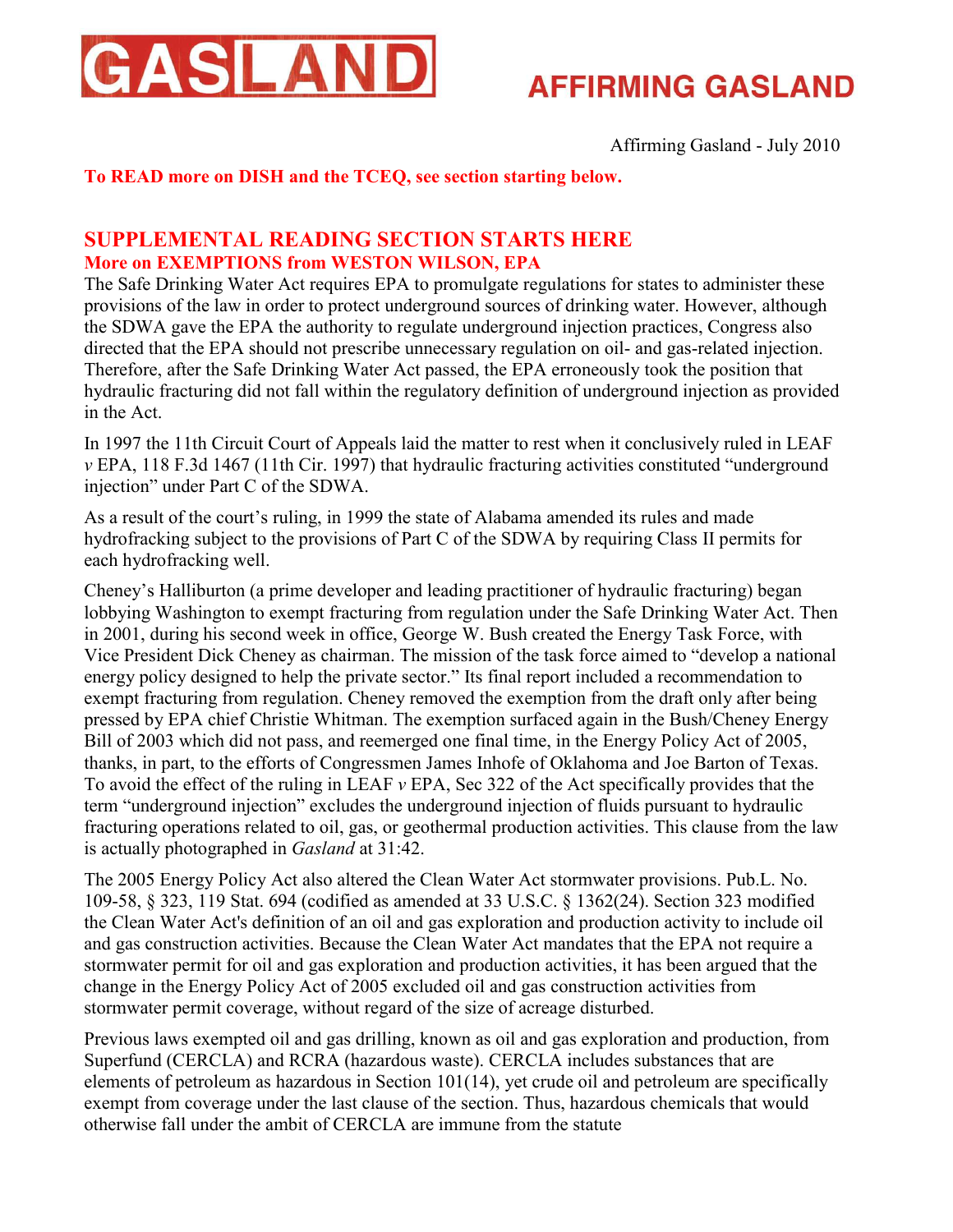

### Affirming Gasland - July 2010

when encompassed in petroleum or crude oil. Likewise, the Solid Waste Disposal Act (SWDA) of 1980 exempted oil field wastes from Subtitle C of the RCRA.

Oil and gas drilling is not typically covered by Clean Air Act permitting since EPA's CAA regulations do not allow EPA to aggregate or group a set of wells as a single source of air emissions. EPA has proposed rules that if promulgated would allow EPA and the states to aggregate air emissions coming from one company when the facilities are connected to one set of piping. Some oil and gas machines emit large enough air emissions to be subject to air permit requirements, for example gas dehydradation units emitting over 10 tons per year of volatile organic compounds (VOCs) and gas compressions engines emitting over 50 tons of NOx per year.

However, the industry remains mostly unregulated under this statute by using many smaller compressors and dehydrators which individually emit less VOCs than the limits. If these units were to be aggregated and counted as one larger source (which they should be, in our view) the regulations would be in effect. In addition, neither the diesel engines used to drill nor the volatiles that come off the reserve pits are subject to CAA permit regulations.

For a more complete list of these exemptions please see the following websites:

<http://www.ewg.org/reports/Free-Pass-for-Oil-and-Gas/Oil-and-Gas-Industry-Exemptions>

<http://www.earthworksaction.org/pubs/PetroleumExemptions1c.pdf>

<http://www.nrdc.org/land/use/down/contents.asp>

<http://www.nrdc.org/media/2007/071031.asp>

The Energy Policy Act negated the effect of the Alabama LEAF case by expressly defining HF as not subject to the SDWA, provided that HF fluids did not contain diesel; HF that contains diesel remains subject to SDWA limitations.

### **HIGH-PRESSURE FRACKING**

From Pumps and Systems: [http://www.pump-zone.com/upstream-pumping/frac-pumps/the](http://www.pump-zone.com/upstream-pumping/frac-pumps/the-evolution-of-hydraulic-fracturing-and-its-effect-on-frac-pump-technology.html)[evolution-of-hydraulic-fracturing-and-its-effect-on-frac-pump-technology.html](http://www.pump-zone.com/upstream-pumping/frac-pumps/the-evolution-of-hydraulic-fracturing-and-its-effect-on-frac-pump-technology.html)

Up to the early 2000s, frac pumps traditionally came in two types, triplex or quintuplex, and ranged in horsepower capacity from 1,300 to 2,000 bhp. The majority of fracturing operations took place on gas wells, almost entirely vertical in nature, requiring only one or two fracturing stages to complete the stimulation process. Being dependent on the formation's geologic makeup, pressure requirements were most often less than 10,000 psi. Pump design advancements during this time period were minimal. Pumps that had operated successfully for decades were capable of meeting the pressure and flow rate demands of the time.

The first dynamic shift in operation requirements for frac pumps occurred in the early 2000s with the widespread commercialization of the Barnett Shale unconventional resource play. The Barnett Shale represented a dramatic shift in pumping requirements, with horizontal drilling used for the first time on a wide scale as pumping pressures and operating times increased. This harsher pumping environment demanded stronger pumps capable of operating at pressures of 9,000 psi and pumping intervals of more than 8 hours. During the drilling boom of 2006 through 2008, well service companies in the Barnett Shale were pumping at nearly all hours of every day.

With the low permeability of these newer premium shale gas formations, new fracturing techniques have been developed in recent years to increase production rates to overcome the high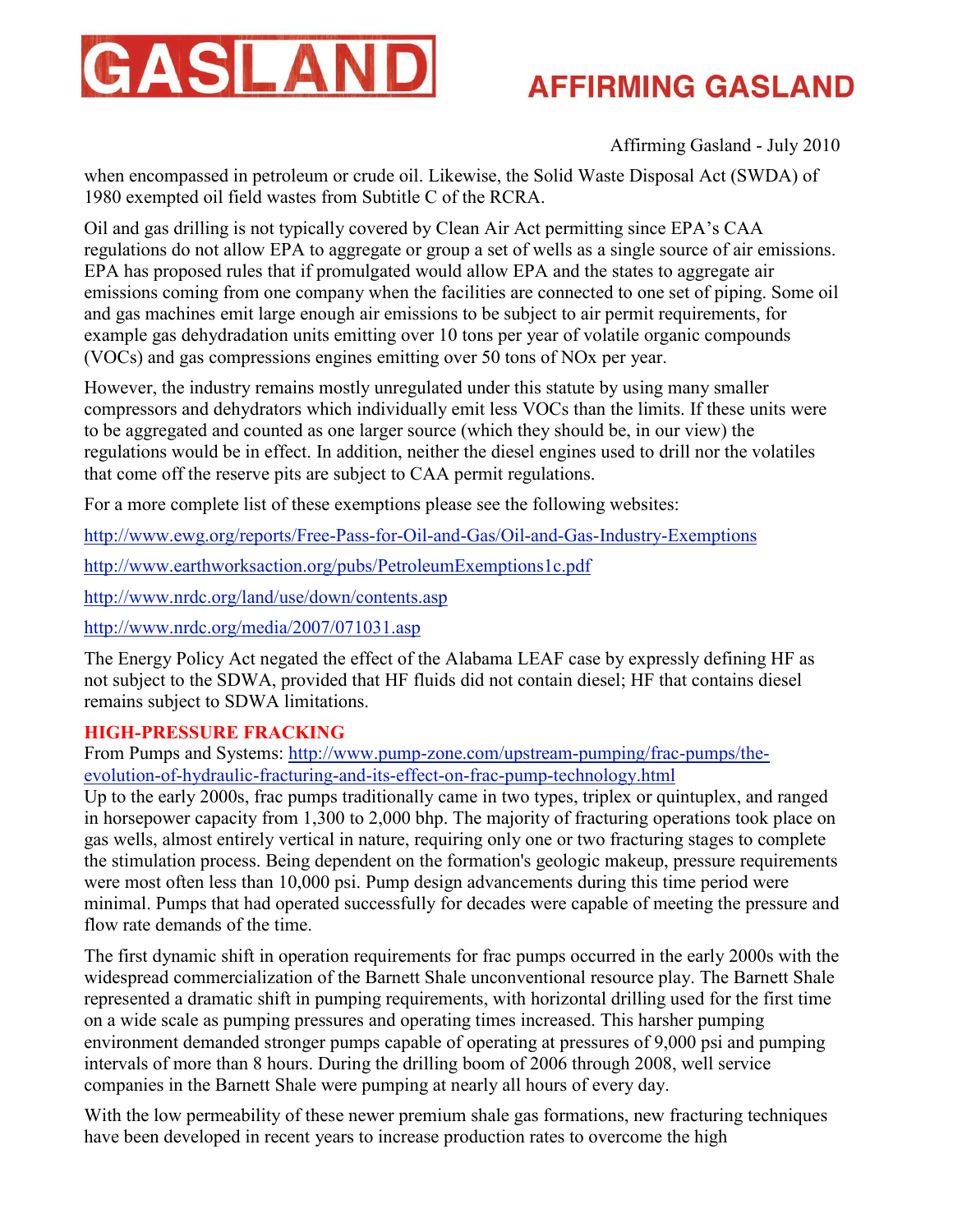

### Affirming Gasland - July 2010

costs of drilling and completion. Horizontal drilling and its associated multistage fracturing techniques have become the norm as shale formations have now become the leading sources of natural gas in North America. At the time of the writing of this article, the horizontal rig count is at an all time high, 659 rigs, or 49 percent of all U.S. operating rigs, up from 37 percent just one year ago, according to Baker Hughes.

The Haynesville Shale has put increased pressure on pumping equipment due to the severe pumping requirements of the wells. The average Haynesville wells are currently being fracced at pressures around 13,500 psi with frac stages numbering as high as 20 per well. In the Barnett, a pump may operate onsite for 6 to 8 hours, complete the job and then be returned to the shop for maintenance before being sent out on another job. In the Haynesville Shale, however, hydraulic fracturing operations might last several days with continuous pumping intervals of 3 to 4 hours and only a limited window between stages for rapid maintenance procedures while the next frac stage is prepared. These difficult operating conditions have required operators to place upwards of 50 percent spare horsepower capacity onsite to instantly replace any equipment that may fail during operation, whether it is the engine, transmission or pumping system. In addition to increased pressure requirements, Haynesville wells often require extremely hard synthetic proppant (sand). The new synthetic proppant, such as bauxite, wear pump expendable components and fluid ends at increasingly rapid rates.

The Haynesville Shale represents a major challenge for frac pump manufacturers. Pumping service companies demand a pump that can operate in a greater working envelope with no sacrifice on pump lifespan. Pump manufacturers are currently developing products to meet these challenging demands through innovative design features and new developments in pump expendable fabrication.

The challenge is to provide greater reliability and maintenance predictability, reducing the product downtime at frac sites and the user's need to have significant excess pumping equipment available to ensure continuity of pumping in the unlikely event of equipment failures. Manufacturers are responding to these requirements by evolving existing, well-established products, and in parallel, integrating new clean-sheet innovations and design programs with the latest computer analysis and simulation tools. Design engineers must further enhance the mechanical integrity of the frac pump to support higher pumping pressures, ensuring longer times between maintenance events, and making the maintenance activity itself safer, easier and faster.

For instance, one manufacturer has taken an existing frac pump and completly redesigned the power frame geometry, allowing an increase in rated maximum rod load while at the same time reducing its weight. The strength of the steel alloy forging used to manufacture the fluid cylinder was enhanced to provide greater fatigue life, while the geometry of the fluid end was further optimized to increase the rigidity. The pump's stay-rods were completely redesigned to reliably accommodate the additional loads. The increase in rod load allowed the pump to be comfortably rated at 2,400 bhp. This new horsepower capability was confirmed through intensive durability testing during which the pump was subjected to nearly 10 percent above the rated loads for much of the test's duration. The cylinder spacing, crankshaft stroke and all the geometry around expendable components was untouched during the redesign to ensure that the changes had no impact on currently accepted maintenance processes. This also allows the fluid end assembly to be retrofitted onto older power ends.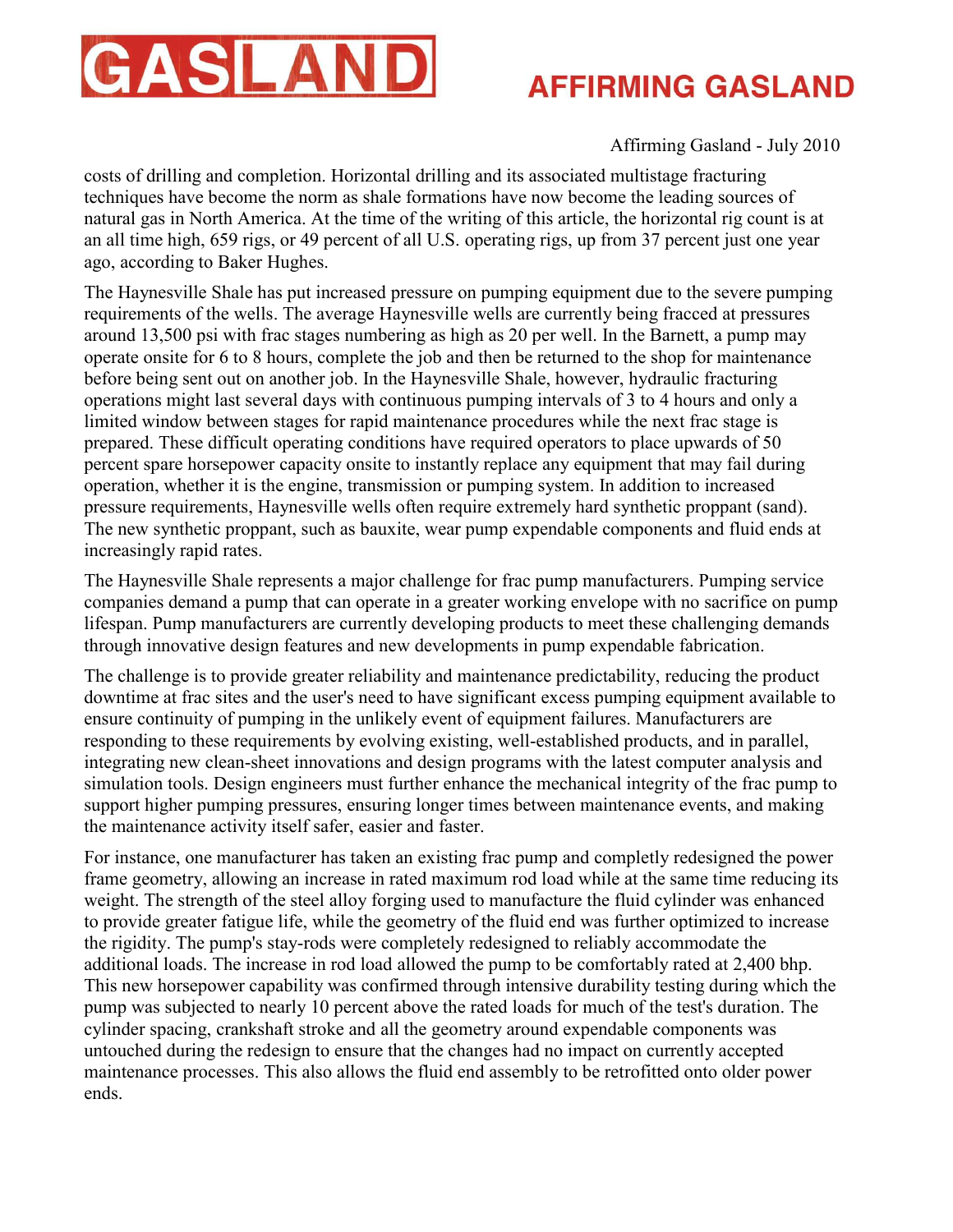

### Affirming Gasland - July 2010

As the global demand for natural gas continues to grow, new pumping technologies must be developed to ensure service companies can efficiently operate in more intense geological formations. Innovation has always been the key to success in the oilfield.

### **Entire, in-context ProPublica piece by Abrahm Lustgarten,**

### **"COLORADO STUDY LINKS METHANE in WATER to DRILLING"**

Jesse Ellsworth thought something was wrong with his water when it began to smell funny and popped out of his faucet in bursts. Then, in February, the Fort Lupton resident launched an experiment: he flipped on the kitchen tap and took a cigarette lighter to the stream. As flint sparked steel, the water lit on fire like a torch.

Ellsworth is one of at least 29 residents in small farming communities northeast of Denver who have asked either the energy companies or the Colorado Oil and Gas Conservation Commission to test for natural gas in their water wells.

Now the commission is trying to figure out how the gas got there. Are some of Weld County's 13,957 gas wells leaking methane into drinking water? Or is methane seeping into the water naturally, as it has done from time to time over the years?

So far, officials have determined that at least nine of those contamination cases are not drillingrelated; they are likely the result of a water well intersecting with gas underground. But the Ellsworth's well -- which has stronger evidence tying it to drilling -- remains a mystery.

"This one I think is best characterized as an isolated circumstance," said David Neslin, director of the COGCC, "We can't, sitting here today, say 'Yes' that this is coming from somebody's gas well."

While the search for clues continues in Weld County, investigations about methane contamination in Garfield County and other parts of the country have clearly tied the contamination to energy development, strengthening arguments across the country that drilling can put drinking water at risk.

Near Cleveland, Ohio, a house exploded in late 2007 after gas seeped into its water well. The Ohio Department of Natural Resources later issued [a 153-page report](http://s3.amazonaws.com/propublica/assets/natural_gas/ohio_methane_report_080901.pdf) that blamed a nearby gas well's faulty cement casing and [hydraulic fracturing](http://www.propublica.org/special/hydraulic-fracturing-national) -- a deep-drilling process that shoots millions of gallons of water, sand and chemicals into the ground under explosive pressure -- for pushing methane into an aquifer and causing the explosion.

In Dimock, Pa., where drilling recently began in the mammoth Marcellus shale deposit, several drinking water wells have exploded and nine others were found with so much gas that one homeowner was told to open a window if he planned to take a bath. In February, the Pennsylvania Department of Environmental Protection charged Cabot Oil & Gas with two violations that it says caused the contamination, theorizing that gas leaked from the well casing into fractures underground.

Industry representatives say methane contamination incidents are statistically insignificant, considering that 452,000 wells produced gas in the United States last year. They point out that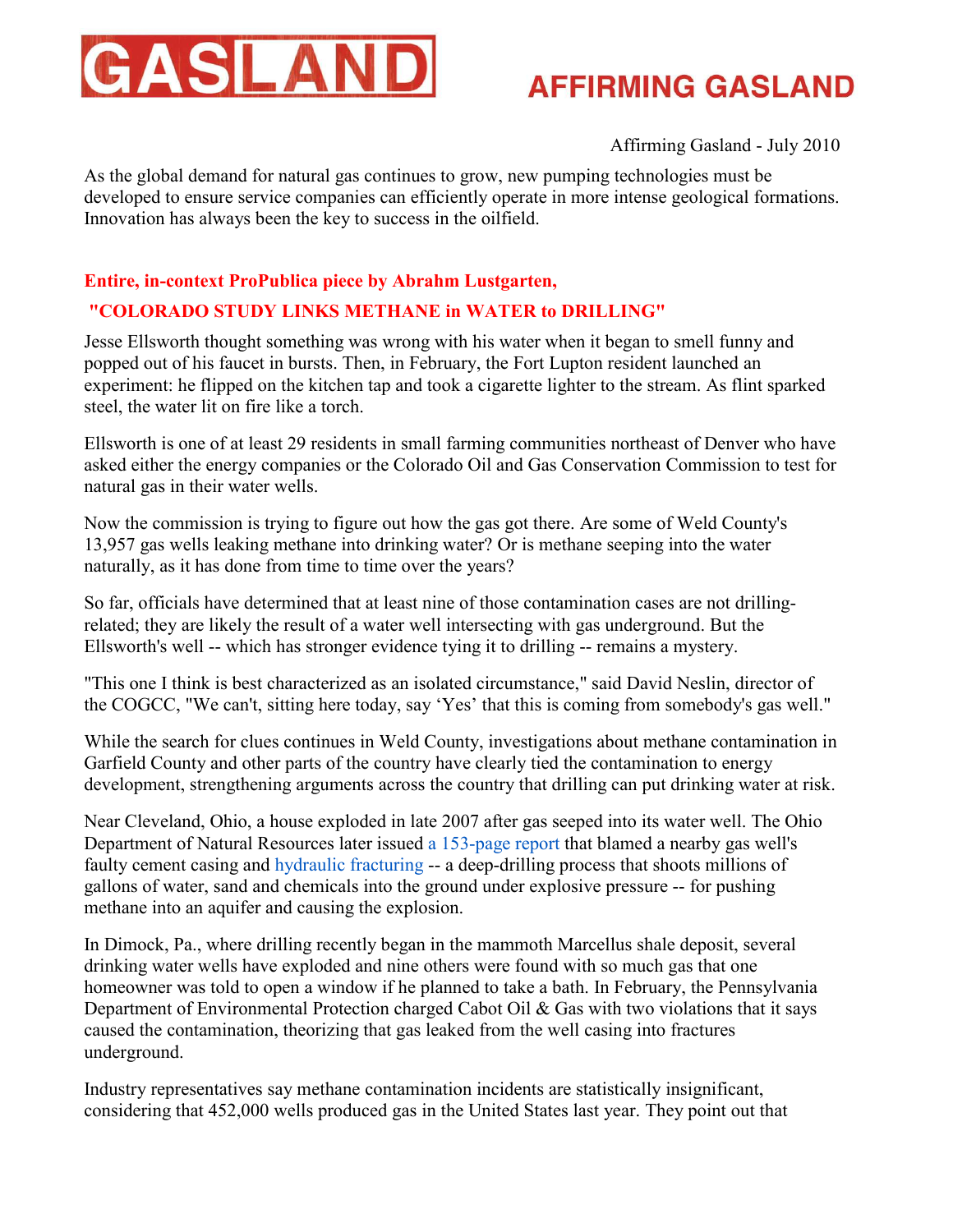

### Affirming Gasland - July 2010

methane doesn't necessarily come from gas wells -- it's common in nature and can leak into water from biological processes near the surface, like rotting plants.

The industry also defends its construction technology, saying it keeps gas and drilling fluids - including any chemicals used for hydraulic fracturing -- safely trapped in layers of steel and concrete. Even if some escapes, they say, thousands of feet of rock make it almost impossible for it to migrate into drinking water aquifers. When an accident happens, the blame can usually be traced to a lone bad apple -- some contractor who didn't follow regulations, they say. Those arguments helped the gas drilling industry win rare exemptions from the Safe Drinking Water Act and the Clean Water Act when Congress enacted the 2005 Energy Policy Act.

Now an exhaustive examination of a methane problem on Colorado's Western Slope is offering a strong scientific repudiation of that argument. Released in December by Garfield County, the report concludes that gas drilling has degraded water in dozens of water wells.

The three-year study used sophisticated scientific techniques to match methane from water to the same rock layer -- a mile and a half underground -- where gas companies are drilling. The scientists didn't determine which gas wells caused the problem or say exactly how the gas reached the water, but they indicated with more clarity than ever before that a system of interconnected natural fractures and faults could stretch from deep underground gas layers to the surface. They called for more research into how the industry's practice of forcefully fracturing those deep layers might increase the risk of contaminants making their way up into an aquifer.

"It challenges the view that natural gas, and the suite of hydrocarbons that exist around it, is isolated from water supplies by its extreme depth," said Judith Jordan, the oil and gas liaison for Garfield County who has worked as a hydrogeologist with DuPont and as a lawyer with Pennsylvania's Department of Environmental Protection. "It is highly unlikely that methane would have migrated through natural faults and fractures and coincidentally arrived in domestic wells at the same time oil and gas development started, after having been down there ...for over 65 million years."

The Garfield County analysis comes as Congress considers legislation that would toughen environmental oversight of drilling and reverse the exemptions enjoyed by the gas companies. Colorado has already overhauled its own oil and gas regulations, despite stiff resistance from the energy industry. The new rules, which went into effect earlier this month, strengthen protections against, among other things, methane contamination.

Drinking water with methane, the largest component of natural gas, isn't necessarily harmful. The gas itself isn't toxic -- the Environmental Protection Agency doesn't even regulate it -- and it escapes from water quickly, like bubbles in a soda.

But the gas becomes dangerous when it evaporates out of the water and into people's homes, where it can become flammable. It can also suffocate those who breathe it. According to the Agency for Toxic Substances and Disease Registry, a part of the U.S. Department of Health and Human Services, as the concentration of gas increases it can cause headaches, then nausea, brain damage and eventually death.

The Garfield County report is significant because it is among the first to broadly analyze the ability of methane and other contaminants to migrate underground in drilling areas, and to find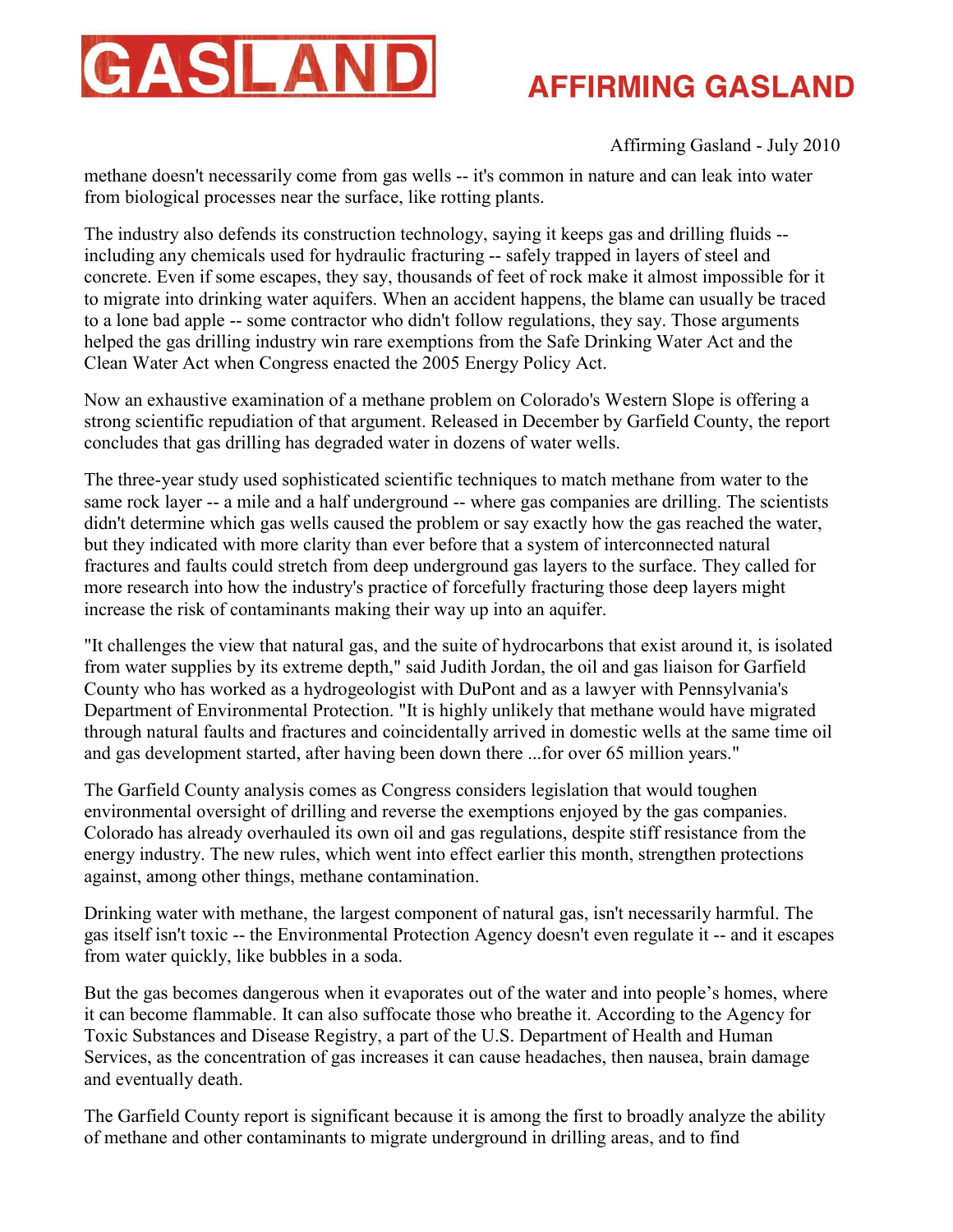

### Affirming Gasland - July 2010

that such contamination was in fact occurring. It examined over 700 methane samples from 292 locations and found that methane, as well as wastewater from the drilling, was making its way into drinking water not as a result of a single accident but on a broader basis.

As the number of gas wells in the area increased from 200 to 1,300 in this decade, methane levels in nearby water wells increased too. The study found that natural faults and fractures exist in underground formations in Colorado, and that it may be possible for contaminants to travel through them.

Conditions that could be responsible include "vertical upward flow" "along natural open-fracture pathways or pathways such as well-bores or hydraulically-opened fractures," states the section of the report done by S.S. Papadopulos and Associates, a Maryland-based environmental engineering firm specializing in groundwater hydrology.

The researchers did not conclude that gas and fluids were migrating directly from the deep pockets of gas the industry was extracting. In fact, they said it was more likely that the gas originated from a weakness somewhere along the well's structure. But the discovery of so much natural fracturing, combined with fractures made by the drilling process, raises questions about how all those cracks interact with the well bore and whether they could be exacerbating the groundwater contamination.

"One thing that is most striking is in the area where there are large vertical faults you see a much higher instance of water wells being affected," said Geoffrey Thyne, the hydrogeologist who wrote the report's summary and conclusion. He is a senior research scientist at the University of Wyoming's Enhanced Oil Recovery Institute, a pro-extraction group dedicated to tapping into hardto-reach energy reserves.

The report, referred to as the Garfield County Hydrogeologic Study, has been met with cautious silence by the industry and by its regulators.

The Colorado Oil and Gas Conservation Commission, the state's regulatory body, would not respond to questions from ProPublica because it hasn't thoroughly analyzed the data behind the November report, said its acting director, David Neslin.

Neither the Colorado Oil and Gas Association nor Encana, the Canadian energy company that drills in the study area, would comment on the Garfield County report. Both referred questions to Anthony Gorody, a Houston-based geochemist who specializes in oil and gas issues and frequently is employed by the energy industry.

Gorody dismissed the report's conclusions as "junk science."

"This is so out of whack. There are a handful of wells that have problems. These are rare events," said Gorody, president of Universal Geosciences Consulting. "They are like plane crashes -- the extent tends to be fairly limited. I do not see any pervasive impact."

Most of the methane in the study area, Gorody said, came from shallow gas-bearing rock or decaying matter near the surface -- not from the deep gas produced by the energy industry. He criticized the report's methodology, saying the way that researchers linked the stray gas with the deep gas formations was speculative at best.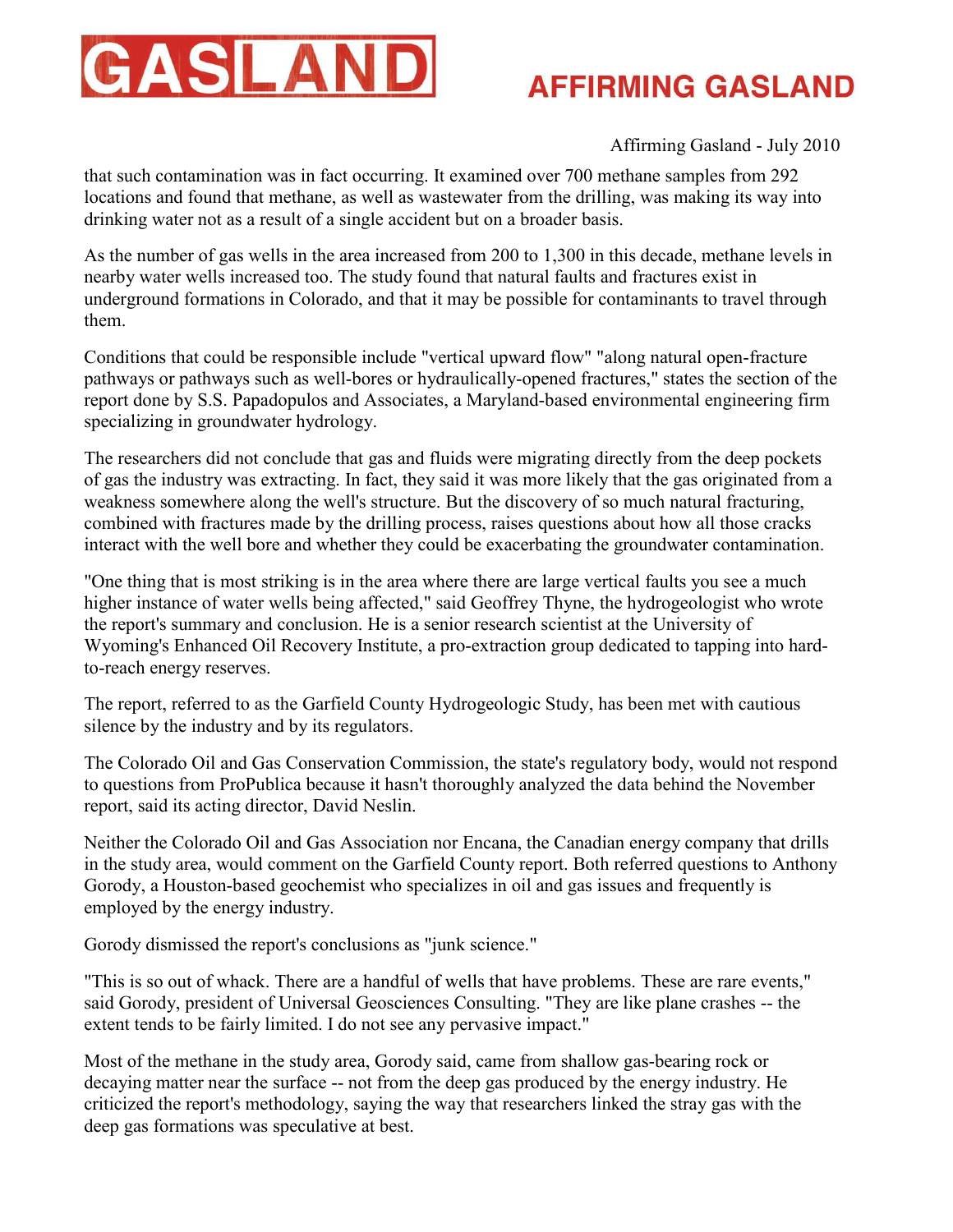

### Affirming Gasland - July 2010

Thyne, standing by his report, said researchers had traced the origin of the gas by conducting the equivalent of a forensic investigation, analyzing its isotopic signature, or molecular fingerprint. The molecular structure showed that most of it was thermogenic, meaning it matched the deeply buried deposit where gas was being drilled, called the Williams Fork Formation. A minority of the samples were difficult to identify by this method, so Thyne used another scientific process to study them. He is confident they, too, were thermogenic in origin.

In most cases, the study couldn't pinpoint the exact pathway the contaminants had used to travel a mile and a half up into the drinking water aquifer. So Thyne could only reason the possibilities.

The methane could be seeping into water wells through natural fractures, he said, or through leaks in the well casings or cement, or from the well heads.

When a pipe extends 8,000 feet below the earth's surface, he said, "there are numerous potential leak points along the way. So is it leaking at 8,000 feet and coming up a well bore, a natural fault or fracture? Or is it leaking 500 feet from the surface? We don't know."

The most plausible explanation, Thyne said, is that the same type of well casing and cementing issues that had proved problematic in Ohio and are suspected in Pennsylvania were presenting problems in Colorado too.

"The thesis is that because of the way the wells are designed they could be a conduit," said Garfield County's Jordan, who commissioned the report.

Jordan worries that the methane leaks could be a sign of worse to come.

"We suspect the methane would be the most mobile constituent that would come out of the gas fields. Our concern is that it's a sort of sentinel, and there are going to be worse contaminants behind it," she said. "It's not just sitting down there as pure CH4 (methane). It's in a whole bath of hydrocarbons," she said, and some of those "can be problematic." [end]

### **MORE on RECYCLING of "PRODUCED" WATER:**

### **PROFESSOR INGRAFFEA, continued:**

We would like to see the industry continuously reveal their industry-wide data to completely explain the "reusing and recycling on average more than 60 percent of its water" quote. Here are some problems with it:

It is possible that *over the last few months of development* in Pennsylvania a significant amount of flowback fluid recycling is happening. However, **here are direct quotes from the industry that clearly indicate that this is a very recent development:**

### *From the AP, Sunday, February 7, 2010*

With fortunes, water quality and cheap energy hanging in the balance, exploration companies, scientists and entrepreneurs are scrambling for an economical way to recycle the wastewater. "Everybody and his brother is trying to come up with the 11 herbs and spices," said Nicholas DeMarco, executive director of the West Virginia Oil and Natural Gas Association. "

### *From the Houston Chronicle, Fri 12/11/2009*

ï"...The industry is also trying to find ways to recycle the water used in fracturing in order to reduce the effect on local water supplies. "We're still in the infancy of trying to figure out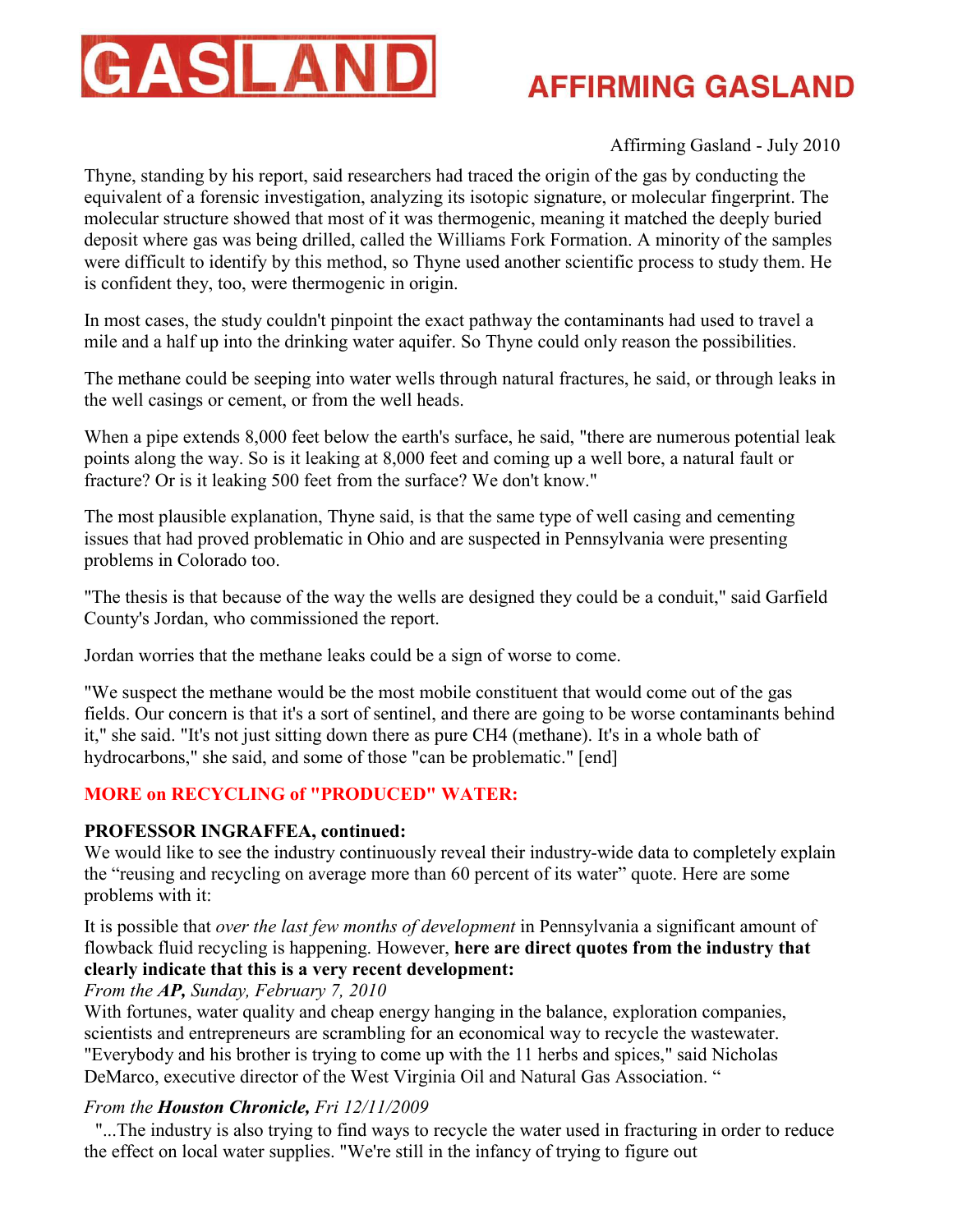

Affirming Gasland - July 2010

how to recycle the water," said Ron Hyden, the manager for Halliburton's production enhancement business. "We're trying to be good corporate citizens on that front."

### *From the [Chesapeake](http://www.askchesapeake.com/Marcellus-Shale/PA/Water/Pages/SaltwaterDisposalWells.aspx) website:*

### **Recycling Technology: Why can't the water generated from natural gas production be recycled?**

• Most of the water generated from natural gas production contains too many naturally occurring minerals, such as salt, to be recycled effectively. There has been some success in recycling the first 5% of produced water during flowback operations. However, by the end of the first few days after fracing (and in some cases a few hours), salt content of the produced water can reach as high as 70,000 parts per million (ppm), more than twice the salinity of seawater (30,000 ppm). The majority (95%) of the produced water returned from the well, with its high salt content, is too saturated to make recycling currently economically viable. Chesapeake and others in the industry are constantly evaluating opportunities to treat produced water, so that less of it will need to be injected into saltwater disposal wells."

### **WESTON WILSON Defends Himself**

### **E-I-D:**

**Weston Wilson** (EPA "whistleblower"): "One can characterize this entire [natural gas] industry as having a hundred year history of purchasing those they contaminate." **(33:36)**

• Mr. Wilson, currently on staff at EPA's Denver office, was not part of the team of scientists and engineers that spent nearly five years studying hydraulic fracturing for EPA. That effort, released in the form of a [landmark 2004 study](http://www.epa.gov/ogwdw000/uic/wells_coalbedmethanestudy.html) by the agency, found "no evidence" to suggest any relationship between hydraulic fracturing and the contamination of drinking water.

•

Wilson has a [well-documented history](http://m.rockymountainnews.com/news/2005/may/31/hes-either-loved-or-reviled/) of aggressive opposition to responsible resource and mineral development. Over his 35-year career, Mr. Wilson has invoked "whistleblower" status to fight dam construction in Colorado, oil and gas development in Montana, and the mining of gold in Wyoming.

•

Wilson in [his own words](http://www.salon.com/news/feature/2006/05/05/fracking/index.html): "The American public would be shocked if they knew we make six figures and **we basically sit around and do nothing**."

### **WESTON WILSON:**

The first part, that I was not part of the EPA team working on the HF in coal report issued June 2004, is correct—see my Oct 2004 report to Congress where I stated:

"I was not involved in either the preparation or review of EPA's report on the hydraulic fracturing of coal bed methane reservoirs."

[EPA's June 2004 report](http://www.epa.gov/ogwdw000/uic/wells_coalbedmethanestudy.html) did establish—as I said in my [whistleblower response to that report](http://www.earthworksaction.org/pubs/Weston.pdf) delivered to Congress, that: "EPA has established that: 1) coal bed methane hydraulic fracturing occurs within underground sources of drinking water, 2) hydraulic fracturing fluids contain toxic components that are not entirely removed during methane gas production, and 3) this fracturing process can create pathways which allow methane to migrate into high quality ground water." There was a pivotal press article at that time by Tom Hamburger of the *Los Angeles Times:*  "Halliburton's Interests Assisted by White House":

The administration has lent support to a lucrative drilling technique. Some in the EPA consider it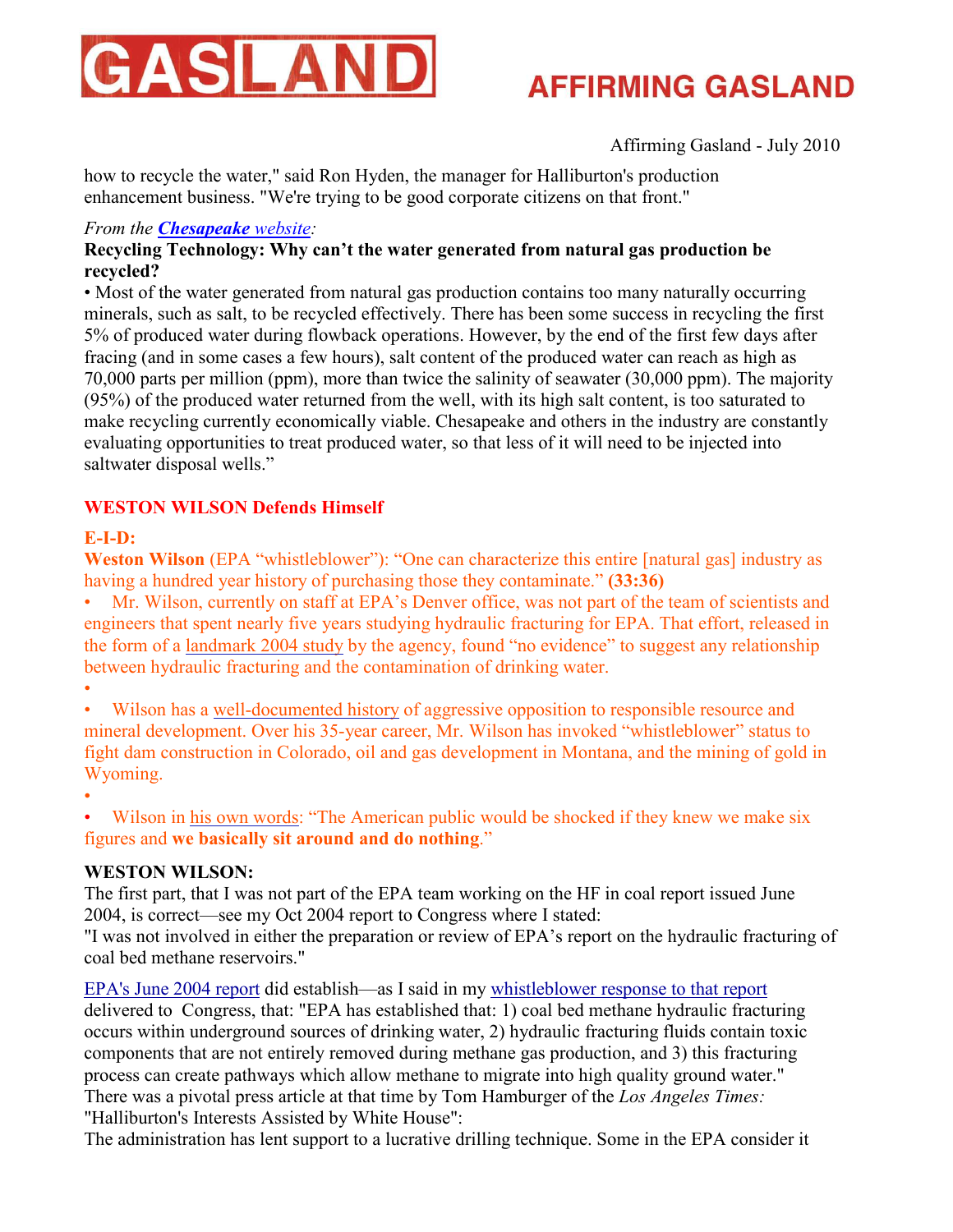

Affirming Gasland - July 2010

an environmental concern**.**" See<http://www.commondreams.org/headlines04/1014-07.htm> o[r http://articles.latimes.com/2004/oct/14/nation/na-frac14](http://articles.latimes.com/2004/oct/14/nation/na-frac14)

Incidentally, this White House influence done then in early 2000 on fracking, is under some intense scrutiny again related to how Cheney apparently obtained limits on the use of blowout preventers and the BP Gulf disaster.

Here's another source for history from the Western Organization of Resource Councils on the LEAF case and EPA IG 2005 investigation: http://www.worc.org/userfiles/file/EPA-FracStudyFactSheet.OA.pdf

Here's the Waxman 2005 letter to EPA IG Nikki Tinsley:http://waxman.house.gov/UploadedFiles/Letter\_to\_EPA\_IG.pdf

The part I particularly appreciate is this: "The concerns expressed by Weston Wilson find substantiation in the body of the (EPA) report."

Here is a copy of my talking points I used to respond to the press in late 2004. This deals with my professional expertise, experience at EPA, and why I objected to Congress about EPA's shortcomings in that 2004 report on coal bed fracking.

*\*Talking Points, Oct 19, 2004, prepared by Wes Wilson*

Who I am — I am an environmental engineer with 30 years experience at EPA. Since 1972 the Clean Air Act has required that EPA conduct independent reviews of other federal agencies' environmental impact statements. That's what I do. I review the environmental impacts of oil and gas development on the nation's public lands – lands managed by the Bureau of Land Management or the National Forest Service.

What I did — I objected to EPA's conclusion that injecting toxic fluids, fluids that are carcinogenic, into underground sources of drinking water poses little or no threat to drinking water and need not be studied any further. I objected because this practice is improper under the Safe Drinking Water Act, egregiously improper in my view. On October 8th, I sent an 18-page report to my congressional delegation requesting they investigate EPA's failures to protect underground sources of drinking water.

Why I did it — I have 3 reasons for blowing the whistle.

### **1. EPA did not follow its own science policy, which required EPA to obtain water quality data in each coal basin where hydraulic fracturing is occurring.**

a. EPA found that toxic and carcinogenic fluids were injected into the ground where the water is used, or could be used, to supply drinking water, and found that some but not all of these fluids would be pumped out and simply assumed that the remainder would be diluted to some unspecified degree.

b. EPA's own science-based Quality Assurance Plan, EPA's scientific basis for this study, specified EPA would obtain data in each coal basin if it found toxic fluids were injected.[1]

c. EPA has no data on the amount of toxic fluids are injected, what remains in the ground, whether the water will still be usable for drinking, and what the health risks are.

d. Yet EPA reached the unsupportable and scientifically unsound conclusion that hydraulic fracturing poses little or no threat to drinking water sources.

**2. EPA's decision is inconsistent with the purposes of the law.**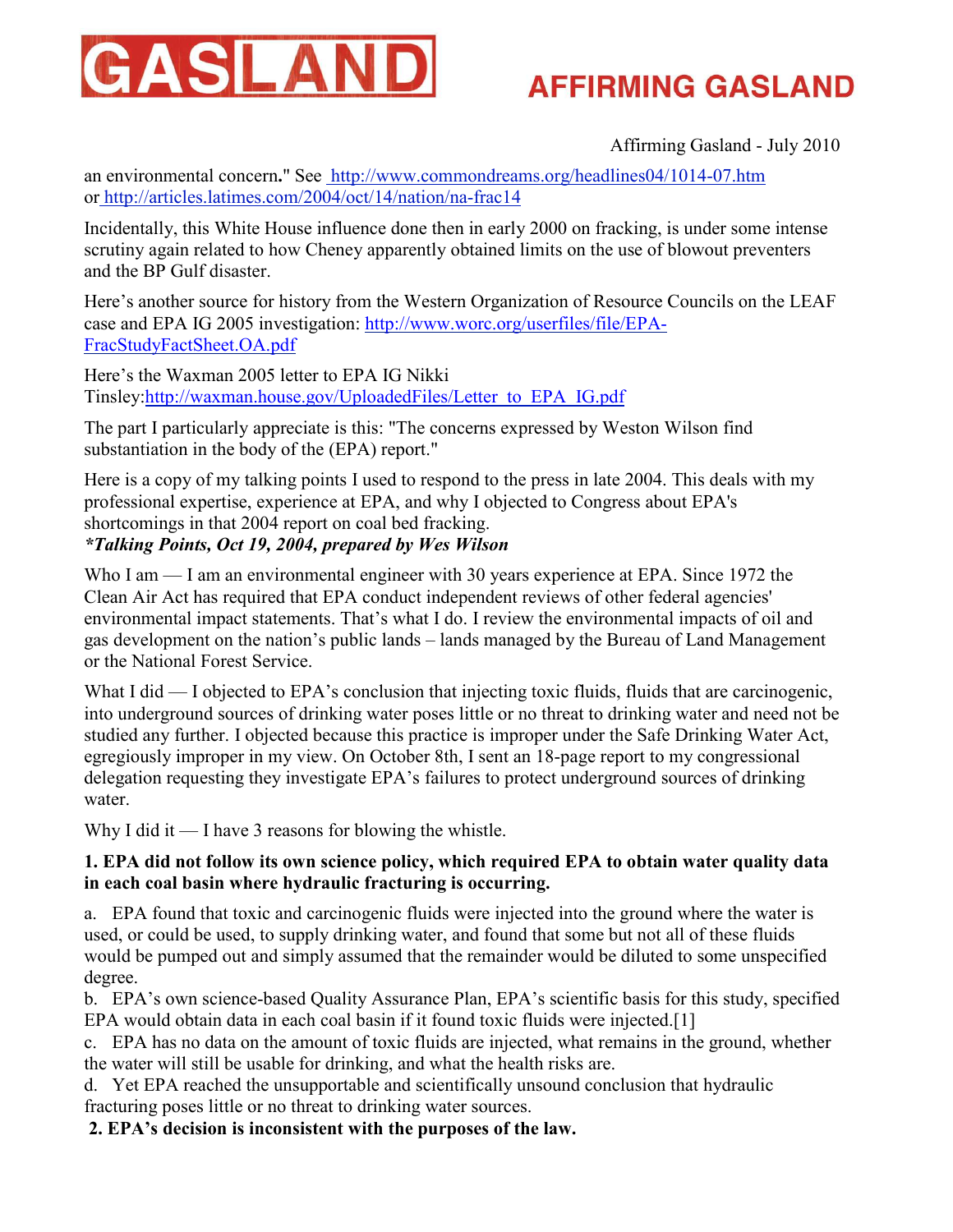

Affirming Gasland - July 2010

a. The Safe Drinking Water Act requires EPA to protect drinking water sources. 80% of Americans rely of water from wells for fresh drinking water. EPA does this with a program called the Underground Injection Program, and although a federal court ordered EPA to regulate the injection of fluids for hydraulic fracturing, EPA has done this only in Alabama where the case began.

b. Prior to the court ruling, way back in 1996, EPA had the view that the primary purpose of these wells was to produce natural gas, and EPA claimed it should not regulate gas production wells. The court ruled EPA's view was "inconsistent with the plain language of the law — the Safe Drinking Water Act."[2] The court found that hydraulic fracturing wells fit squarely within a certain class of well which must be regulated.

c. So all states should be regulating this practice[3], but they are not.

d. EPA's only response was to obtain a voluntary agreement[4] with 3 oil service companies. These 3 companies voluntarily agreed not to inject diesel fuel, a very toxic part of the injection fluids because diesel fuel contains benzene which is **carcinogenic in drinking water at just 5 parts per billion. But this agreement does not apply to:** 

1. any other company doing the same thing

 2. any other toxic or carcinogenic chemical in the fluids. And, since the fluids are considered "proprietary," the public does not know what else may be in these hydraulic fracturing fluids.

### **3. EPA relied on an expert Peer Review Panel whose members had potential conflicts of interest.**

a. Once again, EPA did not follow its own science policy.

b. EPA's policy is that peer reviewers should be free of real or perceived conflicts-of-interest and there should be a balancing of interests among peer reviewers. Obtaining a fair and credible peer review is essential to maintaining the credibility and scientific validity at EPA.[5]

c. Yet most of EPA's 7-member expert peer review panel appear to have conflicts of interest: An engineer at Halliburton,

A manager of an industry-funded group that previously worked for Halliburton,

An engineer at BP Amoco,

Two academics who had worked for the industry,

A state regulator who also worked for Amoco.

The 7th panel member is from DOE's Sandia National Labs.

d. It's a hand-picked, conflicted small group, who failed to even read the final report and met only once.

e. This is not peer review — this is a mockery of what is supposed to be an independent and balanced review. This is the thin veneer cover to a scientifically unsound study while the scientific process of Peer Review was abandoned.

\*\*End of these talking points.

[1] Evaluation of Impacts to Underground Sources of Drinking Water by Hydraulic Fracturing of Coalbed Methane Reservoirs, EPA, June 2004, Appendix B, Quality Assurance Plan, page App. B-5. [2] Legal Environmental Assistance Foundation vs. United States Environmental Protection Agency, United States Court of Appeals for the Eleventh Circuit, No. 00-10381, EPA No. 65-02889-Fed. Reg., December 21, 2001.<http://www.epa.gov/safewater/uic/leaf2.pdf>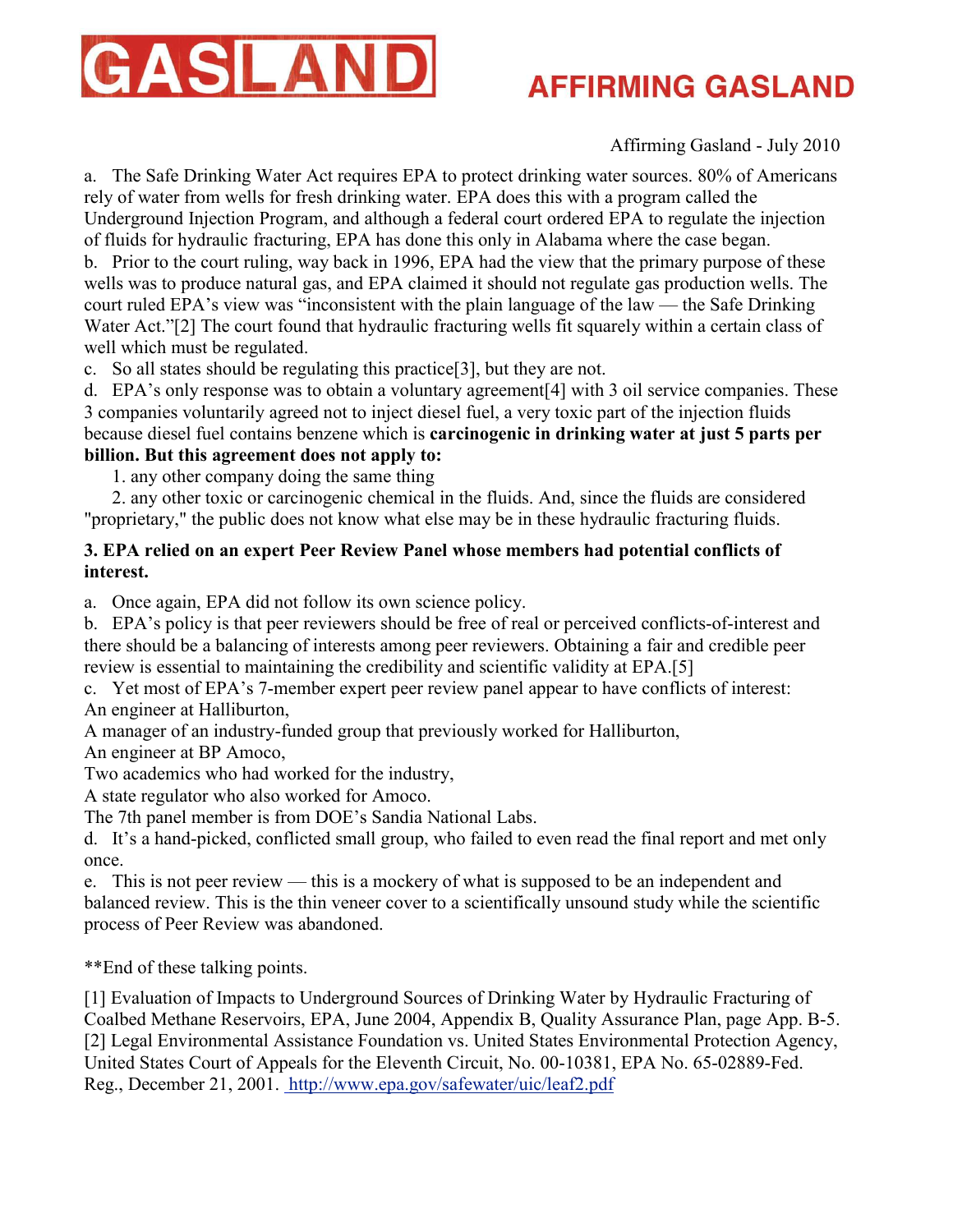

Affirming Gasland - July 2010

[3] Letter to EPA Administrator Michael Leavitt from Senators Jeffords and Boxer, October 14, 2004.

[4] Memorandum of Agreement Between the United States Environmental Protection Agency and BJ Services Company, Halliburton Energy Services, Inc. and Schlumberger Technology Corporations, Elimination of Diesel Fuel in Hydraulic Fracturing Fluids Injected into Underground Sources of Drinking Water During Hydraulic Fracturing of Coalbed Methane Wells, signed bG. Tracy Mehan, III; EPA Office of Water and representatives of the above companies,

[5] Science Policy Handbook, Office of Science Policy, U.S. Environmental Protection Agency, Office of Research and Development, December 2000, EPA 100-B-00-001, Sections 3.4.5-6. <http://epa.gov/osa/spc/htm/prhandbk.pdf>

#### **More on DUNKARD CREEK**

#### **BARBARA ARRINDELL:**

Golden algae do not grow and flourish in fresh water, only in saline (salty) water environments. Dunkard Creek went from fresh to salt from Marcellus gas well waste being dumped into coal mine voids. Legal or illegal, this is what changed Dunkard Creek to a saline environment.

#### **STEVE COFFMAN:**

The following article was written by environmental reporter Don Hopey of *Pittsburgh Post-Gazette* (Sunday, September 20, 2009):

#### **Sudden Death of Ecosystem Ravages Long Creek. 'Everything is being killed': 161 aquatic species have died along Dunkard Creek**

An early and continuing focus of the investigation has been discharges from a mine water treatment facility located at Consol Energy's Blacksville No. 2 mine in West Virginia.

But state and federal investigators are confounded because chemical analysis shows the creek water at the treatment facility site contains extremely high total dissolved solids, or TDS, and chlorides properties found in wastewater from Marcellus Shale gas well drilling operations but not mine water. Total dissolved solids may include metals, salts and other elements.

Marcellus Shale well drilling water contains about 100 chemicals added to reduce friction, eliminate algae growth and perform other functions when water is pumped underground under pressure to fracture the shale and release natural gas.

Up to 4 million gallons are used for each Marcellus Shale well. Disposal of wastewater from the wells has caused problems throughout Pennsylvania, including TDS readings that exceeded federal safe drinking water standards in the Monongahela River last winter and this year.

On Thursday, investigators found dead fish for the first time about a mile and a half up the creek above the treatment plant discharge.

"Our hypothesis was that it's coming out of the Blacksville No. 2 mine, but the finding of dead fish upstream from the Blacksville discharge indicates the sole cause cannot be Blacksville," said West Virginia DEP spokeswoman Kathy Cosco. [end]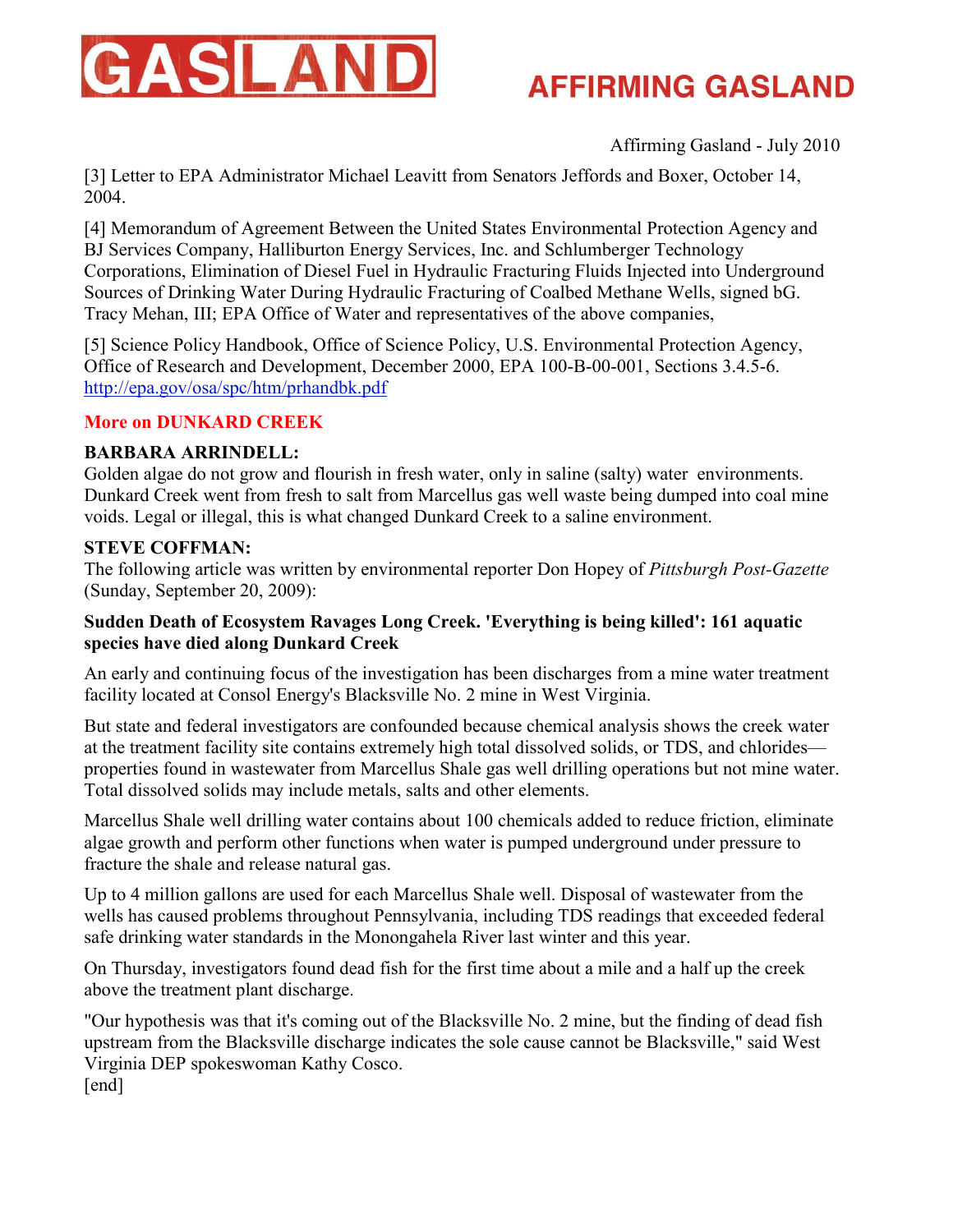

Affirming Gasland - July 2010

### **More on METHANE MIGRATION/FLAMMABLE WATER**

#### **WESTON WILSON:**

I talked to an oil industry insider who doesn't want to be named. He told me a plausible explanation of how the methane in Mike Markham's well and the other domestic wells in Weld County could be the result of drilling. As a geologist I believe this theory is relevant and in need of testing by the state:

Drilling in this geologic basin, the Denver-Julesburg Basin, requires drilling through coals that contain some gas. Since those shallow coals have bacterial decay, the biogenic gas is there biogenic gas is what the Colorado Oil and Gas Conservation Commission inspector found in Markham's well. The biogenic gas in these near-surface coals will remain there as long as there is groundwater on top of it to hold it in place.

This near-surface gas in these coals is not what the companies are drilling for — they are drilling deeper in the basin for economically recoverable gas deposits. However, when the industry takes out massive amounts of water for drilling and fracking purposes, they obtain that water from the upper aquifer that includes the coals. This causes the water table to drop and release the biogenic gas in those coals. If there is a domestic well nearby, then it can show up at the tap and be burned.

The groundwater drawdown in this geologic basin is also due to water pumped for irrigation, so this might be a combination of too much ground water pumping by both oil/gas drilling and irrigation, but the point is that it is a plausible cause and effect relationship to prior drilling. This fits the basic pattern that gas in people's wells comes AFTER drilling.

If this is accurate, then the COGCC would have been in error concluding that the gas in Markham's well was not due to drilling, but keep in mind the COGCC is using the phrase "not due to oil and gas activities" based only on the point that such gas is not DIRECTLY due to a driller's mistake. In this case, if this theory holds, it could be due to the combined impacts of groundwater drawdown from the combination of both drilling in the RED zone and irrigation drawdown.

#### **More on DISH and TCEQ**

Original DISH air tests quoted in the film:

[http://www.townofdish.com/objects/DISH\\_emergency\\_res\\_report\\_pdf.pdf](http://www.townofdish.com/objects/DISH_emergency_res_report_pdf.pdf)

Texas state agencies have a history of obfuscation on gas issues. TCEQ's spin is similar to the DSHS spin:

Read the Texas *Observer*'s startling exposé on the Texas Commission on Environmental Quality:

#### **Agency of Destruction**

#### *Texas' environmental commission serves its customers well. Too bad they're not the public.*

Last September, the tiny town of DISH—frustrated by the lack of action on TCEQ's part announced the results of a bombshell air-quality study it spent 10 percent of the town's annual budget to commission from outside experts. Air samples from residential areas near gas-compressor stations contained high levels of benzene, and other carcinogens and neurotoxins—much higher than TCEQ health-based standards. Evidence in hand, DISH Mayor Calvin Tillman,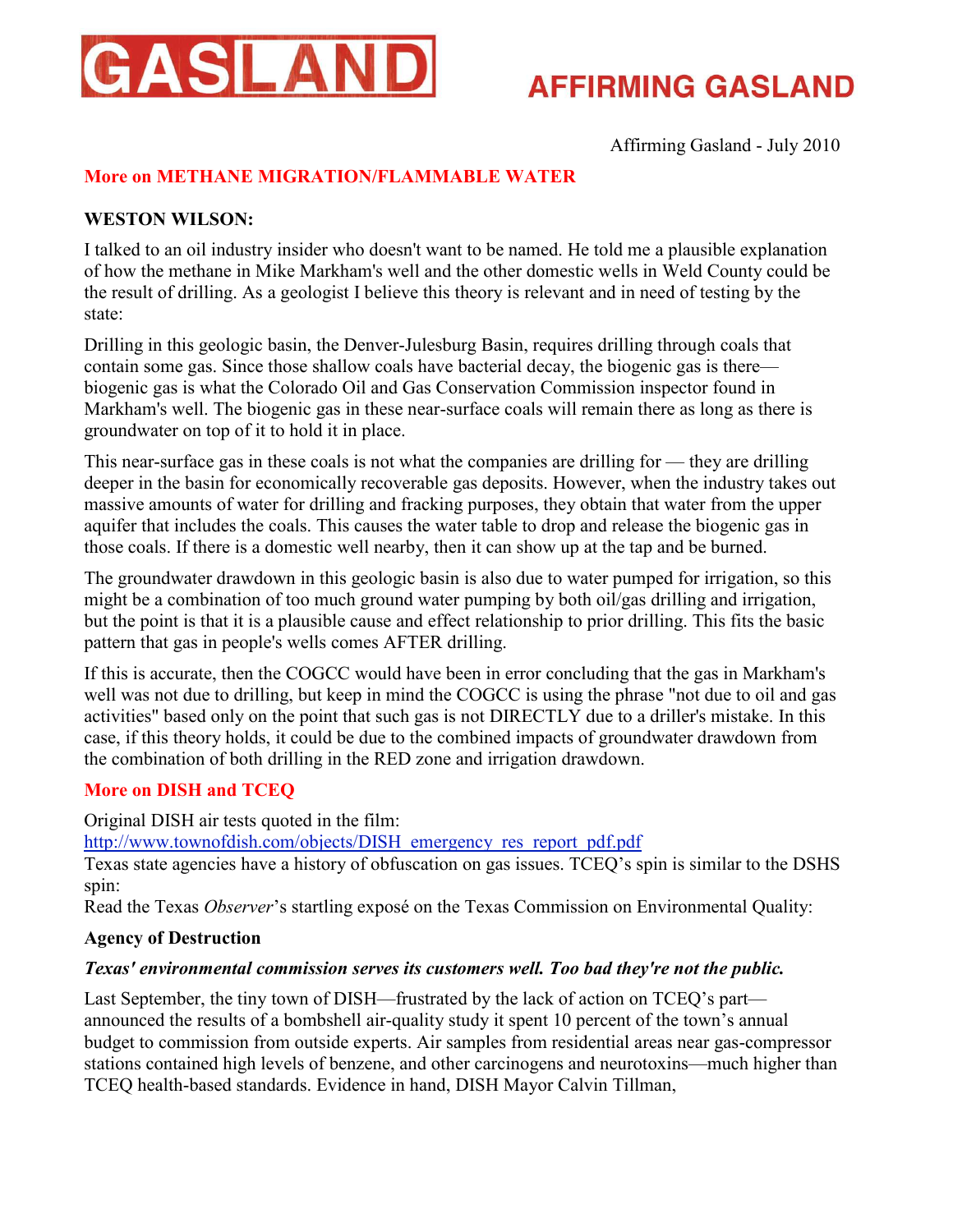

Affirming Gasland - July 2010

a conservative who's become the bane of North Texas gas interests, called on the industry to clean up its act or get out of town.

The fallout from the DISH study prompted TCEQ to do its own testing during three days in December. On Jan. 12, Deputy Director John Sadlier presented the much-anticipated results to the Fort Worth City Council.

"Everything you hear today will be good news," Sadlier told the packed council meeting. The commission staff, he said, had visited 126 sites in the Fort Worth area and found no evidence of benzene or other cancer-causing chemicals. "Based on this study, the air is safe," Sadlier told the council.

Later, Mayor Mike Moncrief, who comes from a prominent oil and gas family, pronounced himself "grateful" for the results. Since that burst of good news, Fort Worth city officials, including Moncrief, have generally resisted calls to impose more stringent rules on gas drilling. "Sadlier's comments only emboldened the council's belief that the air quality is okay," wrote Don Young, a drilling reform activist in Fort Worth.

If council members had squinted, they would have seen a disclaimer stamped at the bottom of each page of Sadlier's PowerPoint presentation: "This data is for screening purposes only and may include samples that did not meet the established quality control acceptance criteria," the disclaimer read.

As drilling activists discovered, the state's study was rubbish. The testing was done on cold days, when benzene tends to be inactive. The inspectors took samples only if the levels measured 140 times the Metroplex average—far above state health standards. Only eight samples were collected.

Confronted with these facts, commission PR staffers stuck with the original message. "We were trying to do that really fast," TCEQ spokesperson Terry Clawson told the *Fort Worth Weekly*. "If you are going to do testing and use certified labs and have it legal quality, that takes a long time."

TCEQ used those results to "prove" that benzene wasn't a problem. And an internal investigation prompted by an anonymous fraud complaint revealed that upper managment, including Sadlier and Executive Director Mark Vickery, knew the study was flawed. In fact, they ordered that the eight canister samples "be analyzed using a more sensitive laboratory technique." The results came back on Jan. 22, 10 days after Sadlier's rosy depiction at the Fort Worth meeting. Four of the eight samples measured benzene at levels above what the state considers safe for long-term health. Still, the fraud investigation states, Sadlier was "not confident in accuracy [sic] of the results from the field" or the fresh lab findings, and ordered inspectors to return to Fort Worth for more samples.

article:<http://www.texasobserver.org/cover-story/agency-of-destruction>

### **REFERENCES:**

Gas industry opposition to scientific studies and regulation[:http://www.propublica.org/article/broad-scope-of-epas-fracturing-study-raises-ire-of](http://www.propublica.org/article/broad-scope-of-epas-fracturing-study-raises-ire-of-gas-industry)[gas-industry](http://www.propublica.org/article/broad-scope-of-epas-fracturing-study-raises-ire-of-gas-industry)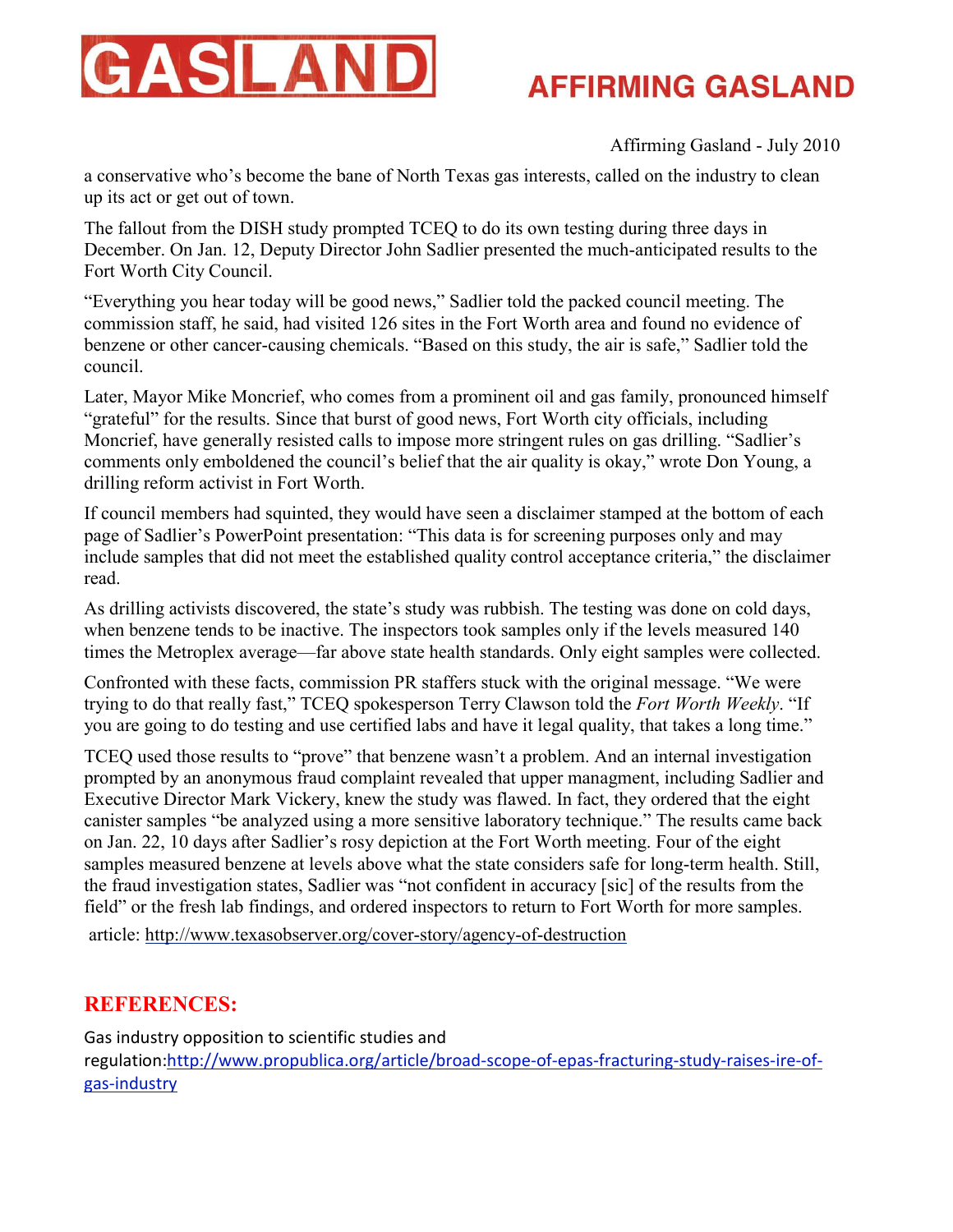

Affirming Gasland - July 2010

Fracking with diesel:

[http://www.nytimes.com/gwire/2010/02/19/19greenwire-two-oil-field-companies-acknowledge](http://www.nytimes.com/gwire/2010/02/19/19greenwire-two-oil-field-companies-acknowledge-fracking-w-90863.html)[fracking-w-90863.html](http://www.nytimes.com/gwire/2010/02/19/19greenwire-two-oil-field-companies-acknowledge-fracking-w-90863.html)

200,000 wells:

<http://www.indypendent.org/2010/06/14/hydrofracking-june11-rally/>

[Texas Sharon](http://txsharon.blogspot.com/) on water contamination:

[http://www.youtube.com/watch?v=1KqFsR4HQpk&feature=channe](http://www.youtube.com/watch?v=1KqFsR4HQpk&feature=channel)l

Frack pressure:

[http://www.pump-zone.com/upstream-pumping/frac-pumps/the-evolution-of-hydraulic](http://www.pump-zone.com/upstream-pumping/frac-pumps/the-evolution-of-hydraulic-fracturing-and-its-effect-on-frac-pump-technology/page-2.html)[fracturing-and-its-effect-on-frac-pump-technology/page-2.htm](http://www.pump-zone.com/upstream-pumping/frac-pumps/the-evolution-of-hydraulic-fracturing-and-its-effect-on-frac-pump-technology/page-2.html)l

Horizontal drilling: <http://www.horizontaldrilling.org/>

Dr. Theo Colborn and chemicals

[http://7bends.com/2010/05/26/world-renowned-scientist-illuminates-health-effects-of-water](http://7bends.com/2010/05/26/world-renowned-scientist-illuminates-health-effects-of-water-contamination-from-fracking/)[contamination-from-fracking/](http://7bends.com/2010/05/26/world-renowned-scientist-illuminates-health-effects-of-water-contamination-from-fracking/)

<http://www.endocrinedisruption.com/chemicals.introduction.php>

<http://wsppn.org/janitorial/tools/butoxy.htm>

<http://www.prx.org/pieces/20015>

GWPC:

[http://fossil.energy.gov/programs/oilgas/publications/naturalgas\\_general/Shale\\_Gas\\_Primer\\_200](http://fossil.energy.gov/programs/oilgas/publications/naturalgas_general/Shale_Gas_Primer_2009.pdf)9 [.pdf](http://fossil.energy.gov/programs/oilgas/publications/naturalgas_general/Shale_Gas_Primer_2009.pdf)

<http://www.gwpc.org/e-library/documents/general/Kell%20House%20Testimony%206-4-2009.pdf>

Pits:

[http://coloradoindependent.com/56391/frequent-pit-liner-leaks-argue-against-hickenlooper-call](http://coloradoindependent.com/56391/frequent-pit-liner-leaks-argue-against-hickenlooper-call-for-less-regs)[for-less-regs](http://coloradoindependent.com/56391/frequent-pit-liner-leaks-argue-against-hickenlooper-call-for-less-regs)

[http://www.energyindepth.org/rig/index.htm](http://www.energyindepth.org/rig/index.html)l

Air drilling:

[http://drillingcontractor.org/dcpi/dc-marapr07/DC\\_Mar07\\_malloy.pdf](http://drillingcontractor.org/dcpi/dc-marapr07/DC_Mar07_malloy.pdf)

FRAC Act:

[http://www.nytimes.com/gwire/2010/06/24/24greenwire-dems-natural-gas-industry-negotiating](http://www.nytimes.com/gwire/2010/06/24/24greenwire-dems-natural-gas-industry-negotiating-fracking-36910.html)[fracking-36910.html](http://www.nytimes.com/gwire/2010/06/24/24greenwire-dems-natural-gas-industry-negotiating-fracking-36910.html)

Affirming Gasland - July 2010

Aquifers:

[http://www.gwpc.org/e-library/documents/state\\_fact\\_sheets/tennessee.pdf](http://www.gwpc.org/e-library/documents/state_fact_sheets/tennessee.pdf)

Contamination/General facts:

<http://www.vanityfair.com/business/features/2010/06/fracking-in-pennsylvania-201006>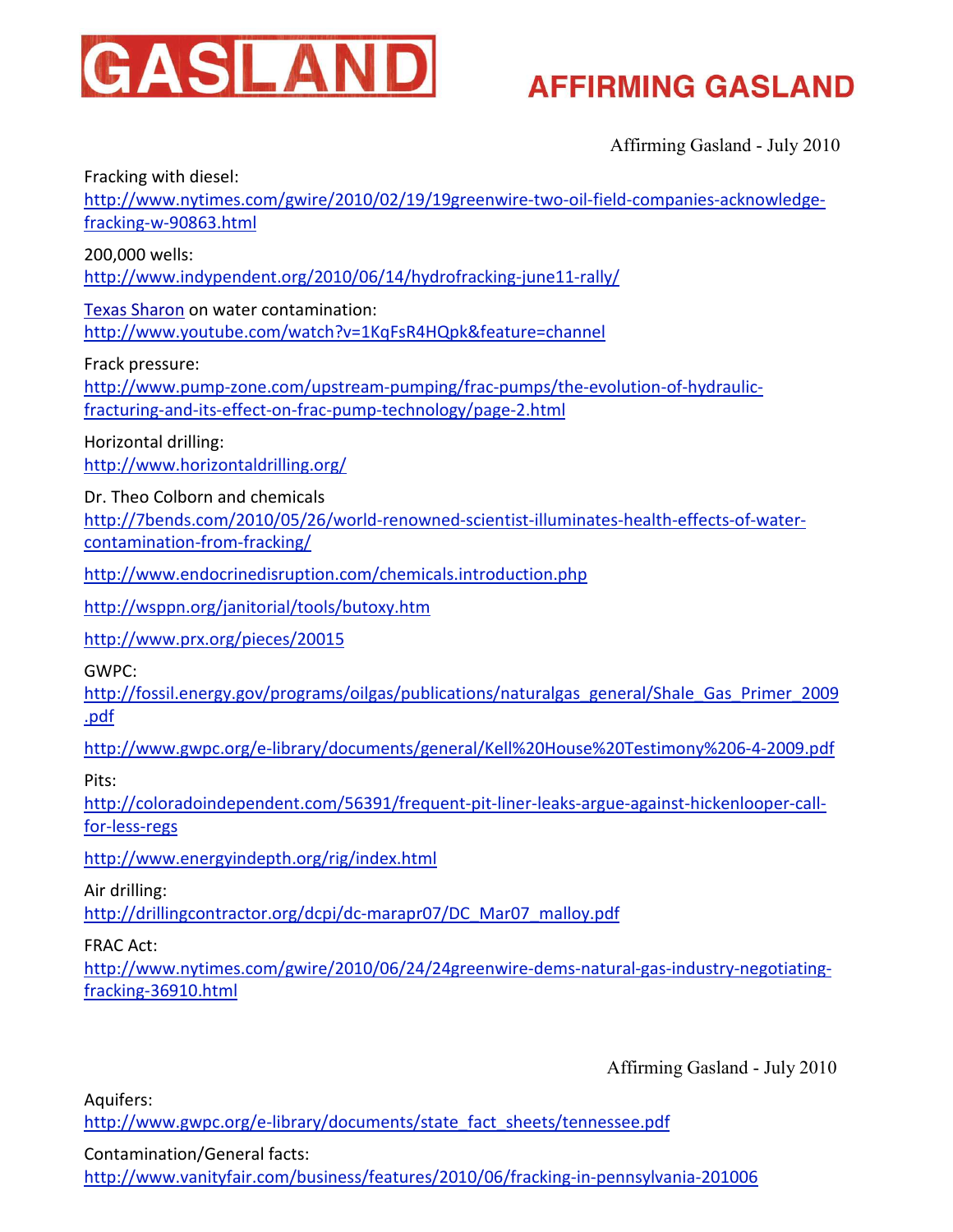# I AR

# **AFFIRMING GASLAND**

[http://www.propublica.org/article/pa-residents-sue-gas-driller-for-contamination-health-concerns](http://www.propublica.org/article/pa-residents-sue-gas-driller-for-contamination-health-concerns-1120)-[1120](http://www.propublica.org/article/pa-residents-sue-gas-driller-for-contamination-health-concerns-1120)

<http://www.propublica.org/article/natural-gas-drilling-what-we-dont-know-1231>

<http://www.propublica.org/article/frack-fluid-spill-in-dimock-contaminates-stream-killing-fish-921>

<http://www.youtube.com/watch?v=A7Uviw56Iew>

[http://www.youtube.com/watch?v=1KqFsR4HQpk&feature=player\\_embedded](http://www.youtube.com/watch?v=1KqFsR4HQpk&feature=player_embedded)

[http://www.youtube.com/watch?v=1KqFsR4HQpk&feature=channe](http://www.youtube.com/watch?v=1KqFsR4HQpk&feature=channel)l

[http://baddish.blogspot.com/search?updated-max=2010-06-13T06%3A23%3A00-07%3A00&max](http://baddish.blogspot.com/search?updated-max=2010-06-13T06%3A23%3A00-07%3A00&max-results=7)[results=7](http://baddish.blogspot.com/search?updated-max=2010-06-13T06%3A23%3A00-07%3A00&max-results=7)

<http://www.youtube.com/watch?v=iVquGvKwVkA>

<http://www.youtube.com/watch?v=PNagpWtKIvY&feature=related>

Fracking fluids:

<http://www.dep.state.pa.us/dep/deputate/minres/Oilgas/FractListing.pdf>

2004 EPA report:

<http://www.riverreporter.com/issues/08-03-20/head1-gas.html>

<http://wsppn.org/janitorial/tools/butoxy.htm>

[http://www.nodirtyenergy.org/index.php?option=com\\_content&task=view&id=62&Itemid=111](http://www.nodirtyenergy.org/index.php?option=com_content&task=view&id=62&Itemid=111)

Problems with state regulation:

<http://www.santafenewmexican.com/Local%20News/Inspectors-struggle-to-monitor-vast-area>

[http://thetimes-tribune.com/news/state-lacks-consistent-record-keeping-for-natural-gas-drilling](http://thetimes-tribune.com/news/state-lacks-consistent-record-keeping-for-natural-gas-drilling-contamination-leak-incidents-1.857449)[contamination-leak-incidents-1.857449](http://thetimes-tribune.com/news/state-lacks-consistent-record-keeping-for-natural-gas-drilling-contamination-leak-incidents-1.857449)

<http://www.texasobserver.org/cover-story/agency-of-destruction>

[http://coloradoindependent.com/53081/state-backlogged-with-gas-contamination-cases-dating](http://coloradoindependent.com/53081/state-backlogged-with-gas-contamination-cases-dating-back-years)[back-years](http://coloradoindependent.com/53081/state-backlogged-with-gas-contamination-cases-dating-back-years)

[http://www.dec.ny.gov/energy/58440.htm](http://www.dec.ny.gov/energy/58440.html)l

New drilling methods:

<http://www.horizontaldrilling.org/>

[http://www.pump-zone.com/upstream-pumping/frac-pumps/the-evolution-of-hydraulic](http://www.pump-zone.com/upstream-pumping/frac-pumps/the-evolution-of-hydraulic-fracturing-and-its-effect-on-frac-pump-technology/page-2.html)[fracturing-and-its-effect-on-frac-pump-technology/page-2.htm](http://www.pump-zone.com/upstream-pumping/frac-pumps/the-evolution-of-hydraulic-fracturing-and-its-effect-on-frac-pump-technology/page-2.html)l

[http://www.hydraulicfracturing.com/Pages/information.aspx?utm\\_source=OPM&utm\\_medium=](http://www.hydraulicfracturing.com/Pages/information.aspx?utm_source=OPM&utm_medium=CPC&utm_campaign=Paid_Search&gclid=CLnUmKanx6ICFSQ65QodAyHY6A)C [PC&utm\\_campaign=Paid\\_Search&gclid=CLnUmKanx6ICFSQ65QodAyHY6A](http://www.hydraulicfracturing.com/Pages/information.aspx?utm_source=OPM&utm_medium=CPC&utm_campaign=Paid_Search&gclid=CLnUmKanx6ICFSQ65QodAyHY6A)

<http://www.indypendent.org/2010/06/14/hydrofracking-june11-rally/>

<http://www.youtube.com/watch?v=PNagpWtKIvY&feature=related>

Congressional investigation: